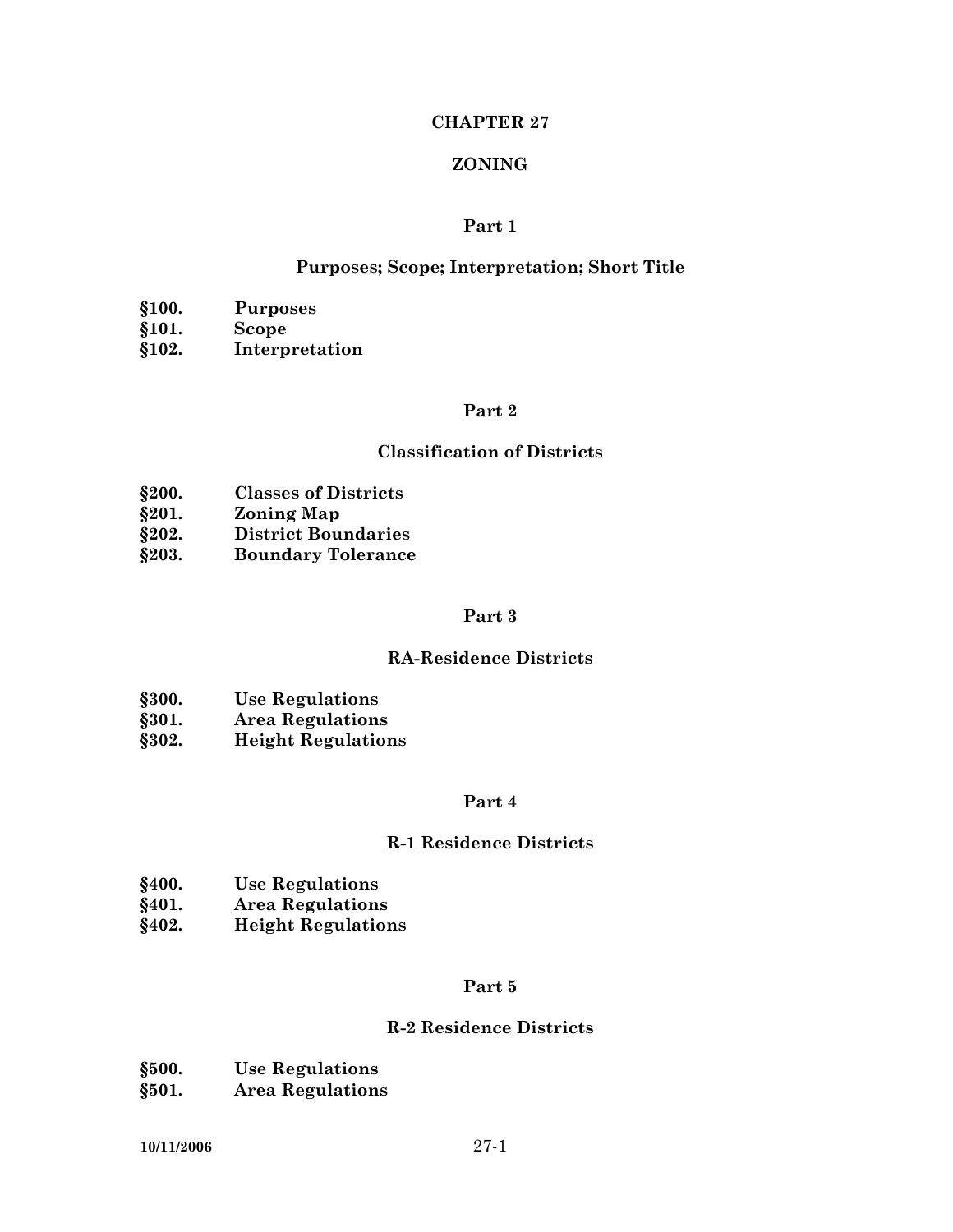### ZONING

**§502. Height Regulations** 

**§503. Parking Lot in Conjunction with Business or Industrial Use** 

#### **Part 6**

## **C-1 Commercial Districts**

| §600. | <b>Use Regulations</b>                      |
|-------|---------------------------------------------|
| §601. | Area, Height and Special Design Regulations |

#### **Part 7**

# **C-2 Commercial Districts**

| §700. | <b>Use Regulations</b>                      |
|-------|---------------------------------------------|
| §701. | Area, Height and Special Design Regulations |

#### **Part 8**

### **M Manufacturing Districts**

**§800. Use Regulations** 

**§801. Area, Height and Special Regulations** 

#### **Part 9**

# **General Regulations**

- **§900. Nonconforming Buildings or Uses**
- **§901. Nonconforming Lots**
- **§902. Reduction of Lot**
- **§903. Conversion of Dwelling to Two or Multiple Family Use**
- **§904. Certain Public Utility Buildings Exempted**
- **§905. Access**
- **§906. Exception for Private Garage or Accessory Building**
- **§907. Vision Obstruction**
- **§908. Prohibited Uses**
- **§909. Off-Street Parking Space**
- **§910. Loading and Unloading Space**
- **§911. Temporary Use Permit**
- **§912. Front Yard Exception**
- **§913. Water Supply and Sanitary Sewage Disposal**
- **§914. Setback Exceptions for Swimming Pools**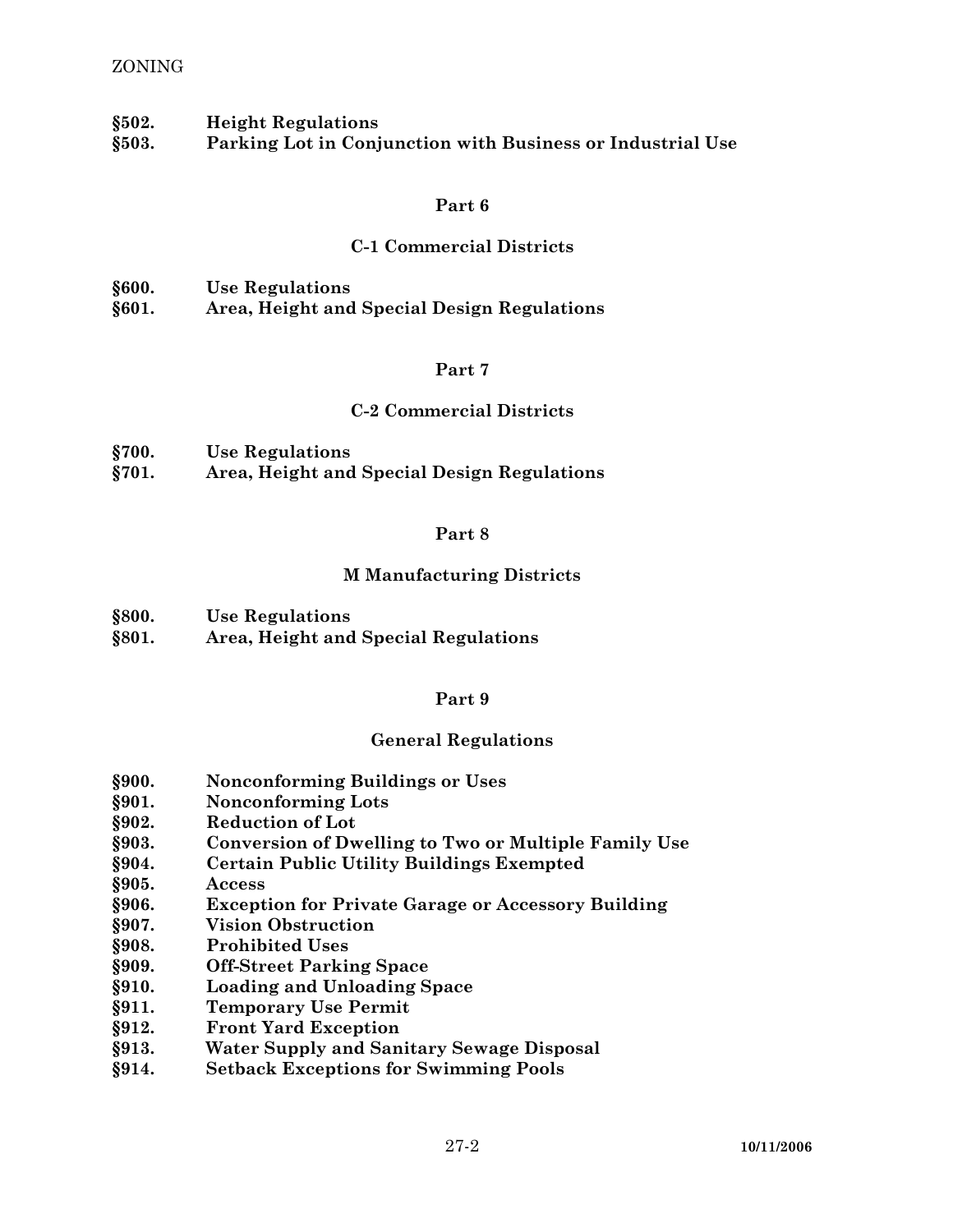### **Signs**

- **§1000. Use and Location Regulations**
- **§1001. General Sign Regulations**

# **Part 11**

### **Administration**

- **§1100. Appointment and Power of Zoning Officers**
- **§1101. Requirement of Permit**
- **§1102. Issuance of Permits**
- **§1103. Registration of Nonconforming Uses**
- **§1104. Fees**

### **Part 12**

# **Zoning Hearing Board**

- **§1200. Zoning Hearing Board**
- **§1201. Hearings**
- **§1202. Jurisdiction**
- **§1203. Parties Appellant Before the Board**
- **§1204. Time Limitations**
- **§1205. Stay of Proceedings**
- **§1206. Appeal to Court**
- **§1207. Review of Proposed Exception or Variance**
- **§1208. Variances**
- **§1209. Special Exceptions**

#### **Part 13**

# **Definitions; Amendments; Remedies; Penalties**

- **§1300. Definition of Terms**
- **§1301. Enactment of Zoning Ordinance Amendments**
- **§1302. Procedure for Landowner Curative Amendments**
- **§1303. Procedure for Borough Curative Amendments**
- **§1304. Enforcement Notice**
- **§1305. Causes of Action**
- **§1306. Enforcement Remedies**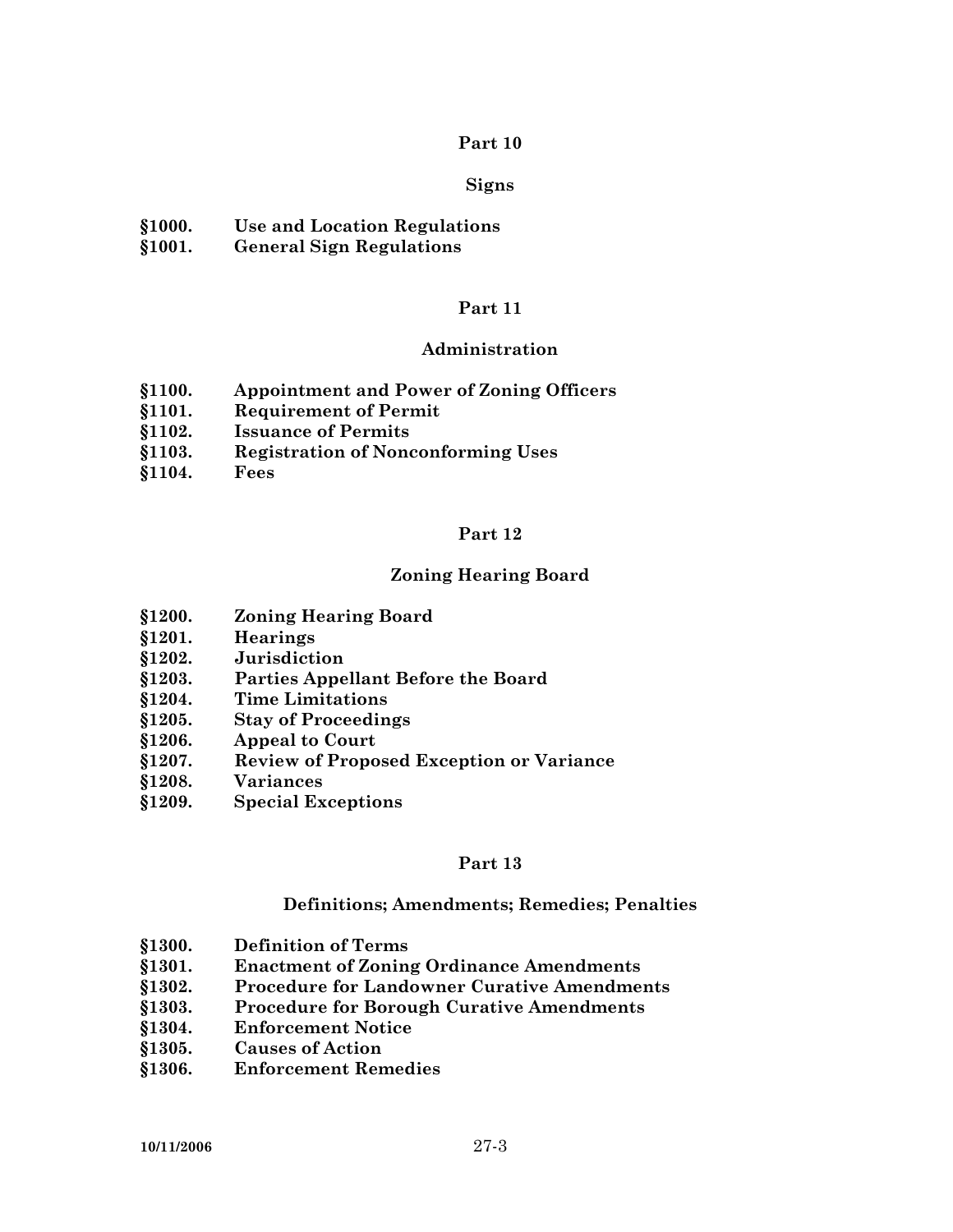# **Amendments to Zoning Map**

# **Part 15**

# **Reading Municipal Airport Zoning Regulations**

- **§1500. Short Title**
- **§1501. Definitions**
- **§1502. Airport Zones**
- **§1503. Airport Zone Height Limitations**
- **§1504. Use Restriction**
- **§1505. Nonconforming Uses**
- **§1506. Permits**
- **§1507. Enforcement**
- **§1508. Zoning Hearing Board**
- **§1509. Appeals**
- **§1510. Judicial Review**
- **§1511. Penalties**
- **§1512. Conflicting Regulations**

 **Summary of Zoning Regulations Table**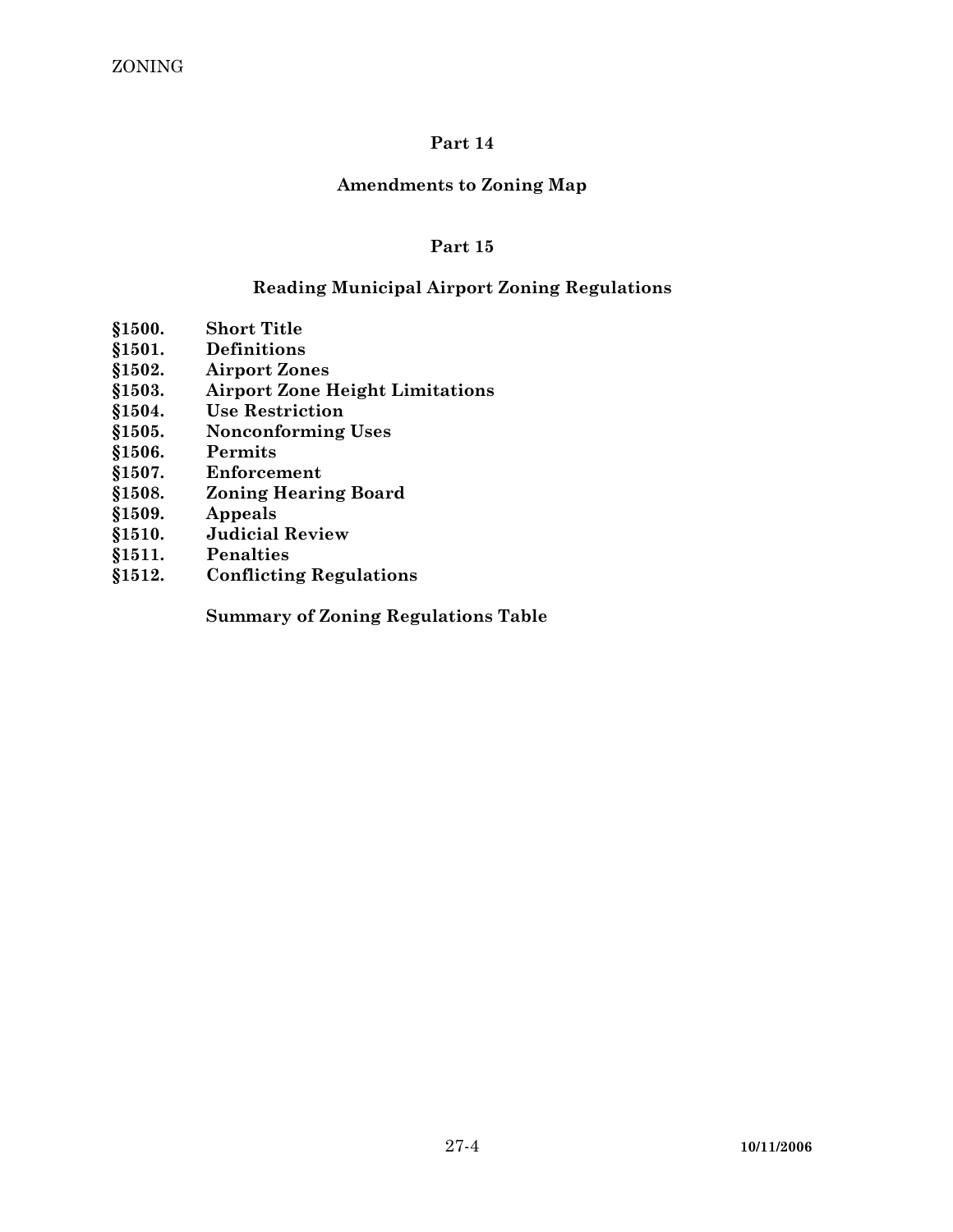# **Purposes; Scope; Interpretation; Short Title**

## **§100. Purposes.**

This Chapter is enacted for the following purposes: to promote the health, safety, morals, and general welfare of the inhabitants of the Borough of Mohnton by lessening congestion in the streets, securing safety from fire, panic and other dangers; providing adequate light and air; facilitating the adequate provision of transportation, water, sewage, schools, parks, and other public requirements, conserving the value of buildings, and encouraging the most appropriate use of land throughout the Borough. (Ord. 264, 7/23/1962, §100)

# **§101. Scope.**

From and after the effective date of this Chapter, the use of all land and every building or portion of a building erected, altered with respect to height and area, added to, or relocated, and every use within a building or use accessory thereto, in the Borough of Mohnton shall be in conformity with the regulations herein prescribed, shall be regarded as nonconforming but may be continued, extended, or changed subject to the special regulations herein provided with respect to nonconforming buildings or uses in §§900 and 901. (Ord. 264, 7/23/1962, §101)

# **§102. Interpretation.**

In interpreting and applying the provisions of this Chapter, they shall be held to be the minimum requirements for the promotion of the public health, safety, comfort, convenience and general welfare. Where the provisions of this Chapter impose greater restrictions than those of any statute, other ordinance, or regulations, the provisions of this Chapter shall be controlling. Where the provisions of any statute, other ordinance or regulations impose greater restrictions than this Chapter, the provisions of such statute, other ordinance or regulations shall be controlling. (Ord. 264, 7/23/1962, §102)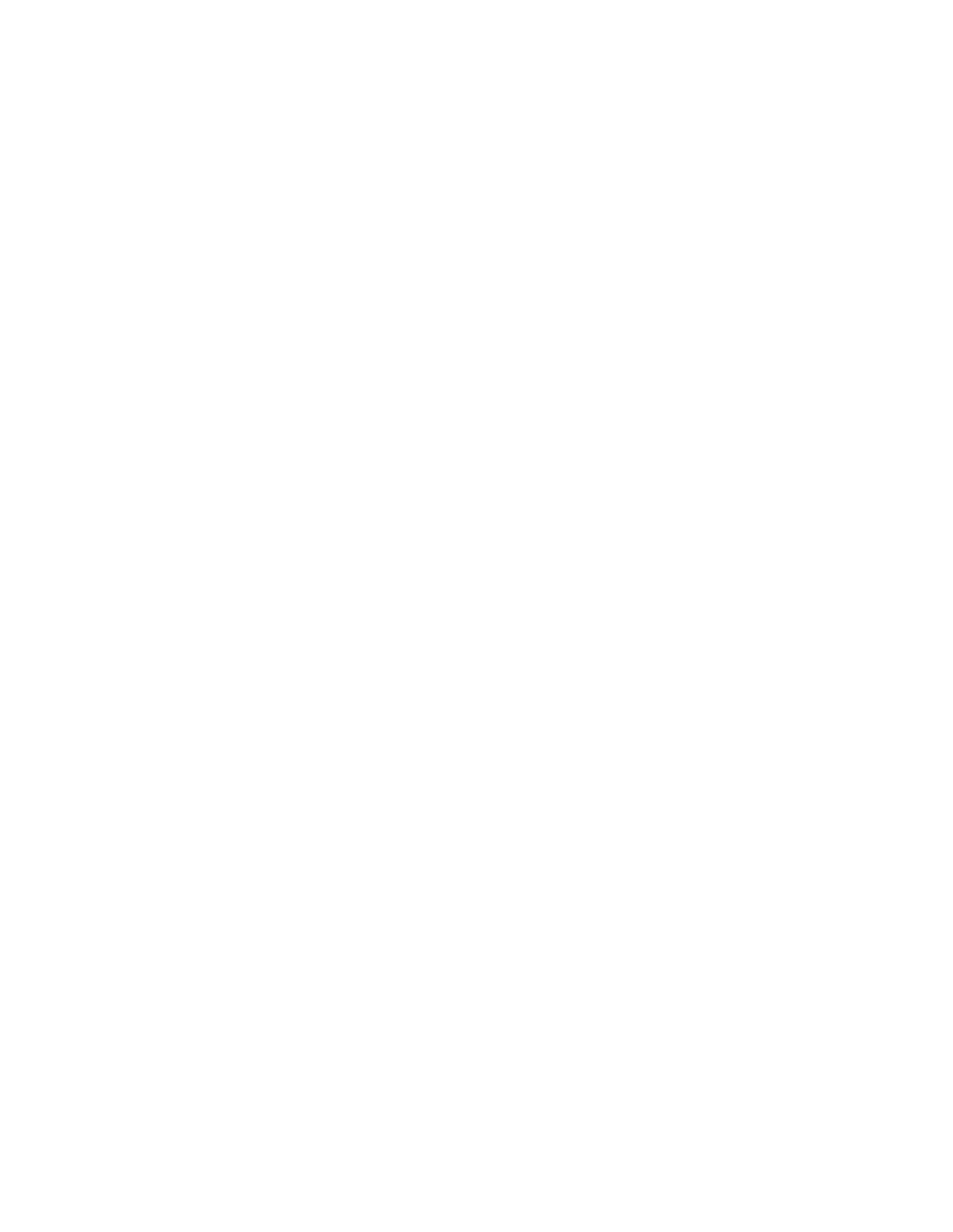# **Classification of Districts**

## **§200. Classes of Districts.**

For the purpose of this Chapter, the Borough of Mohnton is hereby divided into six classes of districts which shall be designated as follows:

RA Residence Districts

R-1 Residence Districts

R-2 Residence Districts

C-1 Commercial Districts

C-2 Commercial Districts

M Manufacturing Districts

(Ord. 264, 7/23/1962, §200)

# **§201. Zoning Map.**

The boundaries of districts shall be as shown on the map attached to and made a part of this Chapter, which map shall be known as the "Zoning Map of Mohnton Borough." Said map and all notations, references, and data shown thereon are hereby incorporated by reference into this Chapter, and shall be as much a part of this Chapter as if all were fully described herein. (Ord. 264, 7/23/1962, §201)

# **§202. District Boundaries.**

The boundaries between districts are, unless otherwise indicated, either the center lines of streets or such lines extended or lines parallel or perpendicular thereto. Where figures are shown on the Zoning Map between a street and a district boundary line, they indicate that the district boundary line runs parallel to the street line at a distance therefrom equivalent to the number of feet so indicated. (Ord. 264, 7/23/1962, §202)

# **§203. Boundary Tolerance.**

Where a district boundary line divides a lot which was held in single and separate ownership at the time the boundary line was established, the use regulations applicable to the less restricted district shall extend over the portion of the lot in the more restricted district a distance of not more than 80 feet beyond the district boundary line. (Ord. 264, 7/23/1962, §203)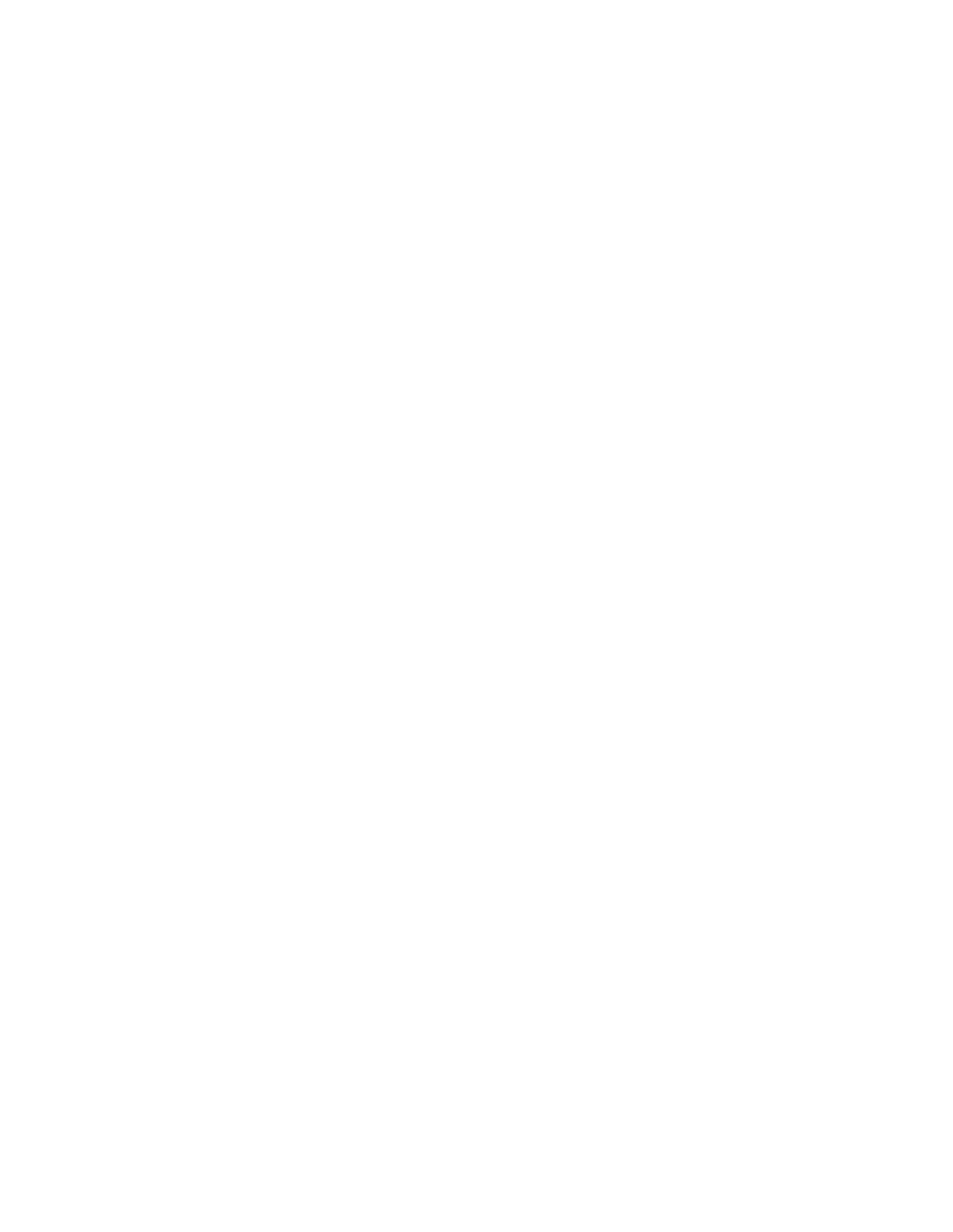# **RA-Residence Districts**

## **§300. Use Regulations.**

In RA-Residence Districts, the following regulations shall apply. A building may be erected or used, and a lot may be used or occupied, for any of the following purposes, and no other:

- 1. Single-family detached dwelling.
- 2. Tilling of soil, including nursery, but excluding the keeping and raising of poultry and livestock.
- 3. School; church; hospital; not to include business or trade school, convalescent home or similar use.
- 4. Borough building or use, such as administrative, service or storage building, community center or library; public utility building, grounds or facilities, local public utility line, television or radio station, telephone central office, and electric substation, but not including utility service yard, business office, storage garage or any similar use not ordinarily appropriate in a predominantly residential environment except where such use may be permitted by the Zoning Hearing Board as a special exception where it is determined that the placement of the particular use in the proposed location is a public necessity.
- 5. Park, playground or other noncommercial recreational area owned and operated by a public or a private non-profit agency.
- 6. Club or lodge, organized for fraternal or social purposes, provided that the chief activity shall not be one which is customarily carried on as a business, and provided that the buildings and services shall be for the use of members and their guests only.
- 7. The following uses when authorized by the Zoning Hearing Board as a special exception, subject to the requirements of §1207:
	- A. Two or three family dwelling on conversion only, in accordance with the additional provisions of §903.
	- B. Convalescent home, religious, educational or philanthropic use not permitted in Subsection (3) of this §300.
	- C. Cemetery.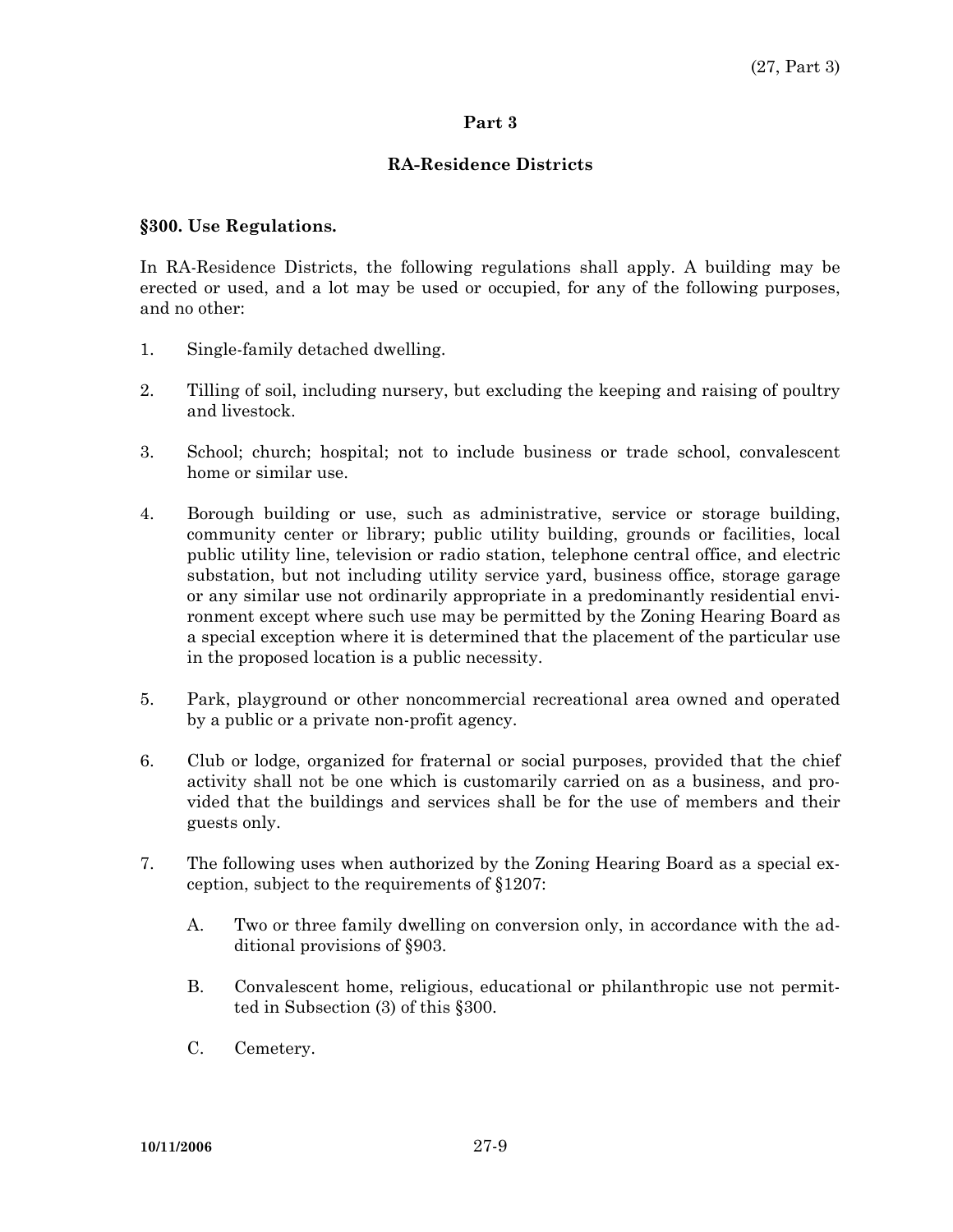- 8. Accessory use on the same lot with and customarily incidental to any of the foregoing permitted uses. The term "accessory use" shall not include a business, but shall include:
	- A. Private garage, or stable.
	- B. Professional office or studio and/or rooms for customary home occupations (such as millinery and dressmaking), provided that such office, studio, or rooms for home occupations shall be located in a dwelling in which the practitioner resides, or in a building accessory thereto, and that no goods shall be publicly displayed on the premises.
	- C. Not more than three rental rooms for roomers or tourists.
	- D. Signs when erected and maintained in accordance with the provisions of Part 10 of this Chapter.

(Ord. 264, 7/23/1962, §§300, 301)

# **§301. Area Regulations.**

- 1. Lot, Area and Width. A lot area of not less than 12,000 square feet per family shall be provided for every building hereafter erected or used in whole or in part as a dwelling, provided that where such dwelling is served by neither public water nor a sanitary sewer, the minimum lot area per family shall be 20,000 square feet. Each lot shall have a width at the building line of not less than 80 feet. (See also, §901)
- 2. Building Area. Not more than 30% of the area of each lot may be occupied by buildings.
- 3. Yards. Front, side and rear yards shall be provided on each lot as follows:
	- A. Front Yard. One yard, not less than 30 feet in depth, measured from the street line, subject to the provisions of §912.
	- B. Side Yard. Two yards, not less than 20 feet in aggregate width, and neither less than eight feet; except that, in the case of a corner lot, any side yard which abuts a street shall have a width of not less than the required depth for the front yard of a building fronting on such street and adjoining the corner lot, subject to the provisions of §901. [Ord. 508]
	- C. Rear Yard. One yard, not less than 30 feet in depth.

(Ord. 264, 7/23/1962, §302; as amended by Ord. 508, 8/14/1991, §1)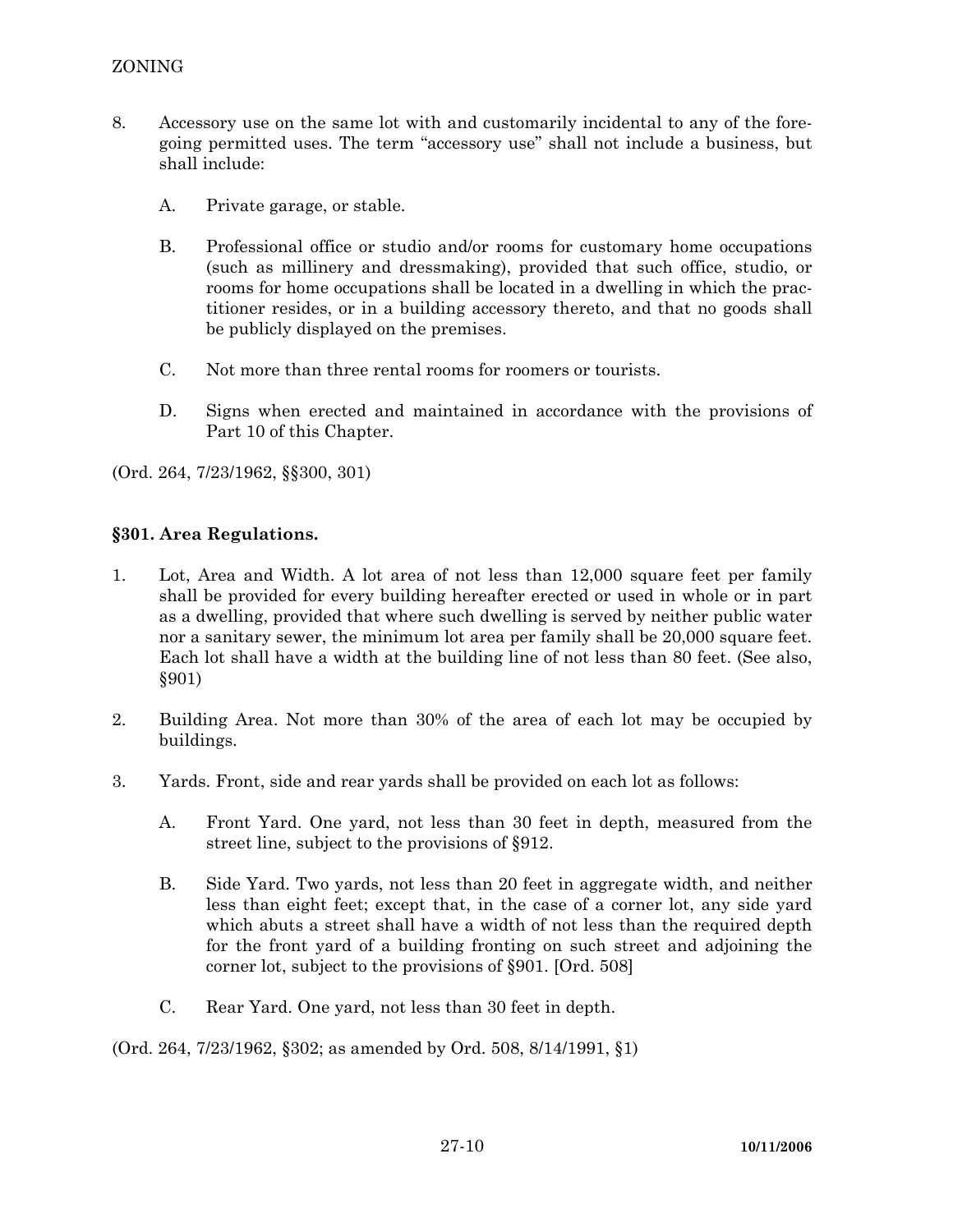# **§302. Height Regulations.**

No building shall exceed 35 feet in height, provided that such height limits may be exceeded by one foot for each foot by which the width of each side yard is increased beyond minimum side yard requirements, up to a maximum height of 45 feet. (Ord. 264, 7/23/1962, §303)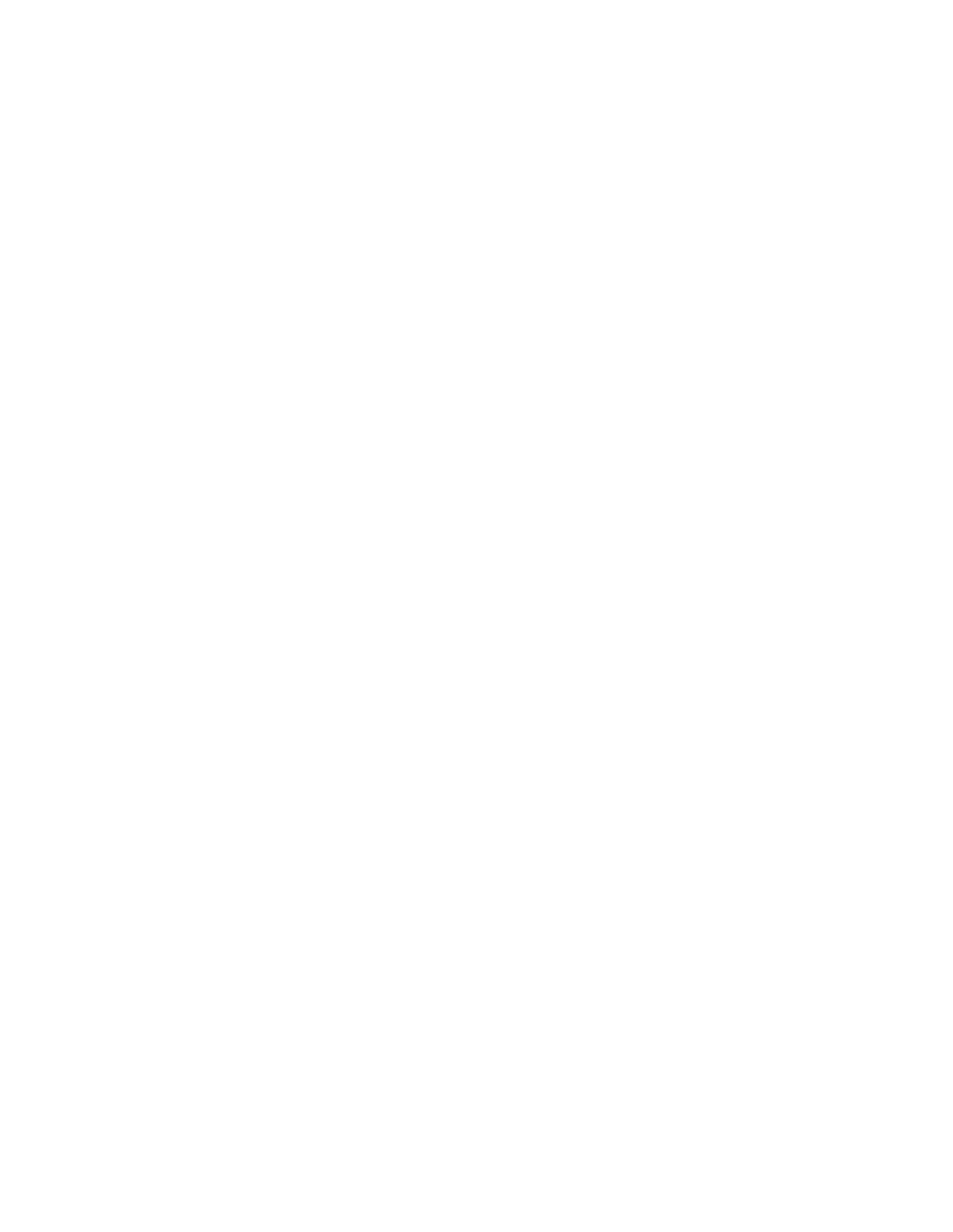# **R-1 Residence Districts**

## **§400. Use Regulations.**

In R-1 Residence Districts, the following regulations shall apply. A building may be erected or used, and a lot may be used or occupied, for any use permitted in RA-Residence Districts. (Ord. 264, 7/23/1963, §§400, 401)

# **§401. Area Regulations.**

- 1. Lot Area and Width. Every building hereafter erected or used in whole or in part as a dwelling shall have a lot area and a lot width at the building line of not less than the requirements set forth below, subject to the provisions of §901.
	- A. Where a dwelling is served by both public water and sanitary sewer facilities: a minimum lot area per family of 7,500 square feet and a minimum lot width of 60 feet.
	- B. Where a dwelling is served by either public water or sanitary sewer facilities, but not both: a minimum lot area per family of 12,000 square feet and a minimum lot width of 80 feet.
	- C. Where a dwelling is served by neither public water nor sanitary sewer facilities: a minimum lot area per family of 20,000 square feet and a minimum lot width of 80 feet.
- 2. Building Area. Not more than 35% of the area of each lot may be occupied by buildings.
- 3. Yards. Front, side and rear yards shall be provided on each lot as follows:
	- A. Front Yard. One yard, not less than 30 feet in depth, measured from the street line, subject to the provisions of §912.
	- B. Side Yards. Two yards, not less than 20 feet in aggregate width, and neither less than eight feet; except that, in the case of a corner lot and any side yard which abuts a street shall have a width of not less than the required depth for the front yard of a building fronting on such street and adjoining the corner lot, subject to the provisions of §901.
	- C. Rear Yard. One yard, not less than 25 feet in depth.

(Ord. 264, 7/23/1962, §402)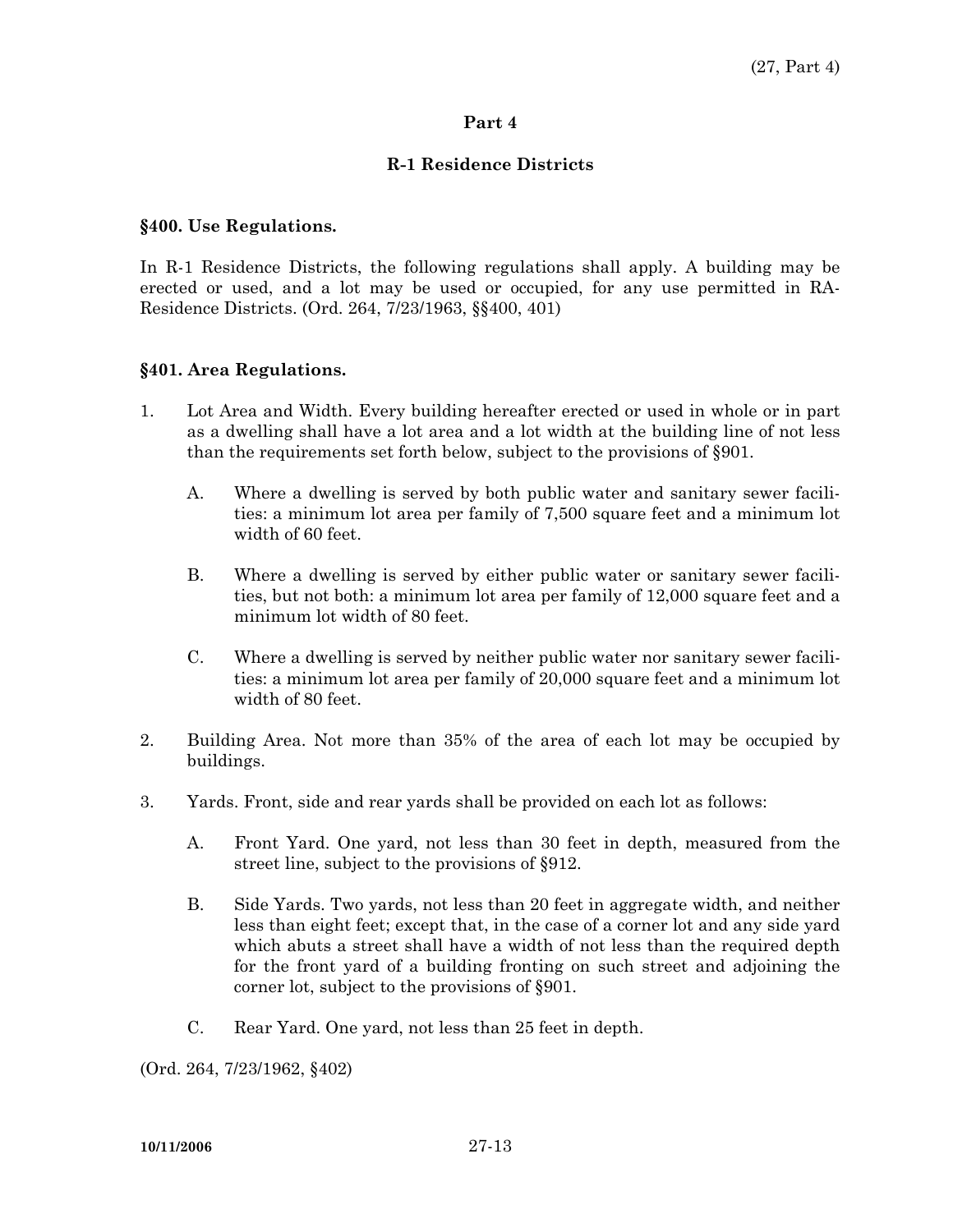# **§402. Height Regulations.**

No building shall exceed 35 feet in height, provided that such height limits may be exceeded by one foot for each foot by which the width of each side yard is increased beyond minimum side yard requirements, up to a maximum height of 45 feet. (Ord. 264, 7/23/1962, §403)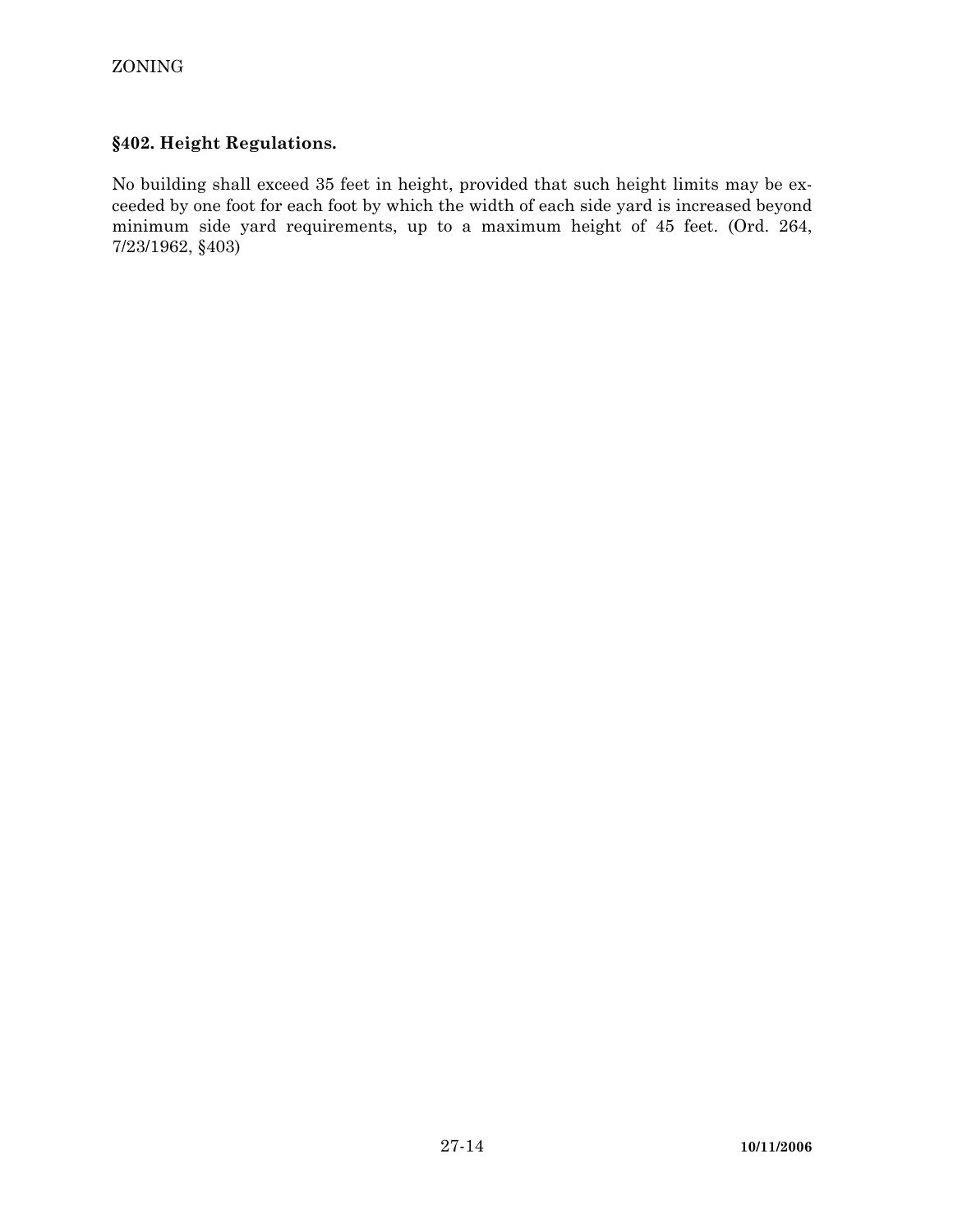# **R-2 Residence Districts**

## **§500. Use Regulations.**

In R-2 Residence Districts the following regulations shall apply. A building may be erected or used, and a lot may be used or occupied for any of the following purposes, and no other:

- 1. Any use permitted in R-1 Residence Districts.
- 2. Two-family detached dwelling.
- 3. Single-family semi-detached dwelling, provided that the adjoining semi-detached dwelling with which it has a party wall in common is erected at the same time.
- 4. Single-family attached (row) dwelling, provided that such dwellings shall be constructed in series of not more than six dwelling units and that all units of a series shall be constructed at the same time.
- 5. Multiple dwelling, on new construction or by conversion only when approved by the Borough Council after review and recommendation of approval of the Zoning Hearing Board.
- 6. Professional or business office, provided that no building shall include an advertising window or any other commercial characteristic which detracts from the character of the district or surrounding neighborhood.
- 7. Parking lot when authorized by the Zoning Hearing Board as a special exception in accordance with the provisions of §504.
- (Ord. 264, 7/23/1962, §§500, 501; as amended by Ord. 302, 7/15/1968)

# **§501. Area Regulations.**

- 1. Lot Area and Width. Every building hereafter erected or used in whole or in part as a dwelling shall have a lot area and a lot width at the building line of not less than the requirements set forth below, subject to the provisions of §901:
	- A. Where a dwelling is served by both public water and sanitary sewer facilities, a minimum lot area per family of not less than 2,000 square feet shall be provided, provided that the minimum lot area for a single-family dwelling shall be not less than 5,000 square feet. The minimum lot width at the building line shall be 50 feet for a single or two-family detached dwelling, 20 feet for a semi-detached dwelling, and 75 feet for a multiple dwelling.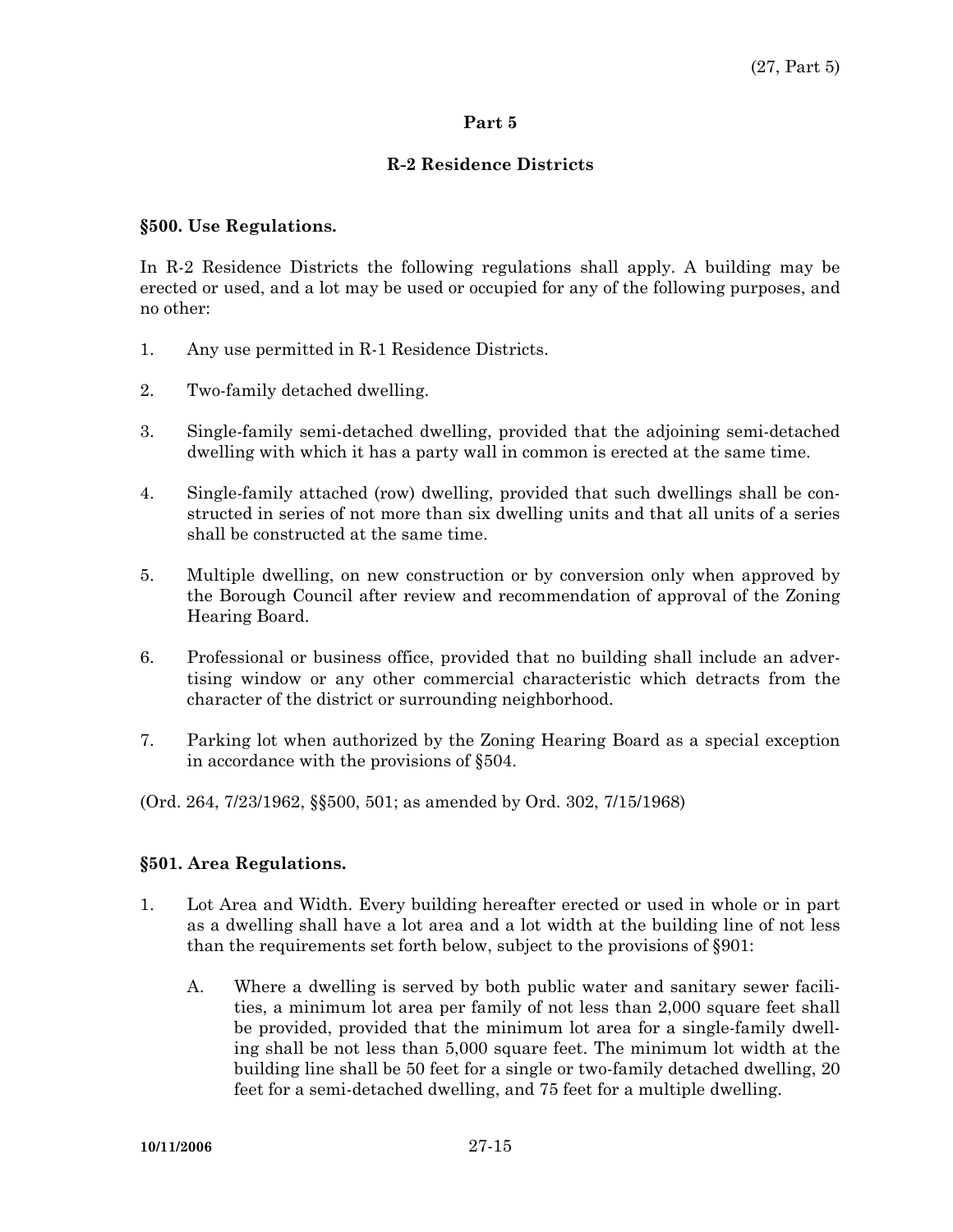- B. Where a dwelling is not served by both public water and sanitary sewer facilities, the minimum lot area per family requirements of §401, Subsections (B) and (C) shall apply.
- 2. Building Area. Not more than 65% of the area of each lot may be occupied by buildings.
- 3. Yards. Front, side and rear yards shall be provided on each lot as follows:
	- A. Front Yard. One yard, not less than 20 feet in depth, measured from the street line, subject to the provisions of §912.
	- B. Side Yards. As follows, provided that where a lot held in single and separate ownership at the effective date of this Chapter, does not comply with the lot area and lot width requirements of this District, the yard requirements for each side yard may be reduced to not less than five feet subject also to the provisions of §901.
		- (1) For every single or two-family detached dwelling, two yards, not less than 16 feet in aggregate width and neither less than six feet in width, except that, in the case of a corner lot, any side yard which abuts a street shall have a width of not less than the required depth for the front yard of a building fronting on such street and adjoining the corner lot, subject to the provisions of §901.
		- (2) For every semi-detached dwelling, one yard, not less than 10 feet in width; except that, in the case of a corner lot, any side yard which abuts a street shall have a width of not less than the required depth for the front yard of a building forming on such street and adjoining the corner lot, subject to the provisions of §901.
		- (3) For every main building other than a dwelling and for every multiple dwelling, two yards not less than 30 feet in aggregate width and neither less than 12 feet in width; except that in the case of a corner lot, any side yard which abuts a street shall have a width of not less than the required depth for the front yard of a building fronting in such street and adjoining the corner lot, subject to the provisions of §901.
	- C. Rear Yard. One yard, not less than 20 feet in depth.

(Ord. 264, 7/23/1962, §502)

# **§502. Height Regulations.**

No building shall exceed 35 feet in height, provided that such height limits may be exceeded by one foot for each foot by which the width of each side yard is increased beyond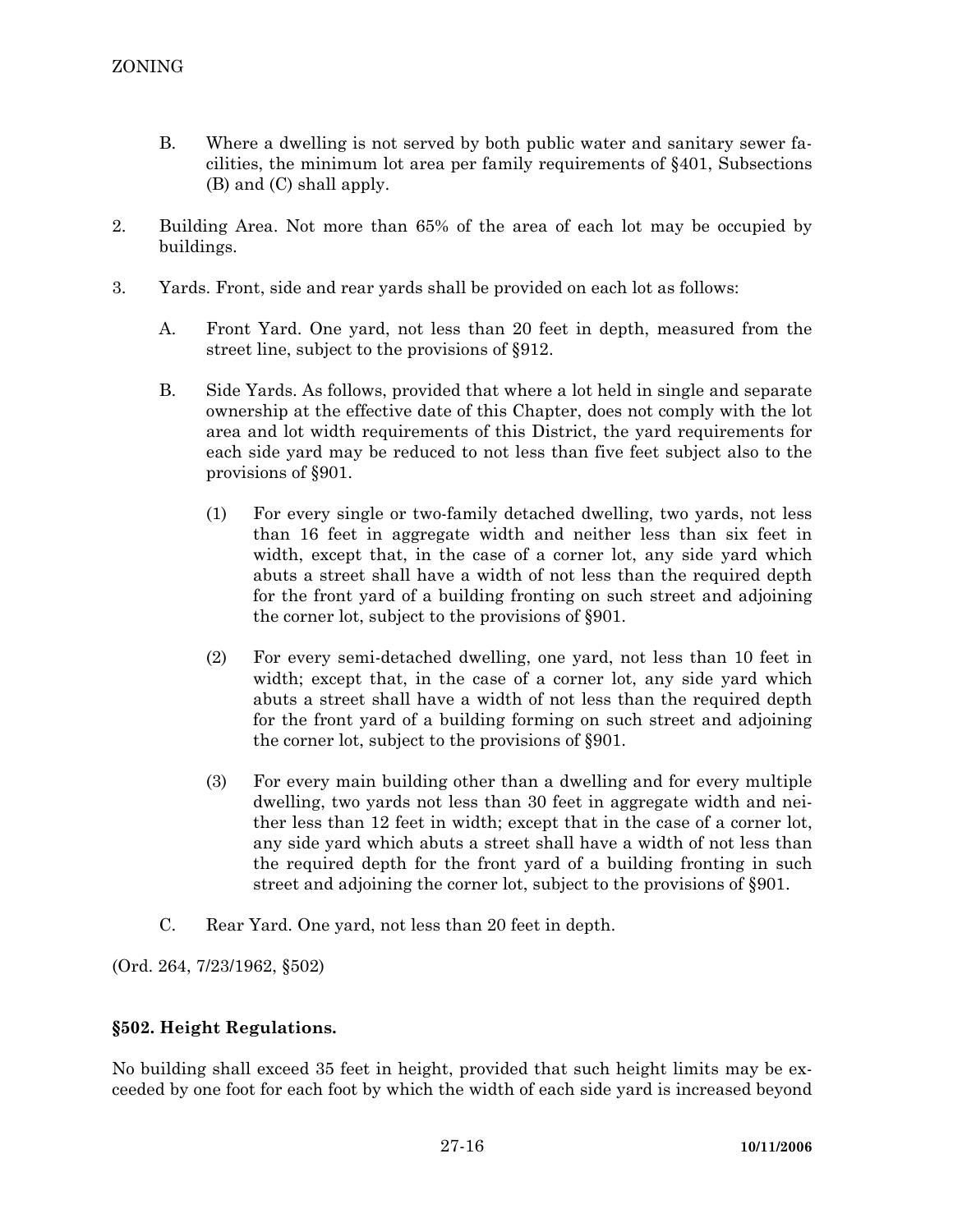minimum side yard requirements, up to a maximum height of 50 feet. (Ord. 264, 7/23/1962, §503)

## **§503. Parking Lot in Conjunction with Business or Industrial Use.**

An open air parking lot for the use of employees and patrons of an industrial plant or place of business within the Borough of Mohnton may be permitted in the District as a special exception by the Zoning Hearing Board, subject to the provisions of §1207 and the following special requirements:

- 1. No portion of such lot shall be located more than 300 feet from a commercial manufacturing district boundary; and
- 2. No such parking lot shall be used for the dead storage of vehicles, or for vehicles used for human habitation.

(Ord. 264, 7/23/1962, §504)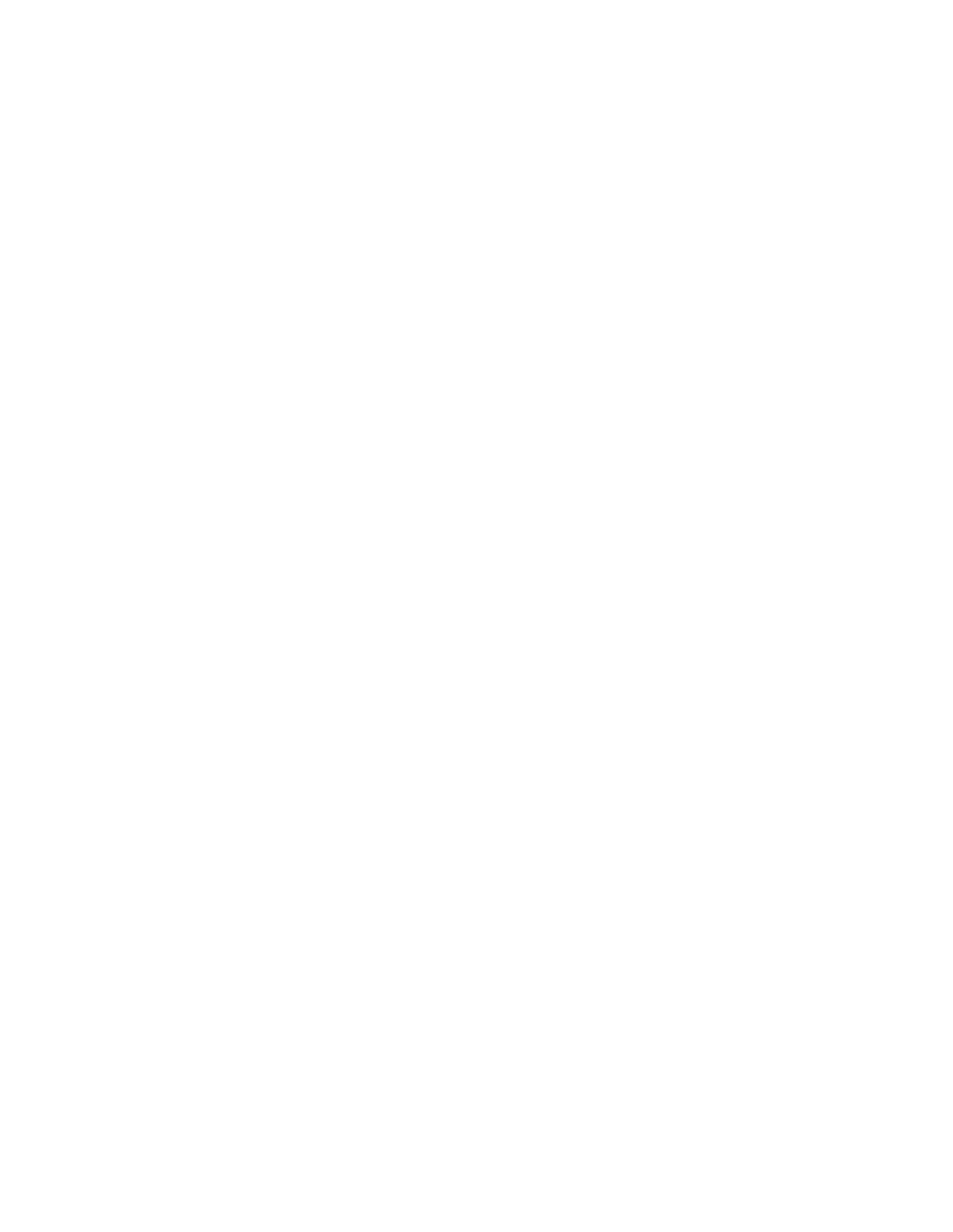#### **C-1 Commercial Districts**

#### **§600. Use Regulations.**

C-1 Commercial Districts are designed to provide for the special needs of the Borough's retail business areas and to encourage their development in compact shopping locations or centers. In C-1 Commercial Districts, the following regulations shall apply. A building may be erected or used, and a lot may be used or occupied, for any of the following purposes, and no other, provided that each use shall comply with the area, height, and special design requirements of §601:

- 1. Any use permitted in R-1 Residence Districts, except cemetery, hospital, convalescent home or other permitted institutional use.
- 2. Apartment for one family, located in same building as a business use.
- 3. Hotel, not to include rooming, tourist or boarding house, motel, tourist cabin court, or automobile court.
- 4. Retail store; not to include motor vehicle sales agency, repair shop or similar use.
- 5. Restaurant.
- 6. Professional or business office, agency, or studio.
- 7. Club or lodge.
- 8. Bank.
- 9. Shoe repair or similar shop.
- 10. Personal, service shop, including tailor, barber, beauty, dressmaking.
- 11. Confectionary, bakery or custom shop for making articles to be sold at retail on the premises, provided that all processing activities shall, if located on the ground floor, be effectively screened from the front portion of the building by a wall or partition.
- 12. Dry cleaning or clothes pressing agency; and or automatic self-service laundry.
- 13. Mortuary.
- 14. Business school.
- 15. Newspaper or job printing establishment.

**10/11/2006** 27-19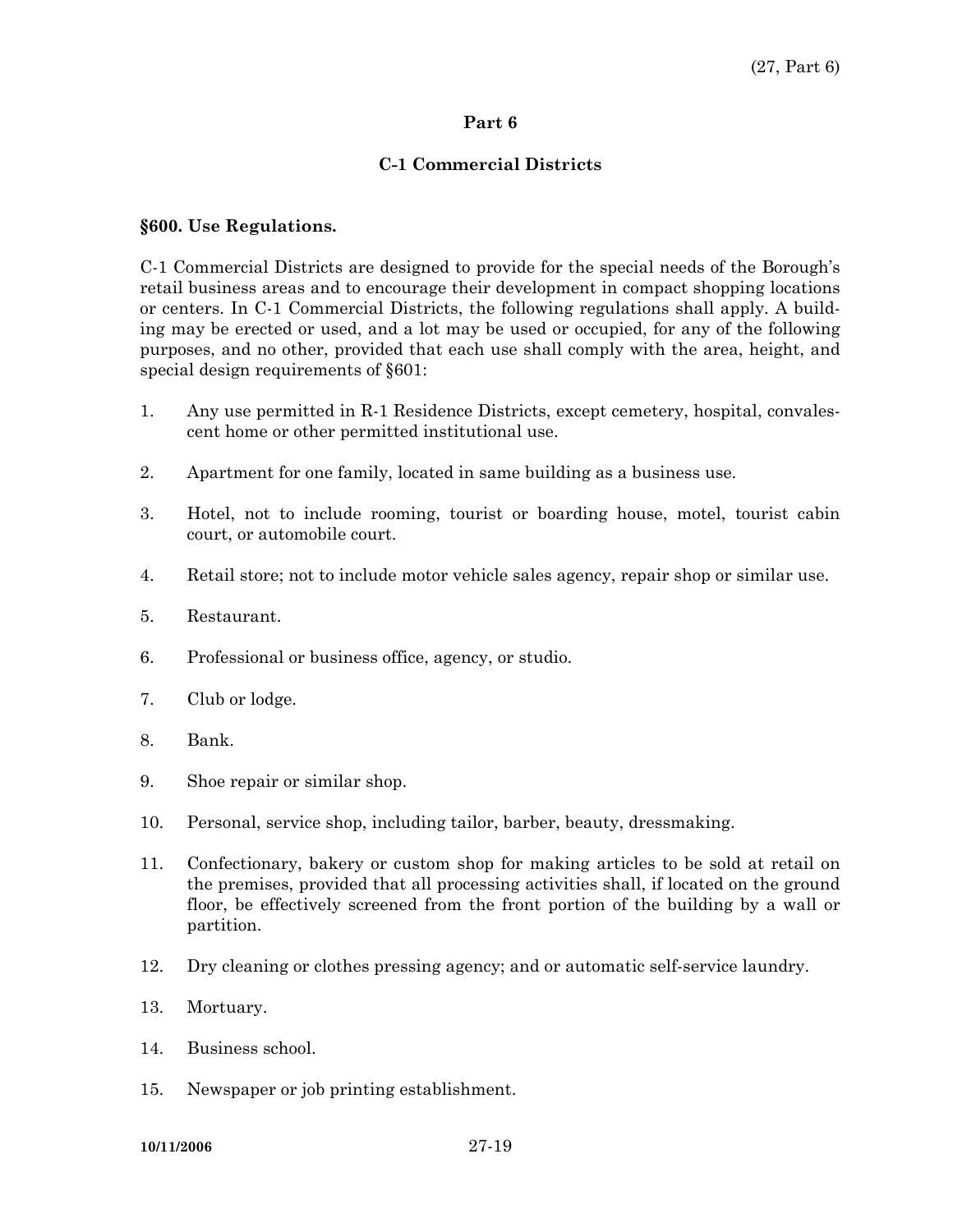- 16. Motor vehicle parking lot, not to include automobile junkyard.
- 17. Borough or public utility building, grounds of facilities.
- 18. The following uses, when authorized by the Zoning Hearing Board as a special exception, subject also to the general standards specified in §1207:
	- A. Theater or indoor place of amusement, recreation or assembly, not including skating rink, bowling alley, or similar large establishment.
	- B. Craftsmen's or general service shop, including plumbing, heating, carpentry, tool and similar small shop.
	- C. Motel, tourist cabin court, or automobile court on a lot area of not less than one acre, provided that such use is served by public water and sanitary sewer facilities.
	- D. Motor vehicle service station, motor vehicle sales agency, public garage or automobile repair shop (but not to include car lot or trailer sales agency as a main use), provided that all facilities are located and all services are conducted within the confines of the lot.
	- E. Any use of the same general character as any of the above permitted uses, provided that special consideration shall be given to the suitability of the use in the proposed locations.
- 19. Accessory use on the same lot with and customarily incidental to any of the above permitted uses, including storage in conjunction with a retail or other permitted use, and signs when erected and maintained in accordance with the provisions of Part 10 of this Chapter.

(Ord. 264, 7/23/1962, §§600, 601)

# **§601. Area, Height and Special Design Regulations.**

Every building hereafter erected or used in whole or in part as a dwelling shall comply with the area and height regulations prescribed for R-1 Residence Districts in §§401 and 402 hereof. For commercial and other buildings no part of which is used as a dwelling, the following area and height regulations shall apply:

- 1. Building Area. Not more than 80% of the area of each lot may be occupied by buildings.
- 2. Yards. Front, side and rear yards shall be provided on each lot as follows: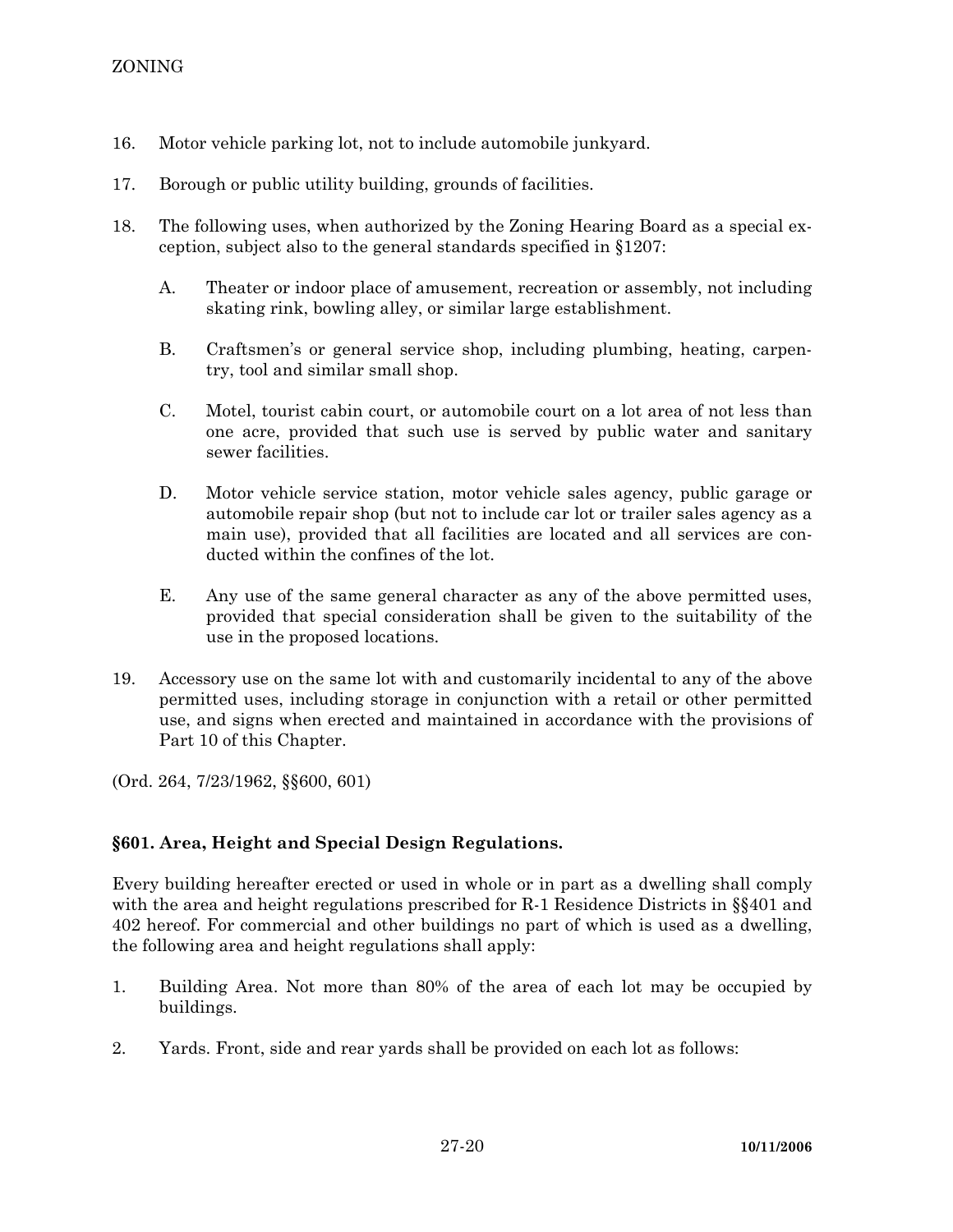- A. Front Yard. One yard, not less than 10 feet in depth, measured from the street line, subject to the provisions of §912.
- B. Side Yards. None required for a building used for commercial purposes; except as follows:
	- (1) In the case of a corner lot, a side yard shall be provided on the side lot line that abuts a street which shall have a width of not less than the required depth for the front yard of a building fronting on such street and adjoining the corner lot, subject to the provisions of §901.
	- (2) Where a lot abuts a Residence District on the side lot line, a side yard shall be provided which shall be not less than 20 feet in width.
	- (3) In any case where side yards are provided, although they are not required, each such side yard shall be not less than five feet in width.
- C. Rear Yard. There shall be a rear yard on each lot which shall be not less than 20 feet in depth.
- 3. Height Regulations. No building shall exceed two stories in height unless authorized by the Zoning Hearing Board as a special exception in the case of a hotel or office building.
- 4. Special Design Requirements. In order to encourage sound retail commercial development, the following special requirements shall apply:
	- A. Restrictions on Outdoor Use.
		- (1) Each permitted use shall be conducted within a completely enclosed building, except for a permitted motor vehicle parking lot.
		- (2) No permanent storage of merchandise, articles or equipment shall be permitted outside a building. No goods, articles or equipment shall be stored, displayed or offered for sale beyond the street line.
	- B. Prohibited Activities. No operation, equipment or use shall be objectionable or noxious, offensive or hazardous as defined in §908.
	- C. Access and Parking Requirements. The special requirements relating to access prescribed in  $\S701(5)(A)$  and the off-street parking and loading requirements of §§909 and 910 shall apply in C-1 Commercial Districts.

(Ord. 264, 7/23/1962, §602)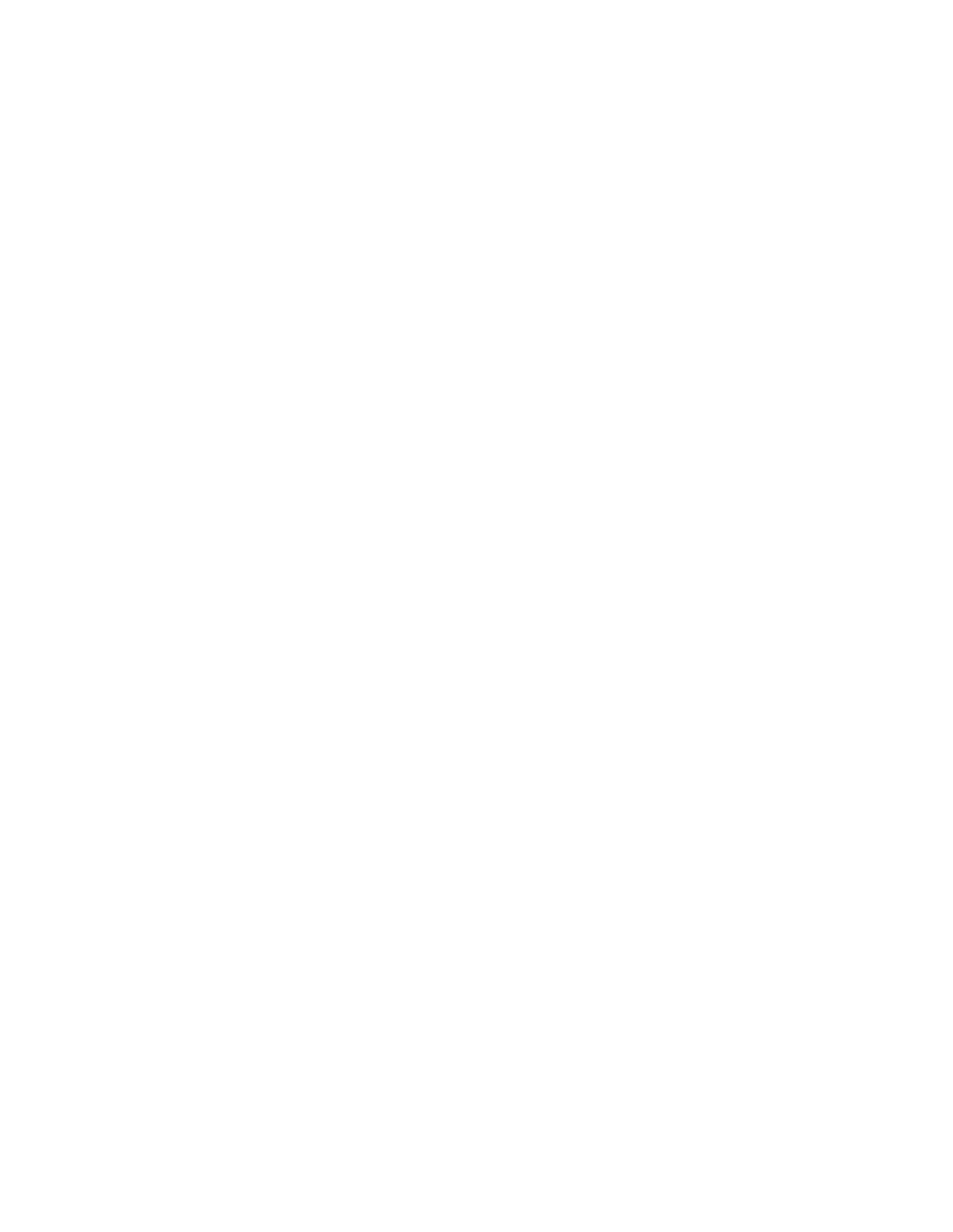# **C-2 Commercial Districts**

## **§700. Use Regulations.**

C-2 Commercial Districts are designed primarily to provide for the special needs of a wide range of heavier, highway and service type business activities which often require locations on major streets or adjacent to retain business and industrial districts. In C-2 Commercial Districts, the following regulations shall apply. A building may be erected or used, and a lot may be used or occupied, for any of the following purposes and no other, provided that each use shall comply with the area, height, and special design requirements of §701 below:

- 1. Any use permitted in C-1 Commercial Districts.
- 2. Wholesale business establishment.
- 3. Tourist house, rooming or boarding house.
- 4. Motor vehicle service station, motor vehicle sales agency, public garage or automobile repair shop (but not to include car lot or trailer sales agency as a main use), provided that all facilities are located and all services are conducted within the confines of the lot.
- 5. Indoor place of amusement, recreation, or assembly.
- 6. Contractor or general service shop, including plumbing, heating, carpentry, welding cabinet making, furniture repair, upholstery and similar small shop.
- 7. Warehouse in conjunction with a permitted use or for products of manufacturing uses permitted in the Borough; frozen food locker.
- 8. Laundry, dry cleaning or clothes cleaning plant, provided that no inflammable liquids are utilized.
- 9. Trade school.
- 10. Printing or publishing establishment.
- 11. The following uses, when authorized by the Zoning Hearing Board as a special exception, subject also to the general standards specified in §1207:
	- A. Outdoor place of amusement, recreation or assembly, provided that satisfactory provisions are made to prevent traffic congestion and hazard.
	- B. Distributing, express, carting, or hauling station.

**10/11/2006** 27-23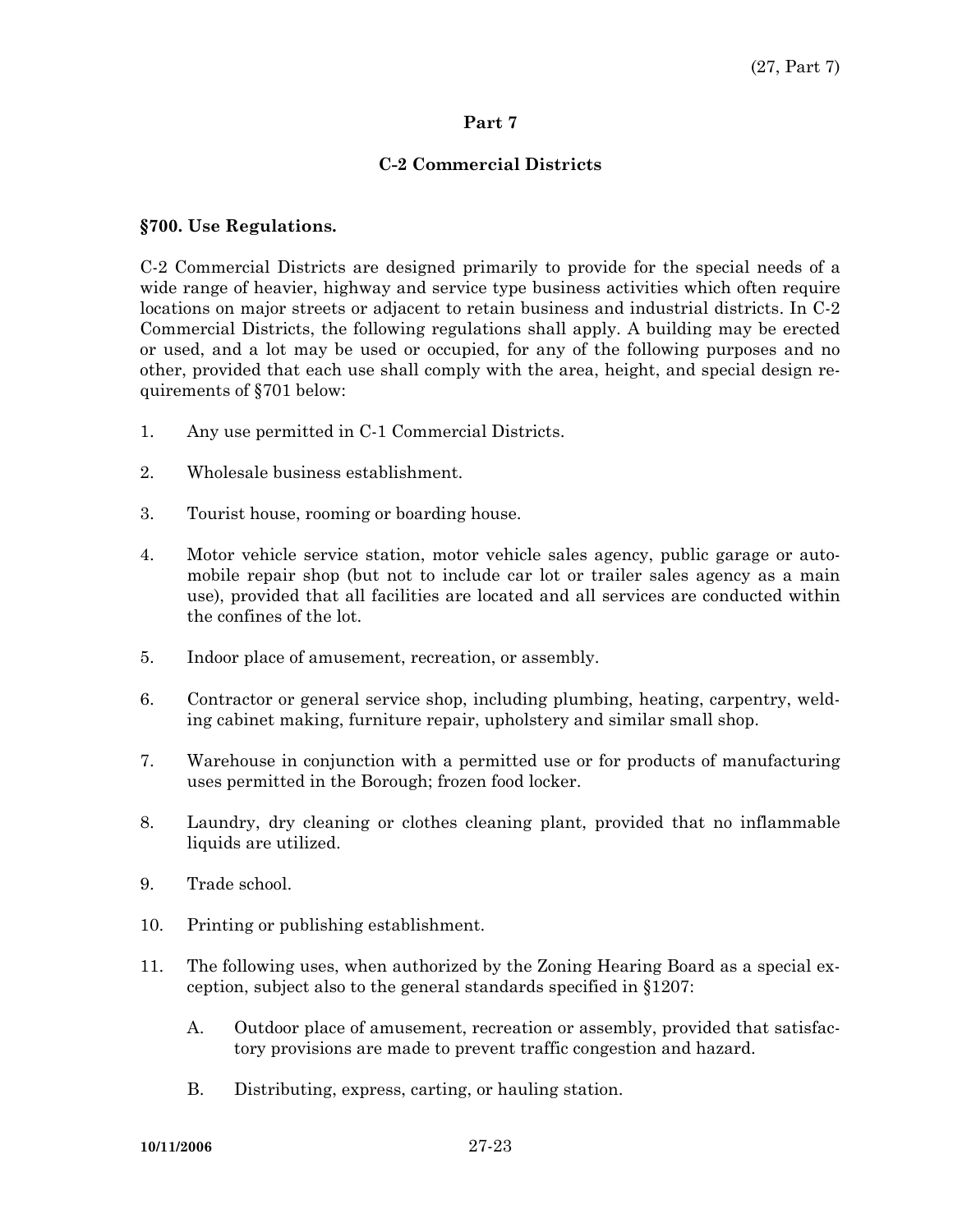- C. Outdoor storage of ice, coal, building materials, highway materials or products of manufacturing uses permitted in the Borough (but not including junkyard, or dump or similar use) and commercial greenhouse, provided that the area used for such use is suitably screened from the surrounding area by a satisfactory fence, wall, planting or other barrier which is not less than six feet in height.
- D. Car lot or trailer sales agency, distributing, express, or hauling station, provided that satisfactory provisions are made to safeguard highways from undue congestion and hazard.
- E. Any use of the same general character as any of the above permitted uses, provided that special consideration shall be given to the suitability of the use in the proposed location.
- 12. Accessory use on the same lot with and customarily incidental to any of he above permitted uses, and signs when erected and maintained in accordance with Part 10 of this Chapter.

(Ord. 264, 7/23/1962, §700, 701)

# **§701. Area, Height and Special Design Regulations.**

Every building hereafter erected or used in whole or in part as a dwelling shall comply with the area and height regulations prescribed for R-1 Residence Districts in §§401 and 403 hereof. For commercial and other buildings no part of which is used as a dwelling, the following area and height regulations shall apply:

- 1. Lot Width. Each use shall have a lot width of not less than 50 feet.
- 2. Building Area. Not more than 65% of the area of each lot may be occupied by buildings.
- 3. Yards. Front, side and rear yards shall be provided on each lot as follows:
	- A. Front Yard. One yard, not less than 35 feet in depth, measured from the street line, subject to the provisions of §1912.
	- B. Side Yards. Two, neither less than 15 feet in width, except that (A) in the case of a corner lot, any side yard which abuts a street shall have a width of not less than the required depth for the front yard of a building fronting on such street and adjoining the corner lot, subject to the provisions of §901, and (B) where a side yard abuts a Residence District or similar district in an adjoining municipality, such side yard shall be not less than 30 feet in width. This requirement shall not prevent the erection of a series or row of attached buildings exclusively for commercial use on one or several adjoin-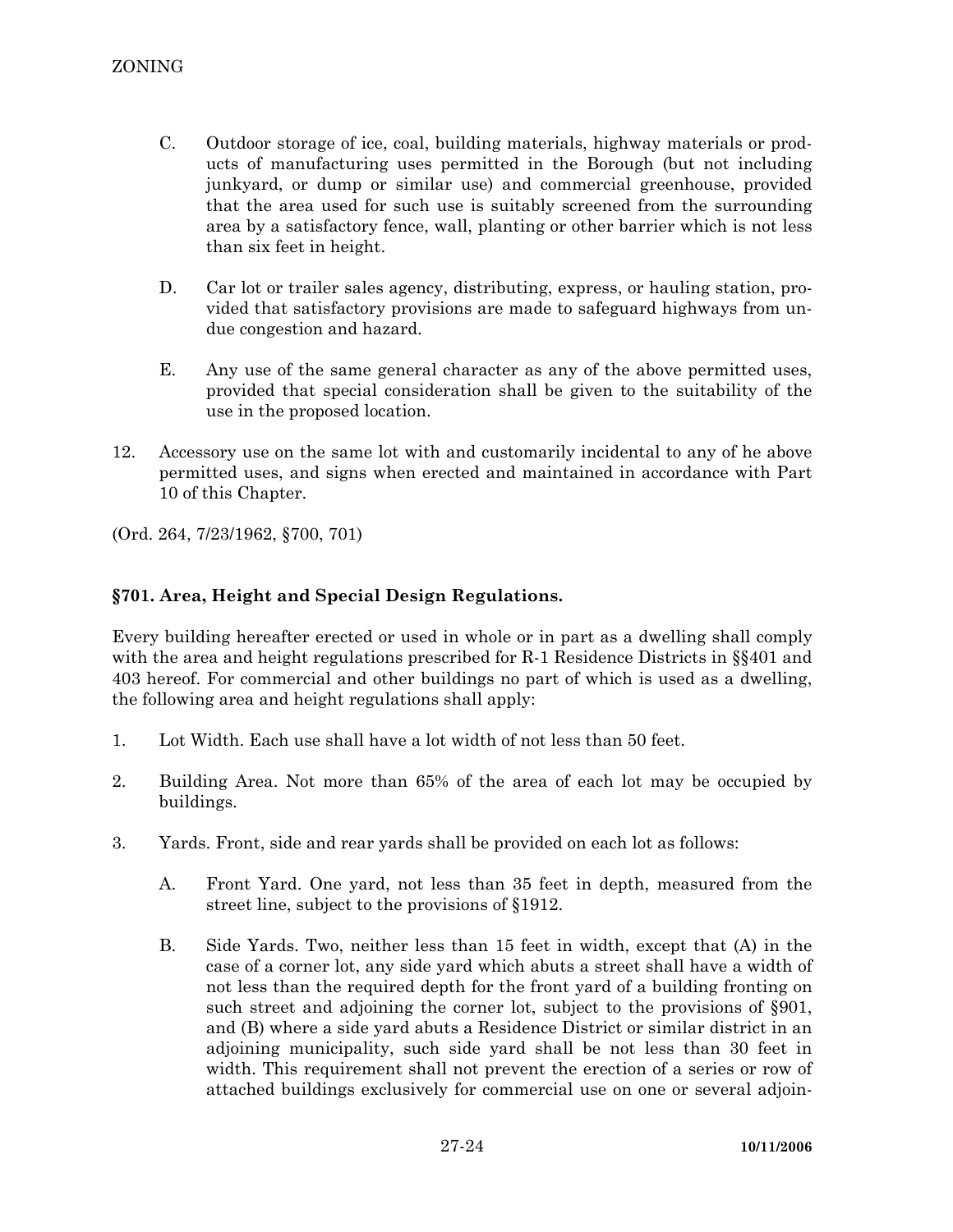ing deed lots, provided the group of attached buildings as a single unit meets side yard requirements.

- C. Rear Yard. There shall be a rear yard on each lot which shall be not less than 25 feet in depth.
- 4. Height Regulations. No building shall exceed 35 in height.
- 5. Special Design Requirements.
	- A. In order to minimize traffic congestion and hazard and to encourage the appropriate development of highway frontage:
		- (1) No parking lot or area for off-street parking or for the storage or movement of motor vehicles shall abut directly a street or highway and each such area shall be separated from the street or highway by a raised curb, planting strip, wall or other suitable barrier against unchanneled motor vehicle entrance or exit, except for necessary accessways.
		- (2) Each separate use or group of buildings constructed as part of an integrated plan shall have not more than two accessways to any one street or highway, and, where practicable, access to parking areas shall be provided by a common service driveway or minor street in order to avoid direct access on a major street or highway. No such accessway shall be more than 24 feet in width.
	- B. No operation, equipment or use shall be objectionable or noxious, offensive or hazardous as defined in §908.

(Ord. 264, 7/23/1962, §702)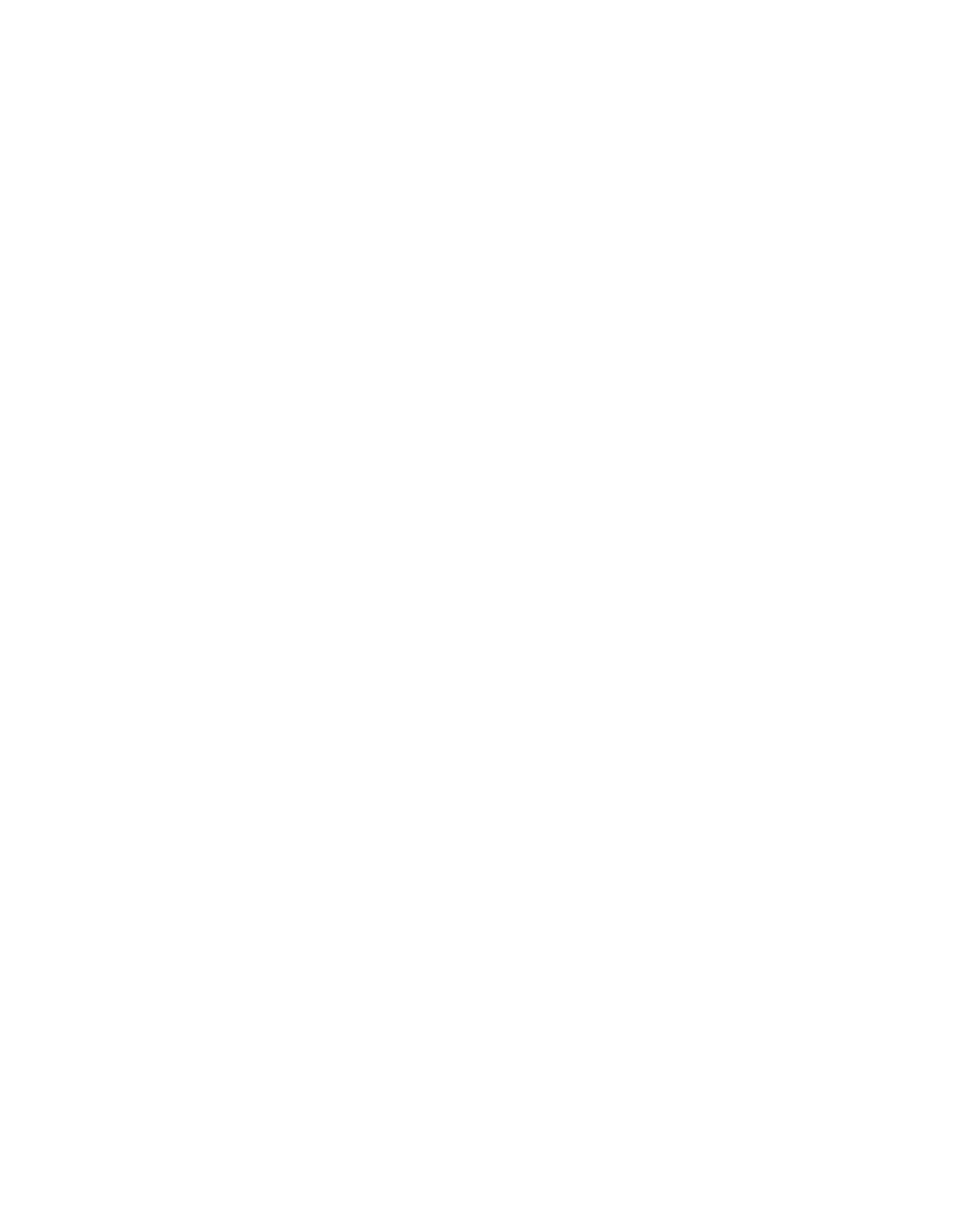#### **M Manufacturing Districts**

#### **§800. Use Regulations.**

In M Manufacturing Districts, the following regulations shall apply. A building may be erected or used, and a lot may be used or occupied, for any of the following purposes and no other, provided that (1) no use shall create a noxious, offensive, or hazardous condition beyond the district boundary line (See §908.) and (2) each use shall comply with the area, height, and special design requirements of §801 below:

- 1. Any use permitted in C-2 Commercial Districts, except the following uses which are prohibited:
	- A. Dwelling use, other than living quarters for such persons as watchman, caretakers, and their families as an accessory use to an industrial use;
	- B. Hotel; rooming, tourist or boarding house, motel, tourist cabin court or automobile court.
	- C. Place of amusement, recreation or assembly; and
	- D. Retail store or any other use which involves, as a main use, direct service to the public, except in conjunction with a permitted industrial use, or except on a lot area three acres or larger in size.
- 2. Laboratory (research, testing, experimental).
- 3. Central office building or similar establishment.
- 4. Manufacture of:
	- A. Beverages (nonalcoholic);
	- B. Clothing and other textile products (excluding manufacture of textiles);
	- C. Containers for food products, fruits and vegetables;
	- D. Cosmetics;
	- E. Electrical appliances and supplies, such as lighting fixtures, wiring, toasters, radios (including assembly of such);
	- F. Furniture, industrial and commercial tables, chairs and similar equipment;
	- G. Ice cream, butter, and other dairy products;

**10/11/2006** 27-27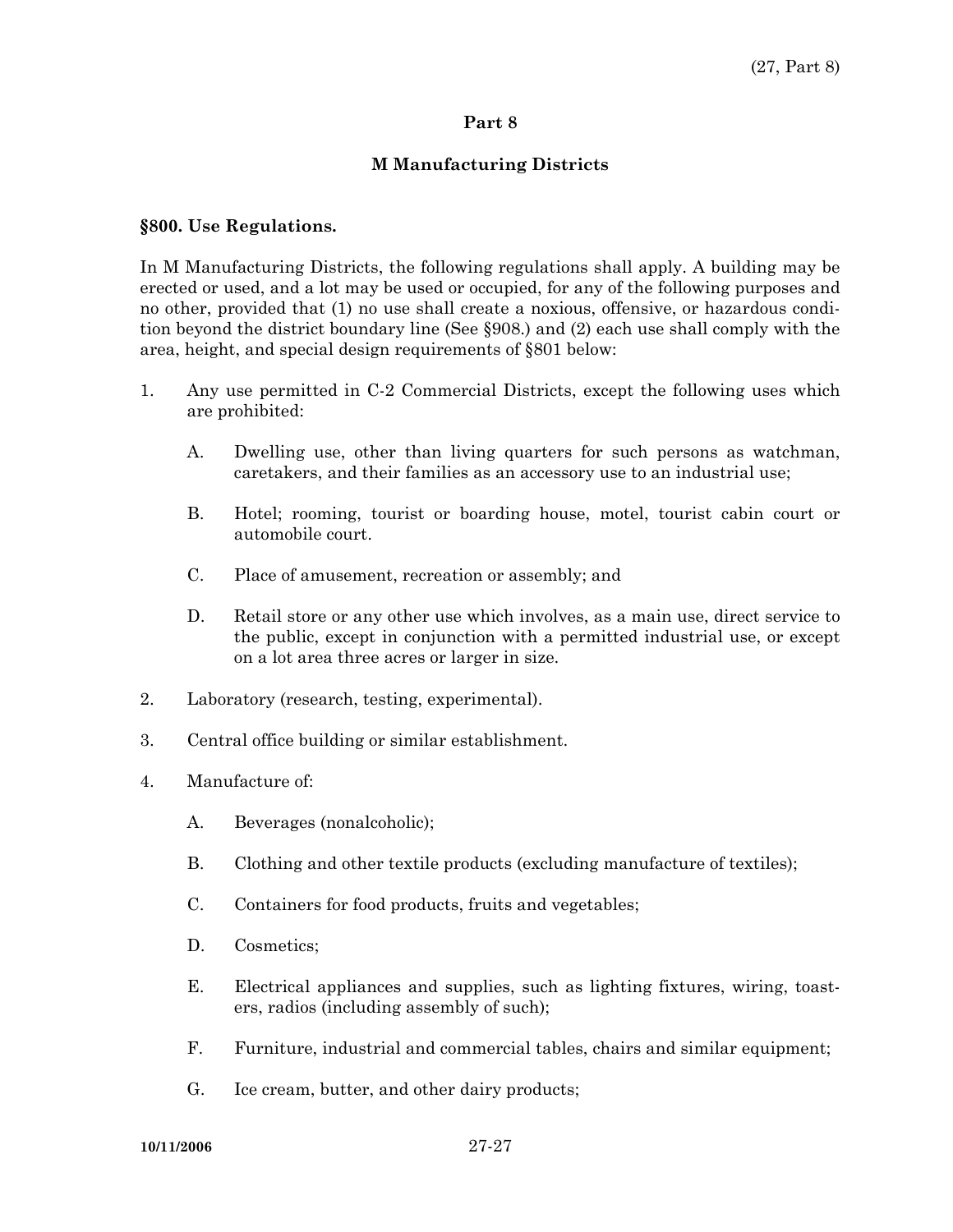- H. Jewelry, clocks, watches;
- I. Medical, dental, drafting equipment, optical goods, and other professional and scientific instruments;
- J. Musical instruments;
- K. Products from the following previously prepared materials: bone; canvas; ceramics, cork; feathers, felt and hair (excluding washing, curing, dyeing), fur (excluding tanning or dyeing); glass, horn, leather (excluding tanning or leather processing); and small products from previously prepared paper, plastic, rubber (excluding rubber and synthetic processing) shells; wood.
- L. Toys, tools and hardware.
- 5. Metal stamping, finishing, plating; extrusion of small products and other similar light metal processes.
- 6. Packing crating, or bottling establishment (not including canning, when conducted within an entirely enclosed building).
- 7. Printing or publishing establishment.
- 8. The following additional uses when authorized by the Zoning Hearing Board as a special exception, subject also to the general standards specified in §1207:
	- A. Chemical processes, such as adhesives, bleaching products, blueing, calcimine, essential oils, not involving noxious odors or danger from fire or explosion;
	- B. Compounding of pharmaceutical products;
	- C. Food products manufacture and processing (excluding meat and fish);
	- D. Metal or steel products assembly and fabrication; metal treatment and processing such as enameling, galvanizing, and lacquering, provided that refining, smelting, alloying or other basic processes in the manufacture of iron and steel are not permitted;
	- E. Manufacture of large products from the following previously prepared materials: paper, plastic, and rubber.
	- F. Textile manufacture;
	- G. Any use of the same general character as any of the above permitted uses, subject to such additional reasonable safeguards as the Zoning Hearing Board may determine, provided that in no case shall the following uses or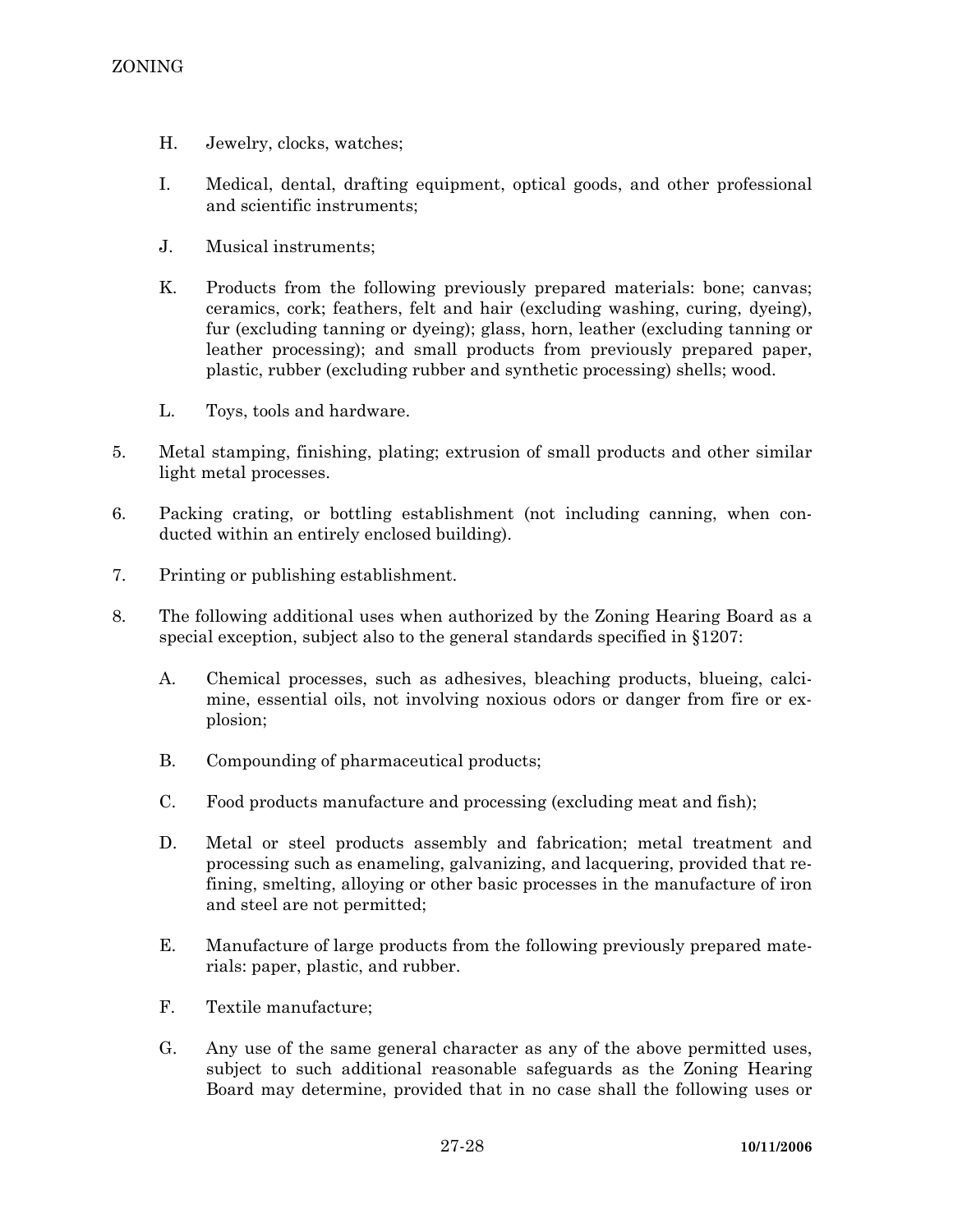any use substantially similar thereto be permitted: abattoir, bulk storage of fireworks and explosives; fat rendering; dump, incineration or reduction of garbage (except by Borough); leather processing; manufacture of asphalt, cement, noxious or hazardous chemicals, cork, explosives, fertilizer, illuminating gas, glue, ink, iron or steel (including basic processing of products), linoleum, oil cloth, paint, plastics, rubber (including rubber and synthetic processing), soap; petroleum refining; quarry, stone processing; storage of crude oil or any of its volatile products or other highly inflammable liquids in above ground tanks; wood or wood pulp processing.

9. Accessory use on the same lot with and customarily incidental to any of the above permitted uses, and signs when erected and maintained in accordance with the provisions of Part 10 of this Chapter, provided that any area used for outdoor storage shall be suitably screened from the surrounding area by a satisfactory wall, planting or other barrier.

(Ord. 264, 7/23/1962, §800, 801)

# **§801. Area, Height, and Special Regulations.**

- 1. Lot, Area and Lot Width. A lot area not less than one acre per use, and a minimum lot width of 150 feet shall be provided.
- 2. Building Area. Not more than 60% of the area of each lot may be occupied by buildings.
- 3. Yards. The following yards shall be provided on each lot:
	- A. Front Yard. One yard, not less than 50 feet in depth, subject to the provisions of §912.
	- B. Side Yards. Two yards, not less than 60 feet in aggregate width, and neither less than 30 feet; except that in the case of a corner lot, any side yard which abuts a street shall have a width of not less than the required depth for the front yard of a building fronting on such street and adjoining the corner lot, subject to the provisions of §901.
	- C. Rear Yard. One yard not less than 40 feet in depth.
- 4. Height Regulations. No building shall exceed 40 feet, or two stories in height.
- 5. Special Design Requirements. Each use shall comply with the special access regulations prescribed for C-2 Districts in §701(5)(A), and shall be designed, arranged, and conducted in a manner which will not detract materially from the character of the immediately surrounding area. Each such use shall: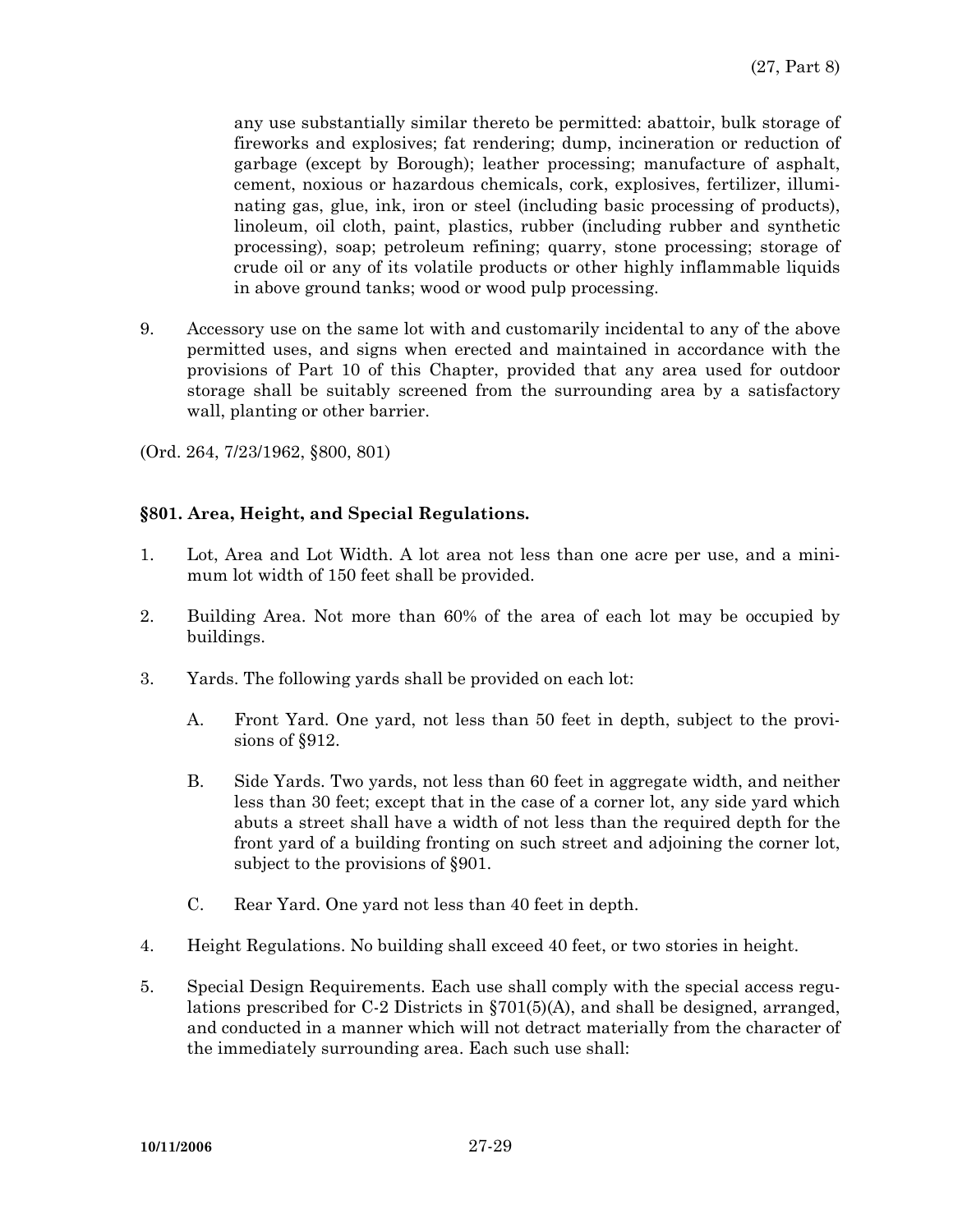- A. Provide a buffer yard of not less than 150 feet in width along any Residence District, or Borough boundary line. This required yard shall be measured from the boundary line, or from the street line where a street constitutes the boundary. The 50 feet of such yard space nearest the district or Borough boundary line shall be used as a planting strip, on which shall be placed hedge, evergreens, shrubbery, or other suitable planting or screening. The remaining 100 feet of space may be used for off-street parking or for any permitted purpose other than a building or permanent structure, or any processing activity.
- B. Provide and utilize such smoke, odor, dust, noise, or other control devices as are necessary to insure that the use will not constitute a nuisance or an objectionable condition as defined in §908.
- C. Comply with the off-street parking and loading requirements of §§909 and 910.
- D. Make adequate provision for water supply, and sewage and waste disposal.

(Ord. 264, 7/23/1962, §802)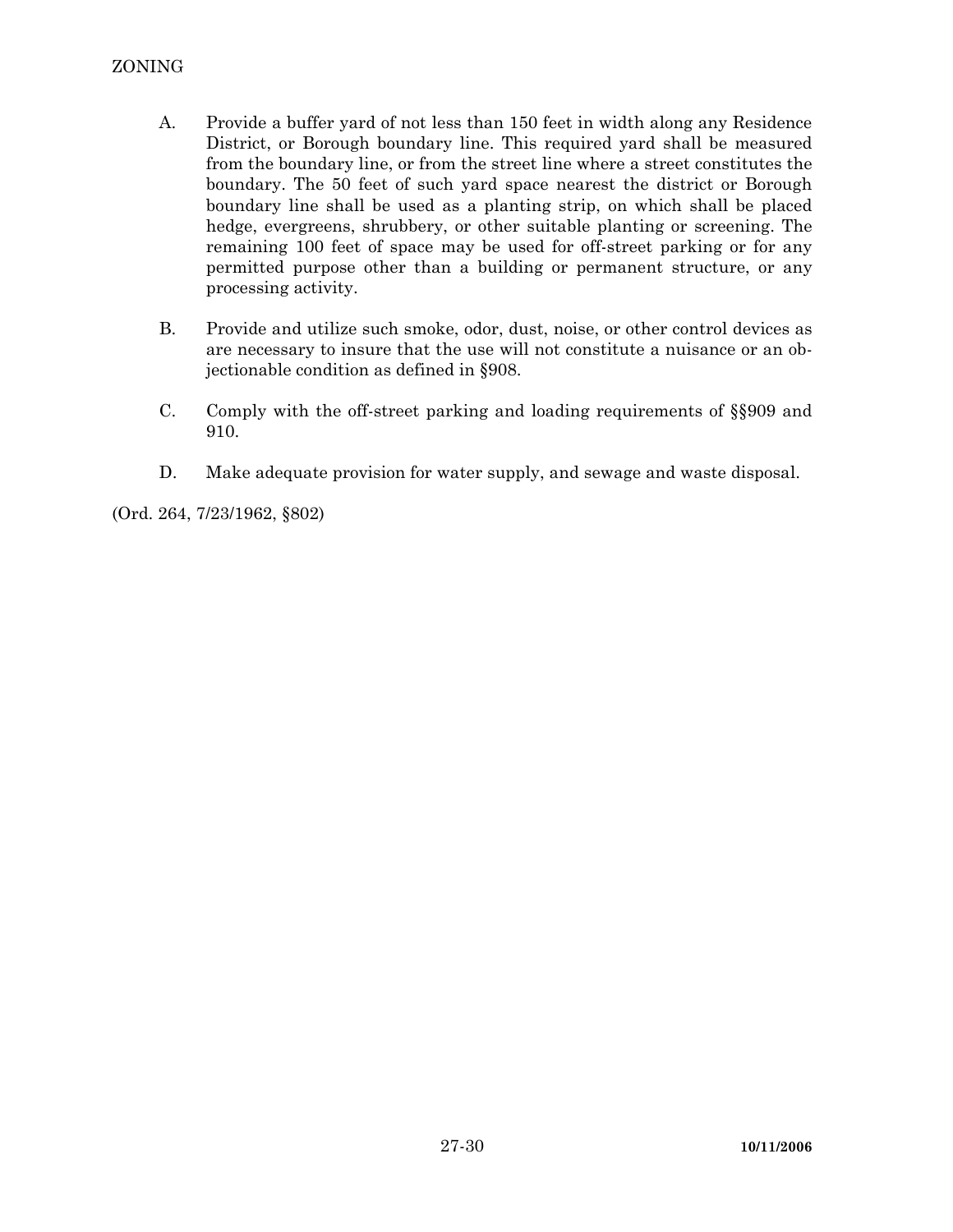# **General Regulations**

## **§900. Nonconforming Buildings or Uses.**

- 1. Continuation. Any lawful use of a building or land existing or authorized by a building permit at the effective date of this Chapter may be continued or altered although such does not conform to the provisions of this Chapter. It shall be the intent of this Section, however, that the conversion of a nonconforming building or use to a conforming use is to be encouraged to such extent as is reasonable.
- 2. Extension.
	- A. The nonconforming use of land, or a nonconforming use which is not entirely enclosed in a building shall not be extended.
	- B. The nonconforming use of a building may be extended throughout a building, or a building which is devoted to a nonconforming use may be extended on a lot up to 50% of the area occupied by such use at the effective date of this Chapter; provided that any such extension or enlargement shall be immediately adjacent to the existing nonconforming use and shall conform to the area and height requirements of the district in which it is situated.
	- C. An existing nonconforming structure may be expanded up to 50% of the area existing as of the effective date of this Chapter except that any such expansion shall not increase any nonconformity and shall otherwise conform to all other area and height requirements of the district in which it is situated.
- 3. Changes. A nonconforming use of a building or land may be changed to a nonconforming use of the same or more restricted classification, when authorized as a special exception by the Zoning Hearing Board. Whenever a nonconforming use of a building or land has been changed to a use of a more restricted classification or to a conforming use, such use shall not thereafter be changed to a use of a less restricted classification.
- 4. Restoration or Structural Repair. A nonconforming building wholly or partially destroyed by fire, explosion, flood or other phenomenon, legally condemned, or in need of structural repair or restoration may be reconstructed, repaired and used for the same nonconforming use, when authorized by the Zoning Hearing Board as a special exception; provided, that (A) the Board shall determine that the proposed building is at least as appropriate, in its location, as the building reconstructed or repaired, and (B), in the case of destruction, building reconstruction shall be commenced within one year from the date the building was destroyed or condemned and shall be in conformity with the provisions of this Chapter.

(Ord. 264, 7/23/1962, §900; as amended by Ord. 566, 12/13/1995)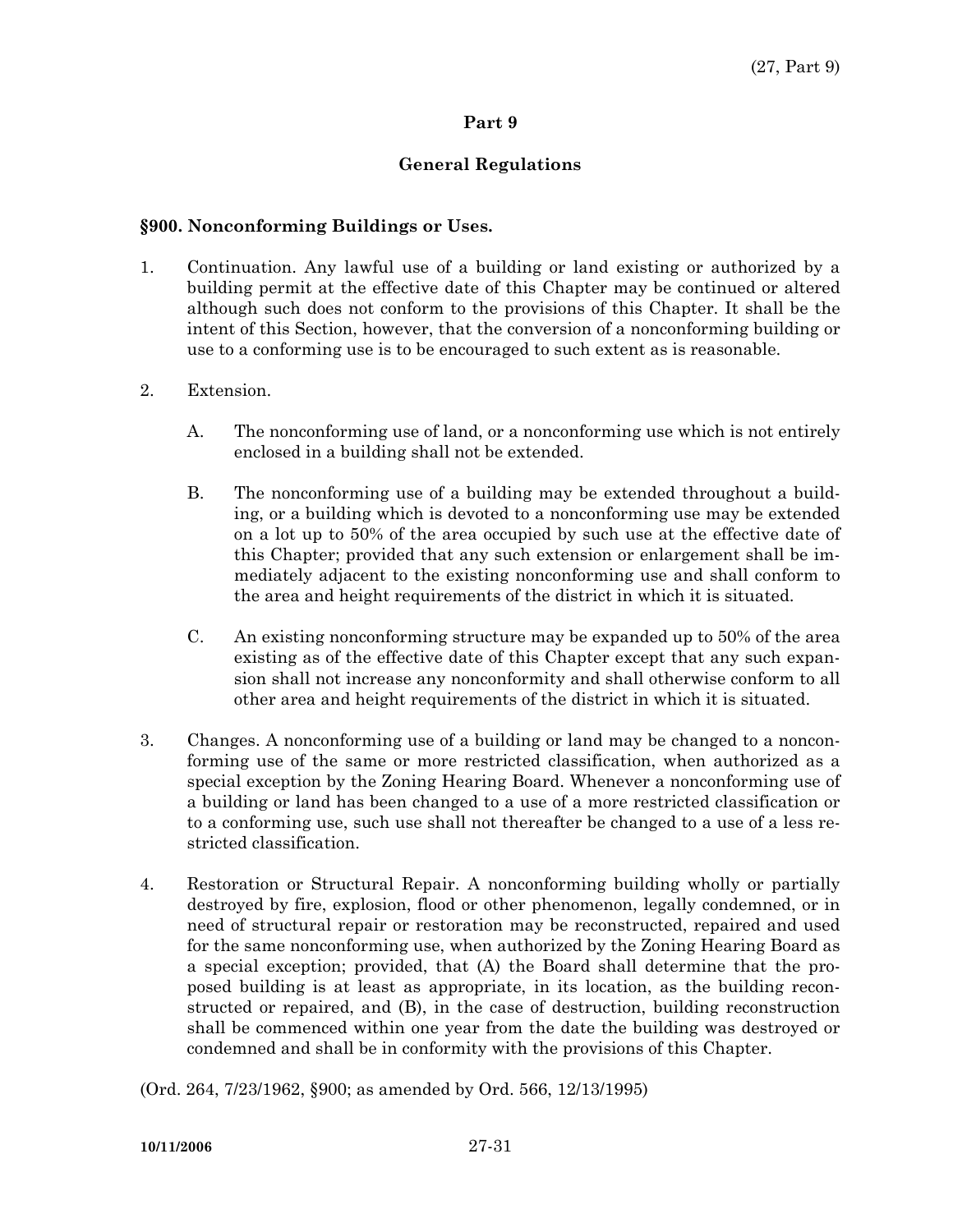# **§901. Nonconforming Lots.**

- 1. Held in Single and Separate Ownership. A building may be erected or altered on any lot held, as evidenced by a public record, at the effective date of this Chapter in single and separate ownership which is not of the required minimum area or width or is of such unusual dimensions that the owner would have difficulty in providing the required open spaces for the district in which such lot is situated, provided plans for the proposed work shall be approved by the Zoning Hearing Board, after review of such plans to assure reasonable compliance with the spirit of the zoning regulations for the district; or providing further, that if the lot is a corner lot in an already developed area wherein either back yards or side yards abut a street adjacent to said corner lot, then the front yard of the corner lot shall be the area adjacent to the street which is designated as the address of said lot and the side yard shall be the area adjacent to the alternate street in which case the requirements of  $\S502(3)(B)$ , shall not apply as to the requirements that the depth of the side yard shall be the same as the depth of the front yard but need only meet the requirement of the five feet side yard restrictions.
- 2. Included in Recorded Plans. Buildings may be erected on lots which are not held, as evidenced by a public road, in single and separate ownership at the effective date of the enactment of this Chapter and which are not of the required area or width, if such lots are included in a land subdivision and development plan which has been approved by Borough Council within three years prior to the effective date of this Chapter.

(Ord. 264, 7/23/1962, §901; as amended by Ord. 349, 8/13/1975)

# **§902. Reduction of Lot.**

No lot area shall be so reduced that the area of the lot or the dimensions of the open spaces shall be smaller than herein prescribed. (Ord. 264, 7/23/1962, §902)

# **§903. Conversion of Dwelling to Two or Multiple Family Use.**

The Zoning Hearing Board may authorize as a special exception in RA, R-1, C-1 and C-2 Districts the conversion of a dwelling to a dwelling for not more than three families, subject to the following requirements:

1. The lot area per family, and the yard requirements applicable to a dwelling shall not be reduced to less than the requirements of the district in which the lot is located, except that where a lot is served by both public water and sanitary sewer facilities and is located in an RA or R-1 District the lot area per family may be reduced to not less than 8,000 square feet in an RA District and to not less than 5,000 square feet in an R-1 District.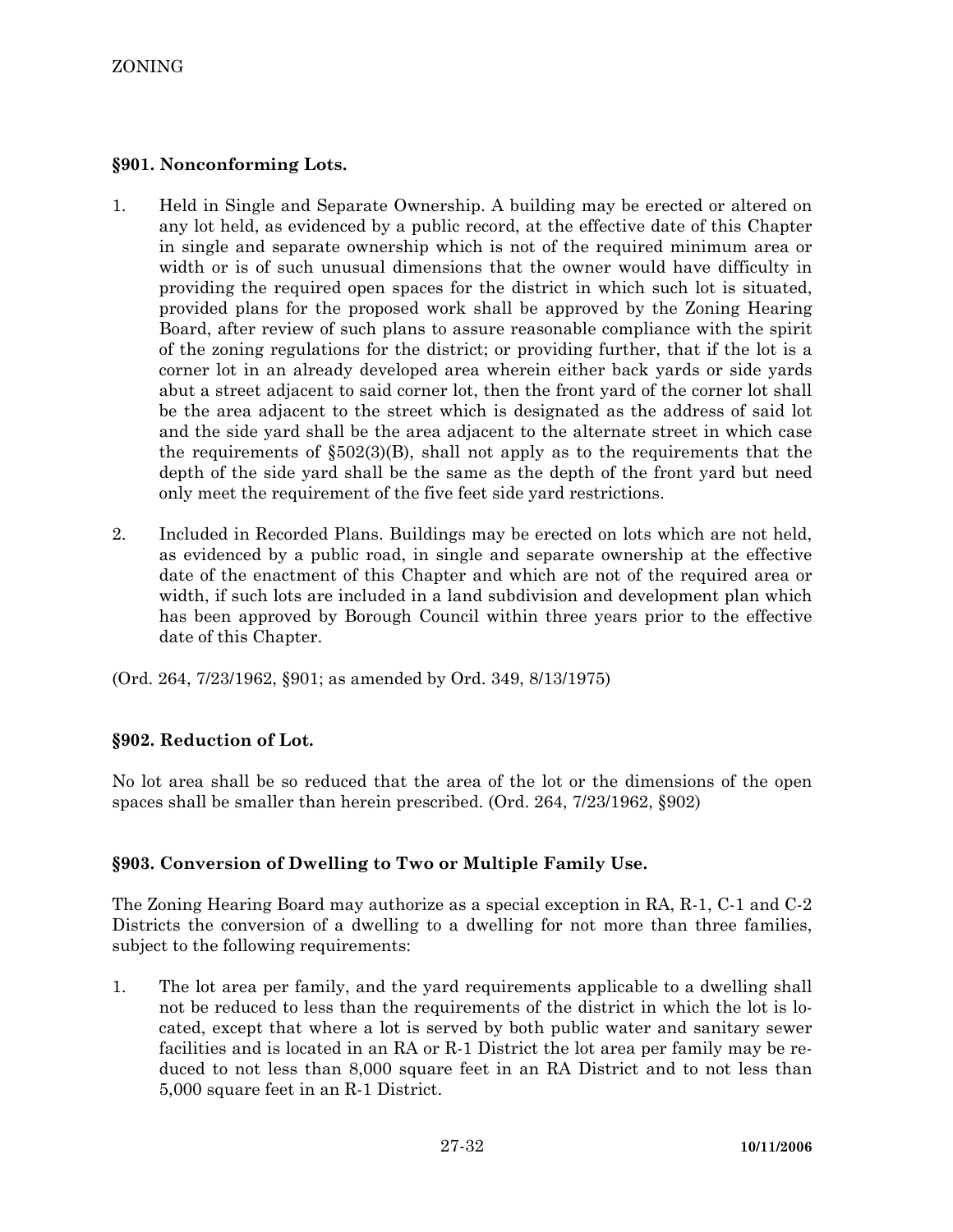- 2. No structural alteration of the building exterior shall be made except as may be necessary for purposes of sanitation or safety.
- 3. Such conversion shall be authorized only for a large building which has relatively little economic value or usefulness as a single-family dwelling or conforming use.
- 4. The Zoning Hearing Board may prescribe such further conditions with respect to the conversion and use of such building as it deems appropriate in accordance with §1207.

(Ord. 264, 7/23/1962, §903)

# **§904. Certain Public Utility Buildings Exempted.**

This Chapter shall not apply to any existing or proposed building or extension thereof, used or to be used by a public utility corporation, if upon petition of such corporation, the Pennsylvania Public Utility Commission shall, after a public hearing, decide that the present or proposed situation of the building in question is reasonably necessary for the convenience or welfare of the public. (Ord. 904, 7/23/1962, §904)

# **§905. Access.**

No dwelling shall hereafter be erected or undergo basic structural alteration unless an open space, not less than 50 feet in width, is provided, which open space shall extend from the building line of the dwelling to a street. Such open space shall be provided on the lot on which the dwelling is erected. No building shall hereafter be erected or undergo basic structural alteration so as to close the present means of access to an existing dwelling or so as to diminish this means of access to a width less than 50 feet. (Ord. 264, 7/23/1962, §905)

# **§906. Exception for Private Garage or Accessory Building.**

No structure may be located in a required yard, except in accordance with the provisions of this §906. This §906 does not apply to nonhabitable accessory structures less than 500 square feet in area for which no Building Code review is required in accordance with the Pennsylvania Uniform Construction Code.<sup>1</sup> All such exempt structures may only be placed in compliance with the applicable required setbacks of the zoning district for main buildings, except that nonhabitable accessory structures less than 500 square feet in area may be placed in accordance with the following yard exception criteria if the applicant chooses to erect a structure which is subject to Building Code review and permitting. A private garage or one-story accessory building (other than a stable) which is not an integral structural part of a main building may be located in the required side

 $\overline{a}$ 

**<sup>1</sup> Editor's Note: See Ch. 5, Part 1.**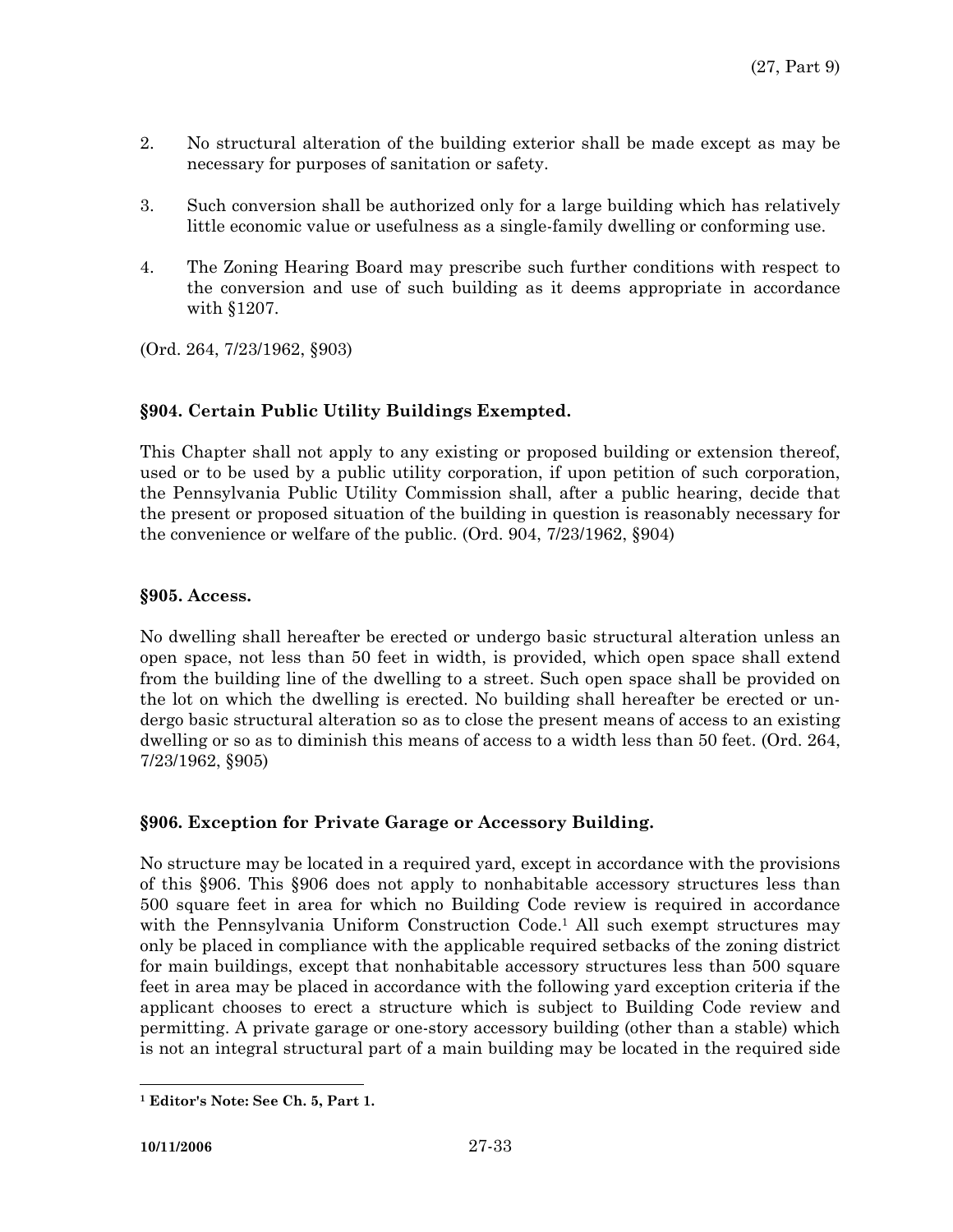and/or rear yard but not less than three feet from any property line, provided that it is situated not less than 10 feet further back from the street line (on which the main building fronts) than the rearmost portion of the main building, except that no such garage or building shall be located in a side yard which abuts a street, unless otherwise provided below. A garage may front on a rear street or, in an R-2 District, on a side street where the fronting of such a garage on a rear street is not practicable, provided that in no case shall the garage be located less than two feet from the street line nor less than three feet from any other property line. Nothing in this §906 shall be construed to prohibit the erection of a common or joint garage which is not an integral structural part of a main building on adjoining lots. (Ord. 264, 7/23/1962, §907; as amended by Ord. 680, 8/11/2004)

# **§907. Vision Obstruction.**

On any corner lot, or at any accessway, no wall, fence or other structure shall be erected or altered, and no hedge, tree, shrub, or other growth shall be maintained, which may cause danger to traffic on a street by obscuring the view. (Ord. 264, 7/23/1962, §907)

# **§908. Prohibited Uses.**

- 1. No building may be erected, altered, or used, and no lot or premises may be used in a Residence or Commercial District for any use which is noxious or offensive by reason of odor, dust, vibration, illumination, or noise, or which constitutes a public hazard whether by fire, explosion, or otherwise in the immediately surrounding area. In an M Manufacturing District, no use which shall create a noxious, offensive, or hazardous condition beyond a manufacturing district boundary line shall be permitted.
	- A. In determining whether a proposed use is or may become noxious, hazardous or offensive, the proposed use or operation shall comply with the following performance standards and with any more specific standards of a nationally recognized professional agency for a particular industry as may subsequently be adopted by Borough Council by ordinance or resolution. The proposed operation or use shall not:
		- (1) Constitute a public nuisance, or damage to health, livestock, vegetable or any other property by reason of noxious, toxic, or corrosive fumes, smoke, odor, or dust. There shall be no emission of odorous gases or odorous matter in such quantities as to be offensive at any property line, or in the case of a use in an M District, at the district boundary line.
		- (2) Result in noise or vibration clearly exceeding the average intensity of noise or vibration occurring from other causes at the property line, or in the case of a use in an M District, beyond the district boundary line.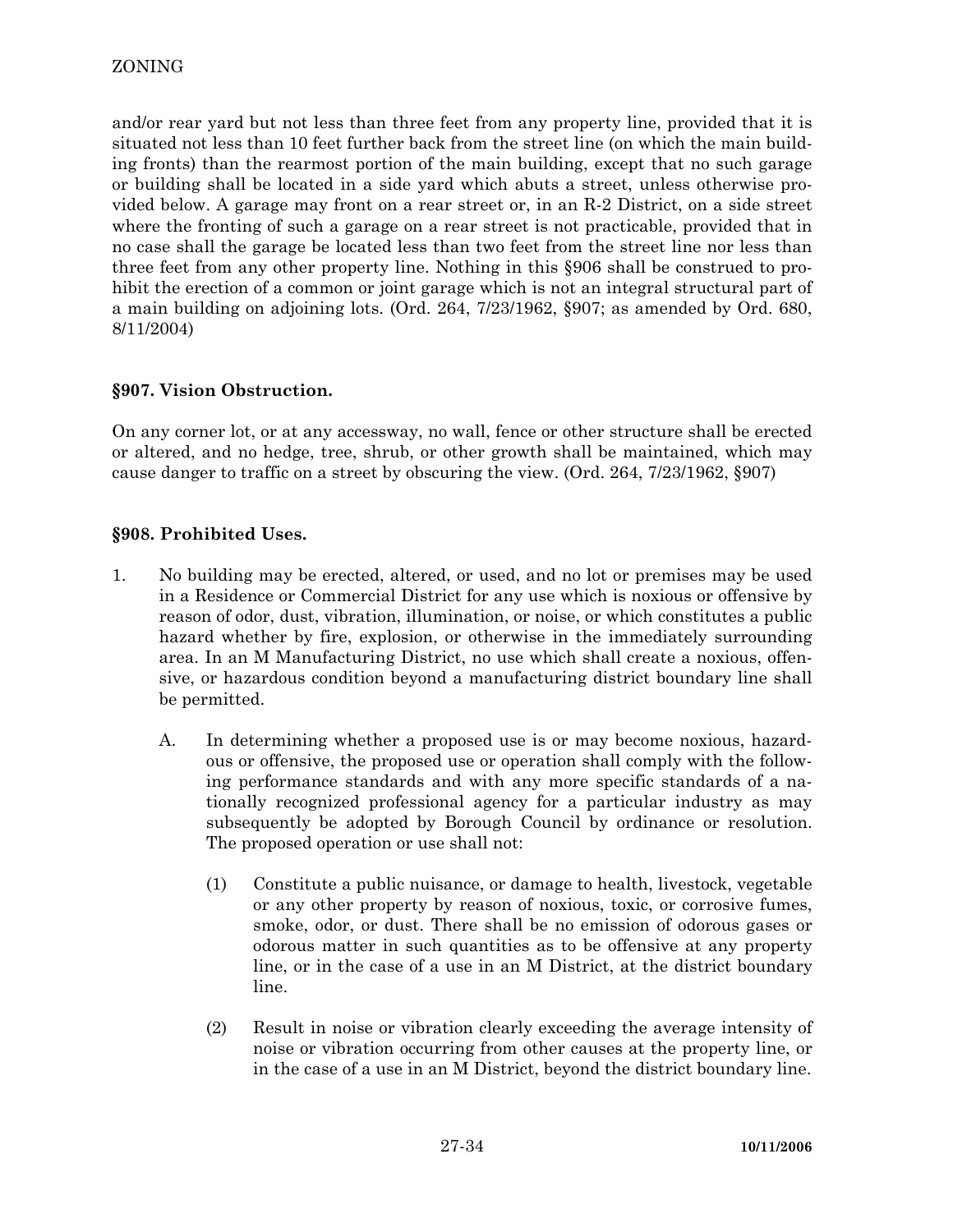- (3) Endanger surrounding areas by reason of fire or explosion. No flammable or explosive materials shall be stored in bulk above ground, provided, however, that accessory fuel tanks connecting with eating, energy or other devices located on the same lot are excluded from this provision.
- (4) Produce objectionable heat, glare, or radiation beyond the property line, or in the case of a use in an M District, beyond the district boundary line.
- (5) Result in electrical disturbance on properties other than on the property on which the disturbance is located.
- (6) Discharge any untreated sewage or industrial waste into any stream, or underground waters.
- (7) Result in congestion or hazardous traffic conditions on the street or in an adjacent area, or generate a nuisance to surrounding property by reason of truck traffic.
- (8) Endanger the underground water level or supply to other properties.
- (9) Create any other objectionable condition in an adjoining area which will endanger public health and safety or be detrimental to the proper use of the surrounding area. No materials or wastes shall be stored or deposited outdoors in such a form that they may be transferred off the lot by natural causes, and any materials attractive to rodents or insects shall be stored outdoors only in closed containers.
- B. The applicant when requested shall demonstrate that (1) the proposed use will comply with the standards contained in Subsection (A) of this §908, and such other standards as may have been adopted by Borough Council, and (2) adequate provisions will be made to reduce and minimize any objectionable elements to the degree necessary to insure that the proposed use will not be noxious, hazardous, or offensive. In order to determine that adequate safeguards are provided, the Zoning Officer or the Zoning Hearing Board in any case where a use is made subject to special exception, may (1) require that the applicant submit necessary information, impartial expert judgments, and written assurances; (2) obtain the advice of official agencies or of private consultants; and (3) require that the use comply with such tests or provide such safeguards as may be deemed necessary.
- 2. A trailer camp shall not be permitted in any district.

(Ord. 264, 7/23/1962, §908)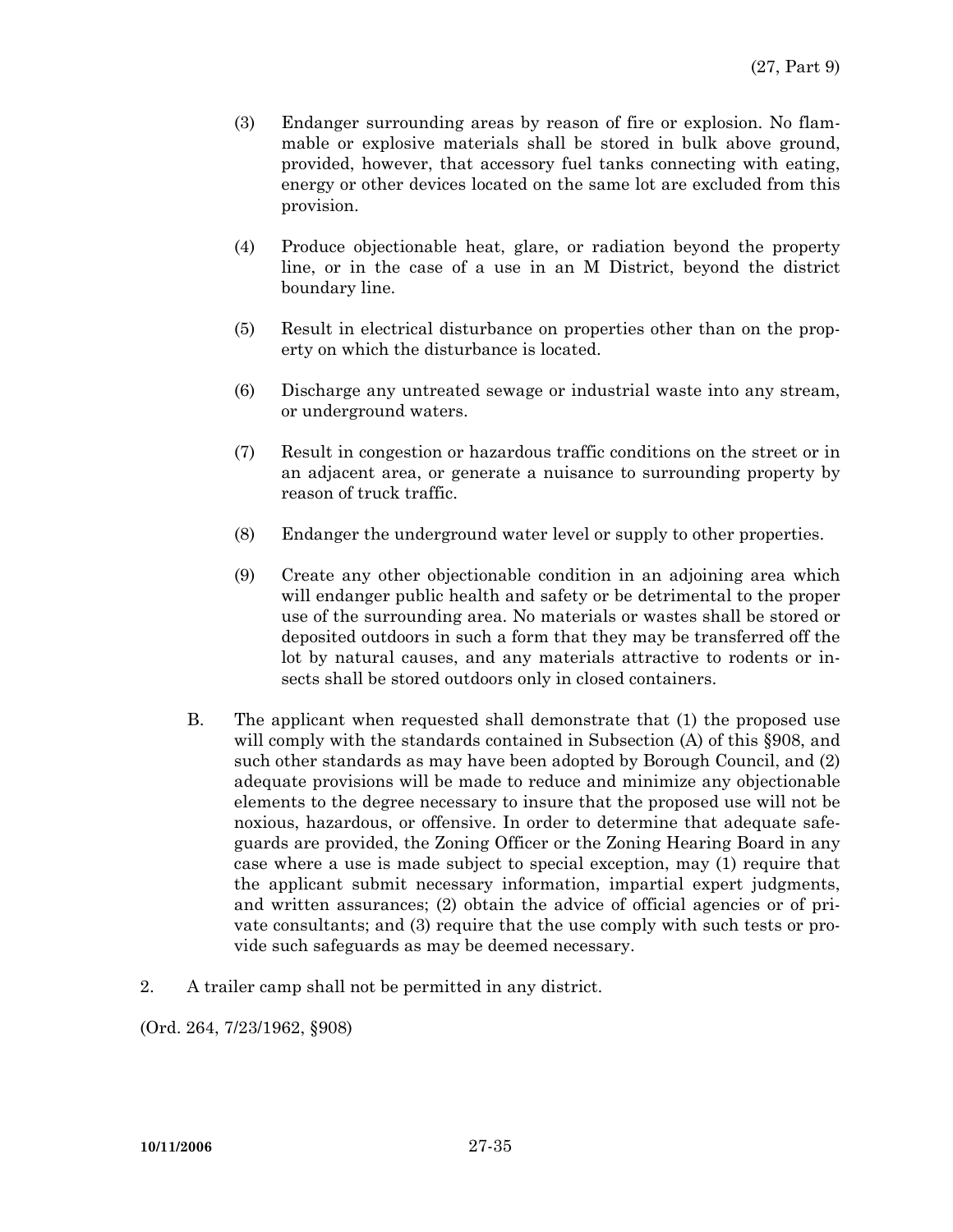# **§909. Off-Street Parking Space.**

In all Districts off-street parking space shall be provided as follows:

- 1. Not less than one off-street parking space, with proper access from a street or alley, shall be provided on any lot on which a dwelling is hereafter erected or converted, provided that for multiple dwellings, one space for each housekeeping unit shall be provided.
- 2. Off-street parking space, with proper access from a street or alley, shall be provided in the amounts indicated below, on or near any lot on which the following types of uses are hereafter established, provided that the Zoning Hearing Board may decrease these requirements in any case where sufficient vacant space is not available on the lot or within 300 feet of the lot and where the unreasonableness of these regulations is clearly demonstrated. In any case, however, the Board shall require that the requirements of this §909 shall be construed to prevent the establishment of joint parking facilities for two or more uses.
	- A. Hotel, motel, tourist house, or similar establishment: One space for each rental room or suite.
	- B. Restaurant, eating or drinking establishment: One space for each 50 square feet of floor space devoted to patron use.
	- C. Theater, auditorium, or other place of public assemblage, except churches: One space for every five seats.
	- D. Commercial, office, or recreational building or use, other than those specified above: One space for each 100 square feet, or portion thereof, of gross floor area devoted to patron or office use.
	- E. Industrial establishment: One space for each two employees on the largest shift.
- 3. Each off-street parking space shall have a minimum area of not less than 200 square feet and, in addition, appropriate driveways, aisles, and maneuvering spaces shall be provided which shall be adequate to permit safe and convenient use of the area for parking purposes.
- 4. Parking areas shall be graded to provide convenient vehicular access and proper drainage, and shall be paved with a hard or semi-hard material or otherwise treated to prevent dust or other loose cover from becoming a nuisance or a hazard. All parking, access, or other vehicular service areas shall be adequately illuminated during night hours of use. Such lighting shall be arranged so as to protect the highway and adjoining property from direct glare or hazardous interference of any kind.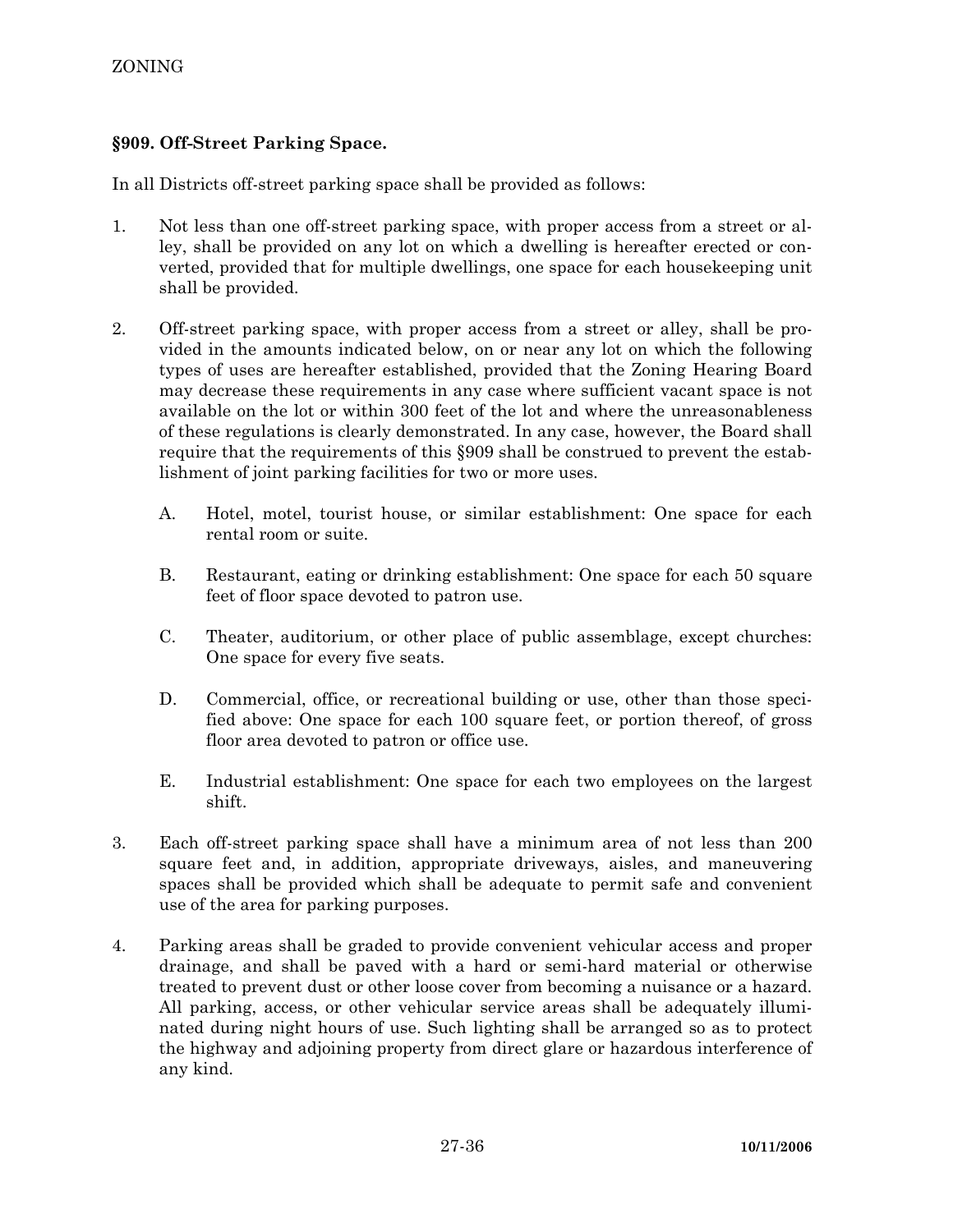5. Off-street parking facilities existing at the effective date of this Chapter shall not subsequently be reduced to an amount less than that required under this Chapter for a similar new building or new use. Off-street parking facilities provided to comply with the provisions of this Chapter shall not subsequently be reduced below the requirements of this Chapter.

(Ord. 264, 7/23/1962, §909)

### **§910. Loading and Unloading Space.**

Off-street loading and unloading space, with proper access from a street or alley shall be provided on any lot on which a building for trade or business is hereafter erected or substantially altered. (Ord. 264, 7/23/1962, §910)

## **§911. Temporary Use Permit.**

A temporary permit may be authorized by the Zoning Hearing Board for a nonconforming structure or use which it deems beneficial to the public health or general welfare or which it deems necessary to promote the proper development of the community, provided that such nonconforming structure or use shall be completely removed upon expiration of the permit without cost to the Borough such a permit shall be issued for a specified period of time not exceeding one year, and may be renewed annually, for an aggregate period of not more than three years including the original authorization. (Ord. 264, 7/23/1962, §911)

## **§912. Front Yard Exception.**

The front yard of a proposed building may be decreased in depth to the average alignment of existing buildings within 100 feet on each side of the proposed building and within the same block, if such alignment of existing buildings is less than the front yard requirement for the district. (Ord. 264, 7/23/1962, §912)

## **§913. Water Supply and Sanitary Sewage Disposal.**

Where a lot is used for purposes necessitating water supply and/or sanitary sewage disposal, such lot shall be required, if accessible to a public water system and/or a public sewage system, to be connected thereto; or, if such property is not accessible to such water system and/or sewage system, any facilities installed and/or used shall comply with applicable building and plumbing codes and any Borough, County and State health regulations, and a certificate indicating the adequacy of water supply and/or sewage disposal facilities shall be required from the Board of Health or other appropriate governmental agency. (Ord. 264, 7/23/1962, §913)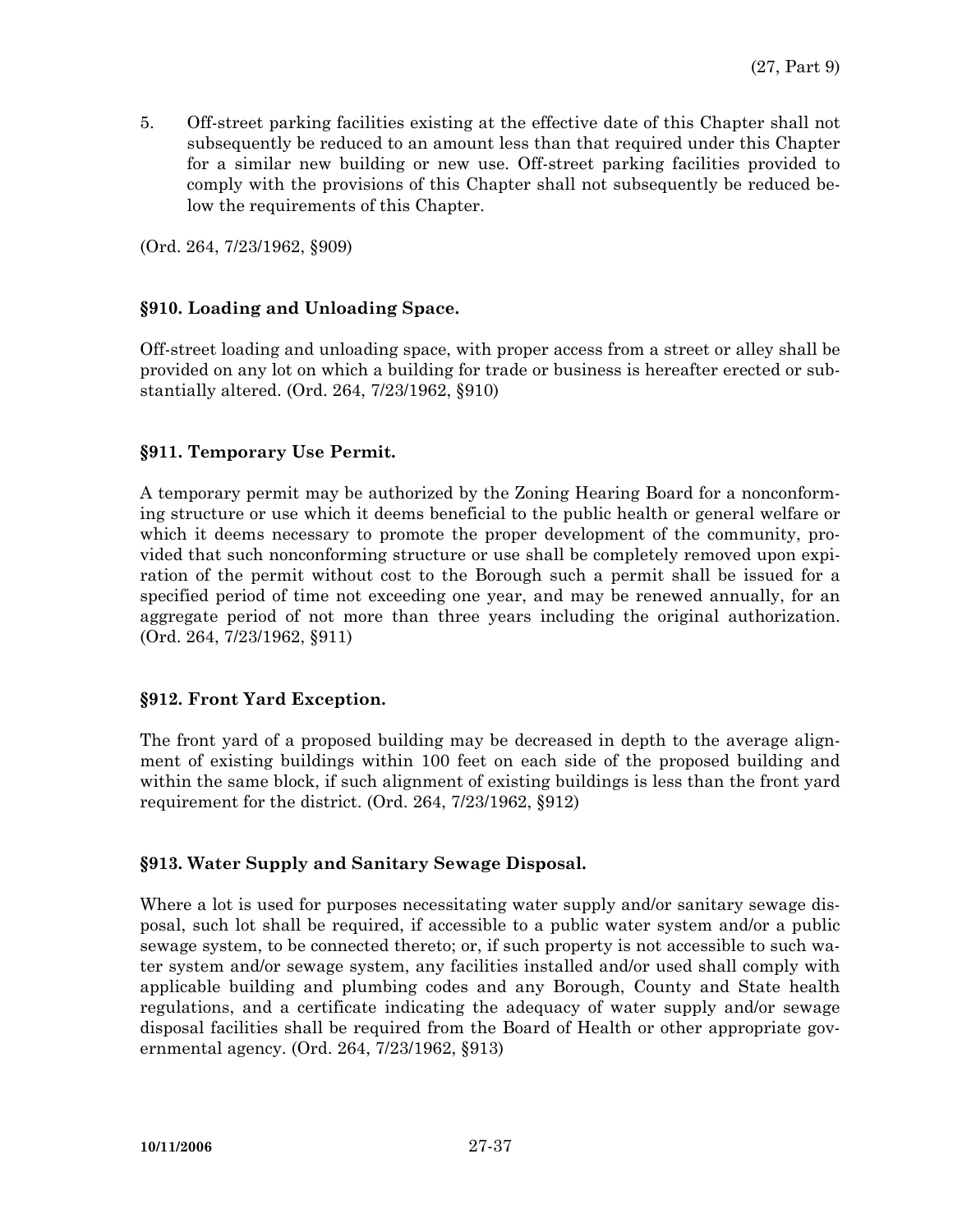# **§914. Setback Exceptions for Swimming Pools.**

No swimming pool shall be erected or located in any front yard nor shall the same be erected or located within six feet of the property line of any side or rear yard in any zoning district within the Borough of Mohnton.

(Ord. 698, 2/2/2005)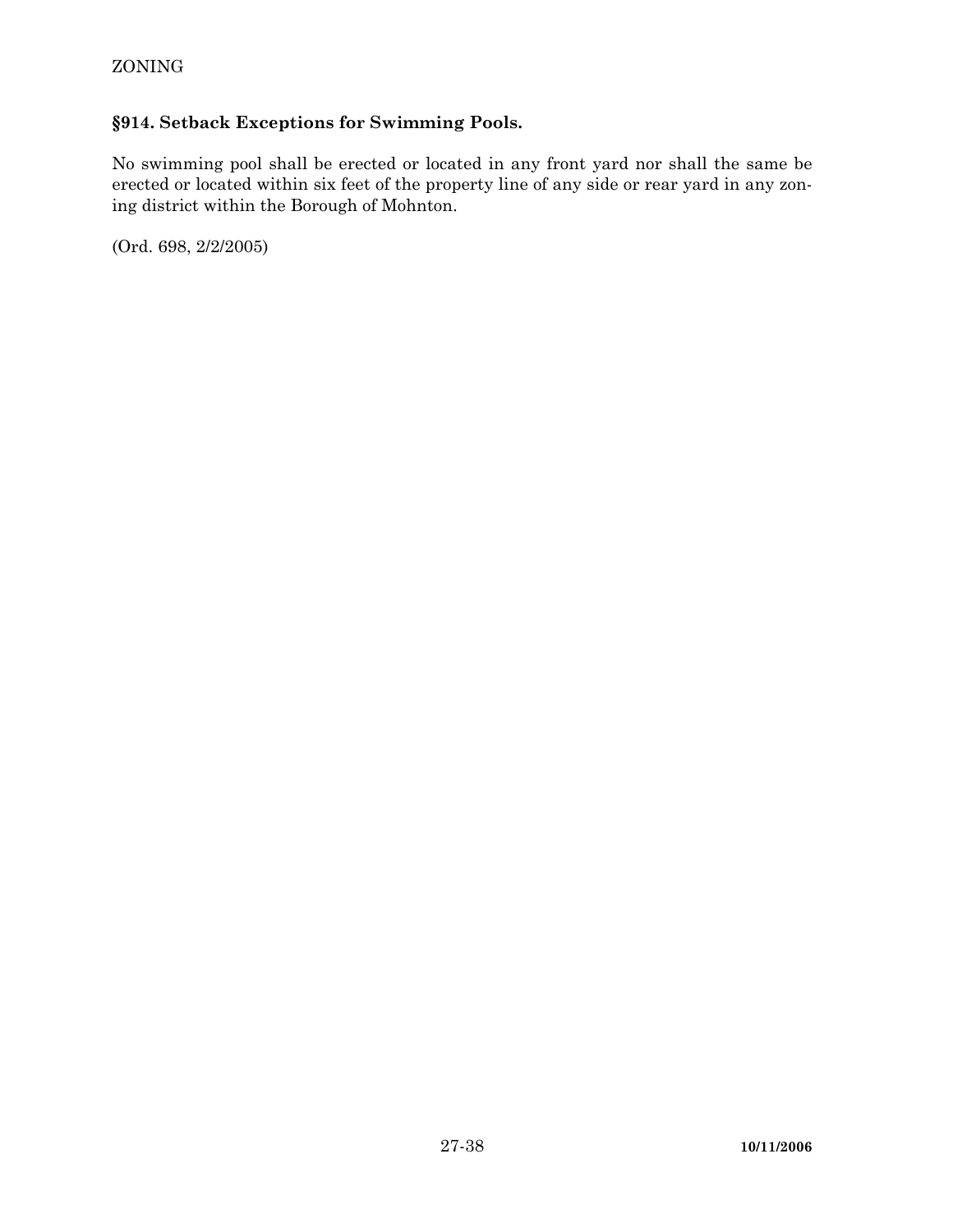### **Part 10**

### **Signs**

### **§1000. Use and Location Regulations.**

Any sign hereafter erected or maintained shall conform with the provisions of this Part 10 and any other ordinance or regulations of the Borough. The following types of signs, and no other shall be permitted:

- 1. Official Traffic Signs.
- 2. Professional Accessory Use or Name Signs. Indicating the name, profession, or activity of the occupant of a dwelling, and trespassing signs, or signs indicating the private nature of a driveway or premises, provided that the area on one side of any such sign shall not exceed two square feet.
- 3. Identification Signs. For schools, churches, hospitals, clubs, lodges, or similar uses, provided that the area on one side of any such sign shall not exceed 12 [square] feet.
- 4. Real Estate Signs. Including signs advertising the sale or rental of premises, provided the area on one side of any such sign shall not exceed 10 square feet; and signs indicating the location and direction 10 square feet; and signs indicating the location and direction of premises in the process of development, provided the area on one side of any such sign shall not exceed 20 square feet.
- 5. Temporary Signs. Of contractors, architects, mechanics, and artisans, provided that such signs shall be removed promptly within 30 days of completion of work.
- 6. Business or Industrial Signs. In Commercial and Manufacturing Districts only, provided that:
	- A. Such signs, except directional signs, are placed on the premises on which the use to which the sign relates is conducted, and
	- B. The total area on one side of all such signs placed on, or facing any one street frontage of any one premises, shall not exceed 100 square feet or 15% of the overall surface of the wall facing such frontage, whichever is greater.

The area on one side of a directional sign shall not exceed 25 square feet. The size limitations herein prescribed may be exceeded when authorized as a special exception by the Zoning Hearing Board in the case of an integrated shopping center or unusual use.

(Ord. 264, 7/23/1962, §§1000,1001)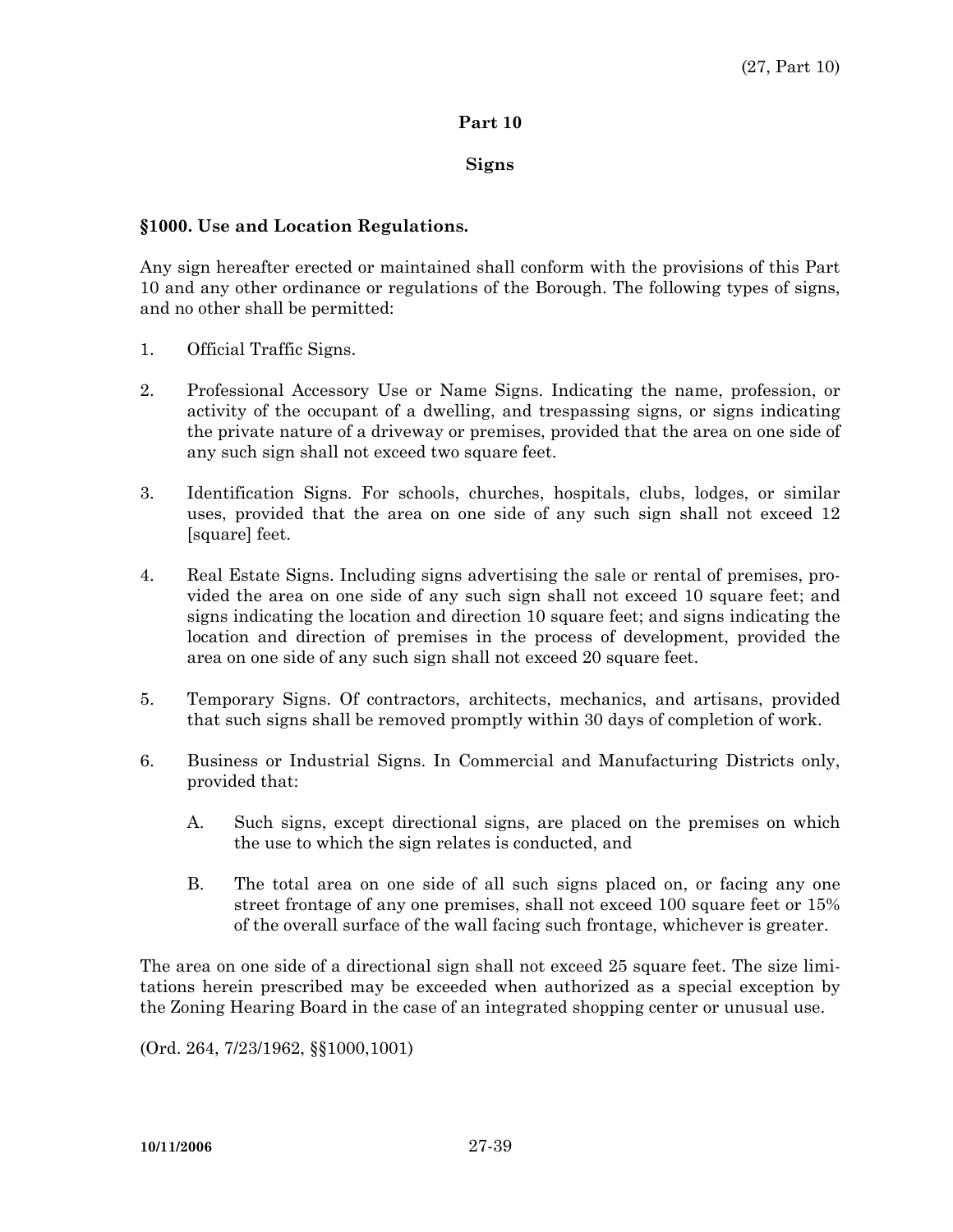## ZONING

## **§1001. General Sign Regulations.**

The following regulations shall apply to all permitted sign uses:

- 1. No sign shall be placed in such a position that it will cause danger to traffic on a street by obscuring the view.
- 2. No sign other than official traffic sign shall be erected within or shall project over any street line or a public sidewalk unless specifically authorized by other Borough ordinances and regulations.
- 3. No sign shall be of a flashing type.
- 4. In addition to the other requirements of this Part 10, every sign referred to in this Part 10 must be constructed of durable materials, must be kept in good condition and repair, and shall not be allowed to become dilapidated.

(Ord. 264, 7/23/1962, §1002)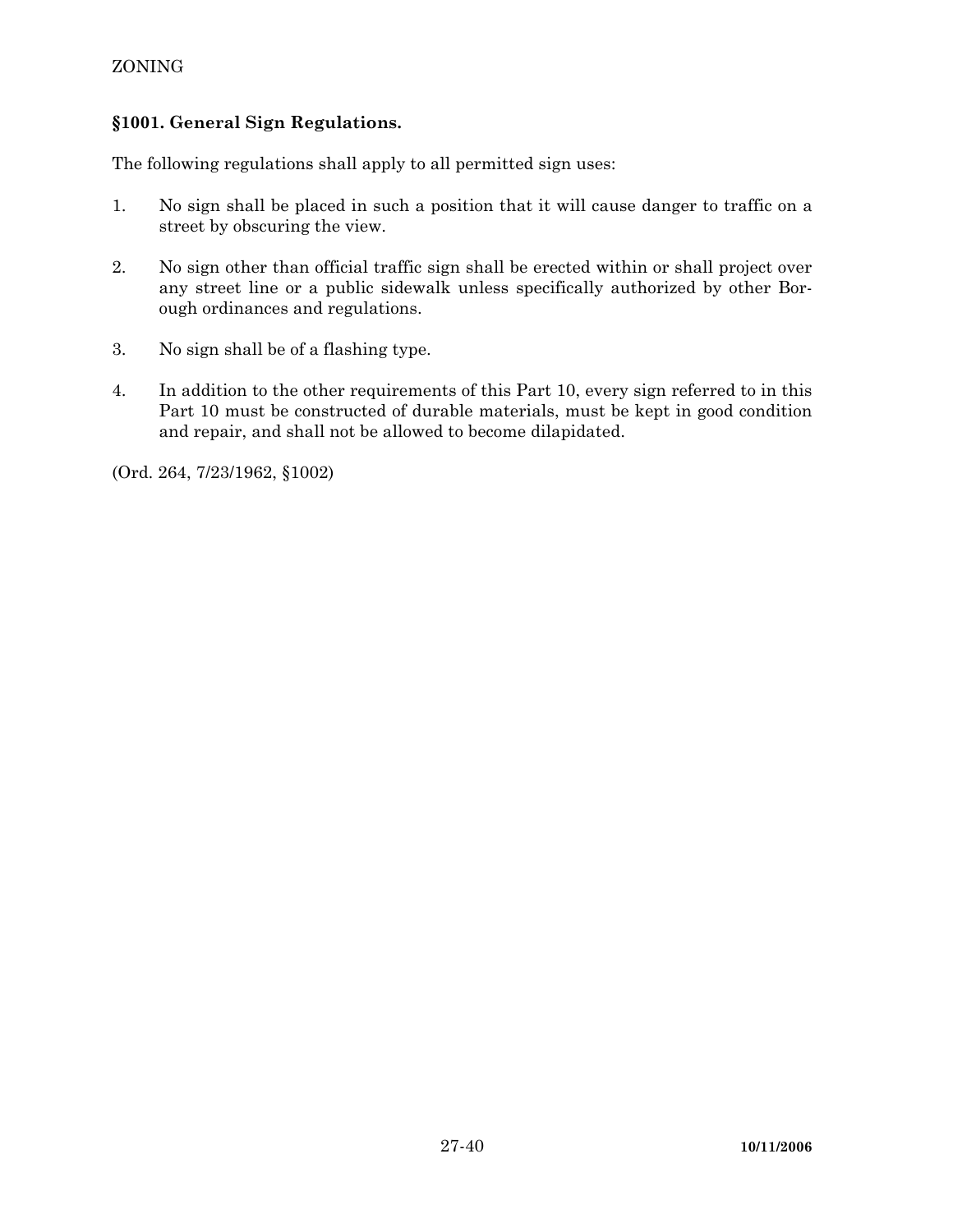## **Part 11**

## **Administration**

## **§1100. Appointment and Powers of Zoning Officer.**

- 1. For the administration of this Chapter, a Zoning Officer, who shall not hold any elective office in the Borough, shall be appointed.
- 2. The Zoning Officer shall meet the qualifications established by the Borough and shall be able to demonstrate to the satisfaction of the Borough a working knowledge of municipal zoning.
- 3. The Zoning Officer shall administer this Chapter in accordance with its literal terms, and shall not have the power to permit any construction or any use or change of use which does not conform to this Chapter.
- 4. The Zoning Officer is hereby authorized to institute civil enforcement proceedings as a means of enforcement when acting within the scope of his employment.

(Ord. 264, 7/23/1962, §1100; as amended by Ord. 515, 6/10/1992)

## **§1101. Requirement of Permit.**

A permit shall be required prior to the erection, structural alteration, or initial occupancy of any building, structure or portion thereof, and prior to the use or change in use of a building or land from one district classification to another, and prior to the change or extension of a nonconforming use. In addition to the requirements of this Chapter, all applicable requirements of the Mohnton Building Code and Plumbing Code must be complied with, including those with respect to application for and issuance of permits thereunder. Any signs permitted under this Chapter, the area on one side of which is 12 square feet or less in size, shall be exempt from the Zoning Permit requirements of this §1101. Applications for permits shall be made in writing to the Zoning Officer on such forms as may be furnished by the Borough. Such application shall contain all information necessary for the Zoning Officer to ascertain whether the proposed erection, alteration, use, or change in use complies with the provisions of this Chapter. (Ord. 264, 7/23/1962, §1101; as amended by Ord. 515, 6/10/1992)

## **§1102. Issuance of Permits.**

Permits shall be granted or refused within 10 days after the written application has been filed with the Zoning Officer. Upon completion of the erection or alteration of any building or portion thereof authorized by any permit, and prior to occupancy or use, the holder of such permit shall notify the Zoning Officer of such completion. No permit shall be considered complete or permanently effective until the Zoning Officer has certified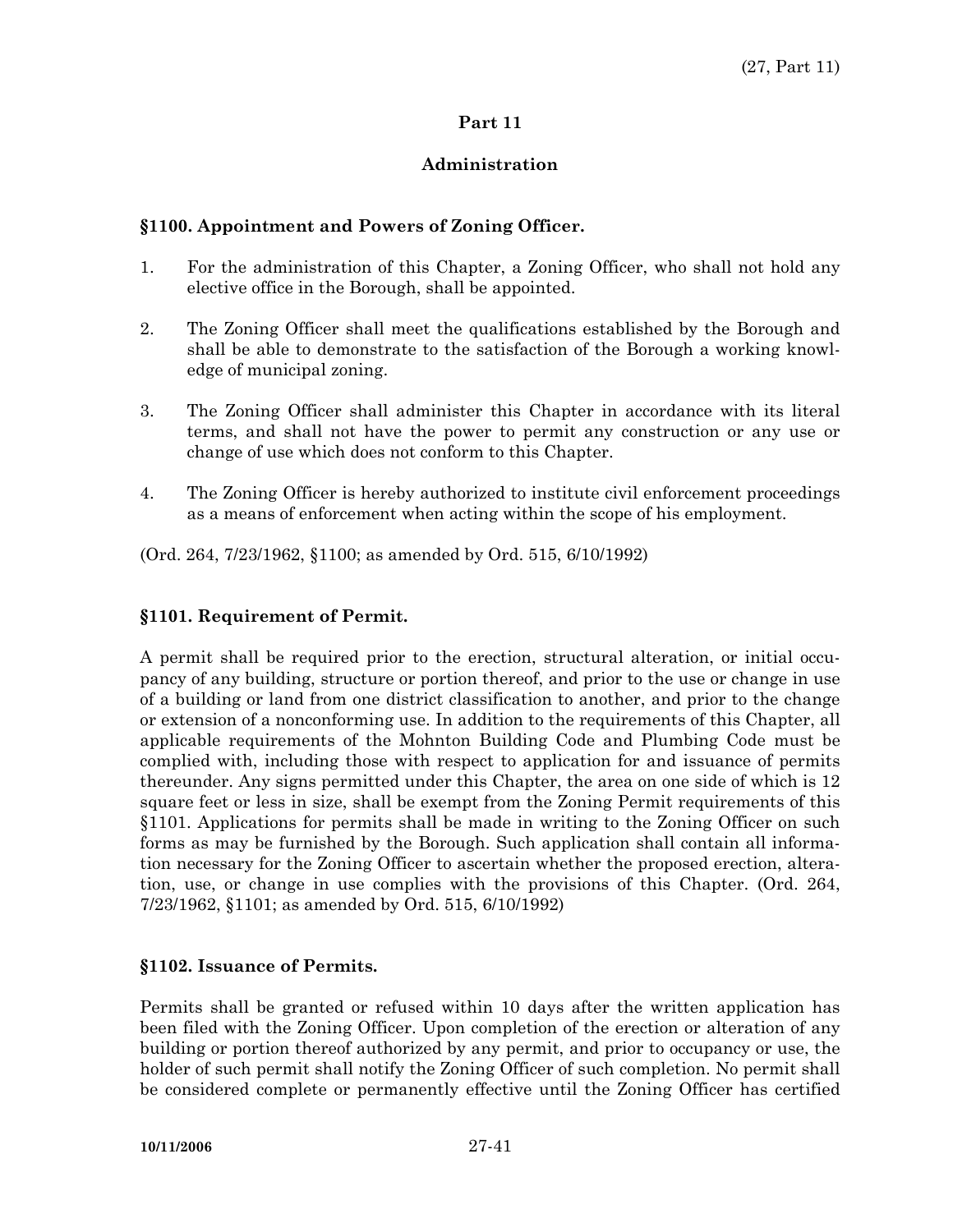that the work has been inspected and approved as being in conformity with the provisions of this Chapter and other applicable ordinances, and has issued a release for occupancy or use. Temporary permits may be issued in accordance with §911. (Ord. 264, 7/23/1962, §1102; as amended by Ord. 515, 6/10/1992)

## **§1103. Registration of Nonconforming Uses.**

The Zoning Officer shall make and maintain a list of nonconforming uses within the Township. Upon enactment or amendment of this Chapter the owners or occupants of nonconforming uses or structures shall have three months to notify in writing the Zoning Officer that they own or occupy a nonconforming use and shall indicate specifically wherein the nonconforming use differs from the provisions of this Chapter. Upon written request from an applicant, the Zoning Officer shall issue a Certificate of Occupancy for any building or premises existing at the time of passage of this Chapter certifying after inspection the extent and kind of use made of the building or premises, and whether such use conforms to the provisions of this Chapter. (Ord. 264, 7/23/1962, §1103; as amended by Ord. 515, 6/10/1992)

## **§1104. Fees.**

Fees for permits shall be paid in accordance with a Fee Schedule to be adopted by Borough Council and all such fees shall be paid into the Borough Treasury. Each applicant for an appeal, special exception, or variance shall, at the time of making application, pay a fee, in accordance with the aforementioned Fee Schedule, for the cost of advertising and mailing notices as required by this Chapter and the Rules of the Zoning Hearing Board. (Ord. 264, 7/23/1962, §1104)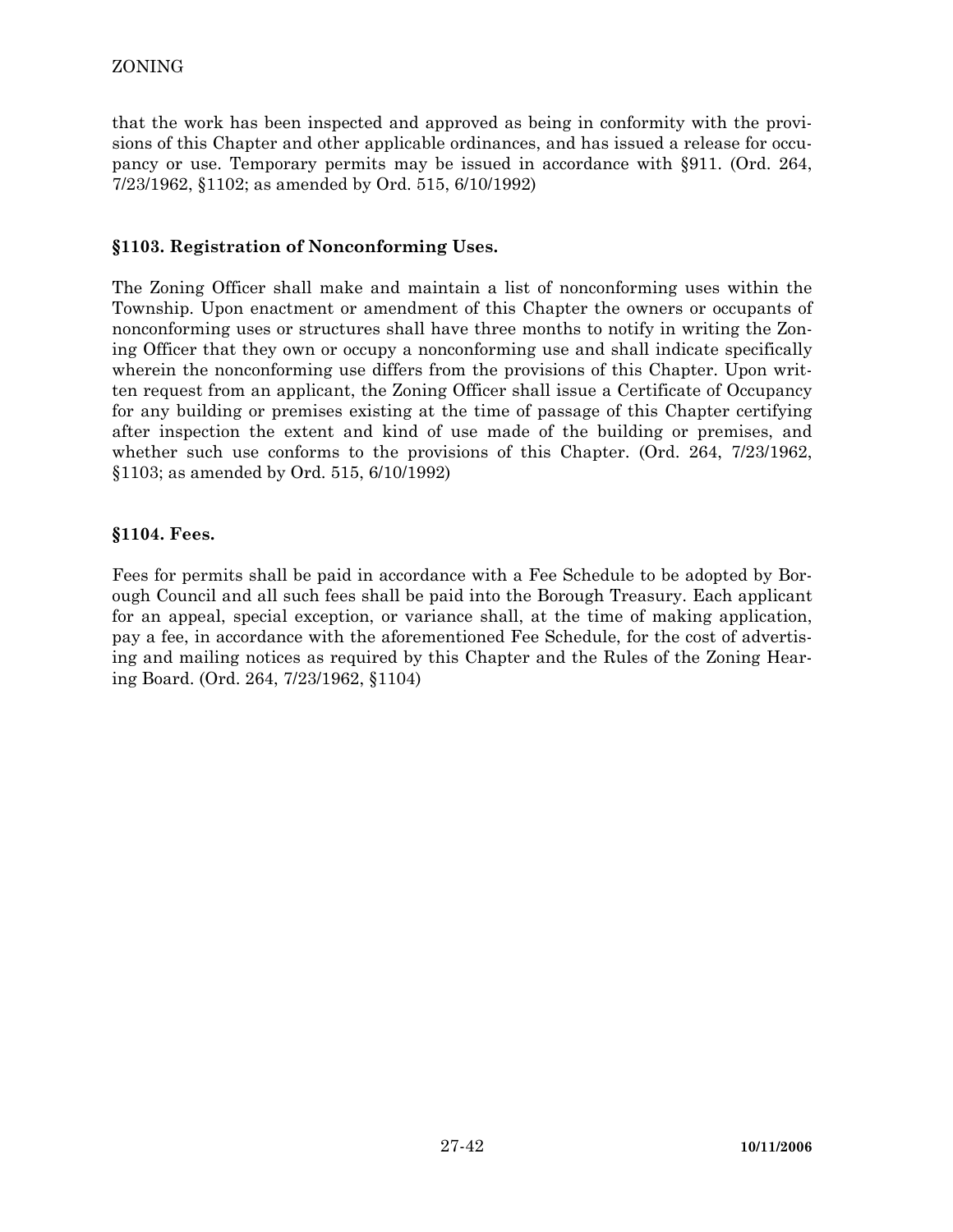### **Part 12**

## **Zoning Hearing Board**

#### **§1200. Zoning Hearing Board.**

- 1. There is hereby created for the Borough a Zoning Hearing Board in accordance with the provisions of Article IX of the Pennsylvania Municipalities Planning Code, 53 P.S. §10901 et seq.
- 2. The membership of the Board shall consist of three residents of the Borough appointed by resolution by the Borough Council. The terms of office shall be for three years and shall be so fixed that the term of office of one member shall expire each year. The Board shall promptly notify the Borough Council of any vacancies which occur. Appointments to fill vacancies shall be only for the unexpired portion of the term. Members of the Board shall hold no other office in the Borough.
- 3. Any Board member may be removed for malfeasance, misfeasance or nonfeasance in office or for other just cause by a majority vote of the Borough Council which appointed the member, taken after the member has received 15 days' advance notice of the intent to take such a vote. A hearing shall be held in connection with the vote if the member shall request it in writing.
- 4. The Board shall elect from its own membership its officers, who shall serve annual terms as such and may succeed themselves. For the conduct of any hearing and the taking of any action a quorum shall be not less than a majority of all the members of the Board, but the Board may appoint a hearing officer from its own membership to conduct any hearing on its behalf and the parties may waive further action by the Board as provided in this Chapter.
- 5. The Board may make, alter and rescind rules and forms for its procedure, consistent with ordinances of the Borough and laws of the Commonwealth. The Board shall keep full public records of its business, which records shall be the property of the Borough and shall submit a report of its activities to the Borough Council as requested by the Borough Council.
- 6. Within the limits of funds appropriated by the Borough Council, the Board may employ or contract for secretaries, clerks, legal counsel, consultants and other technical and clerical services. Members of the Board may receive compensation for the performance of their duties, as may be fixed by the Borough Council, but in no case shall it exceed the rate of compensation authorized to be paid to the members of the Borough Council.
- (Ord. 264, 7/23/1962, §§1200-1203; as amended by Ord. 515, 6/10/1992)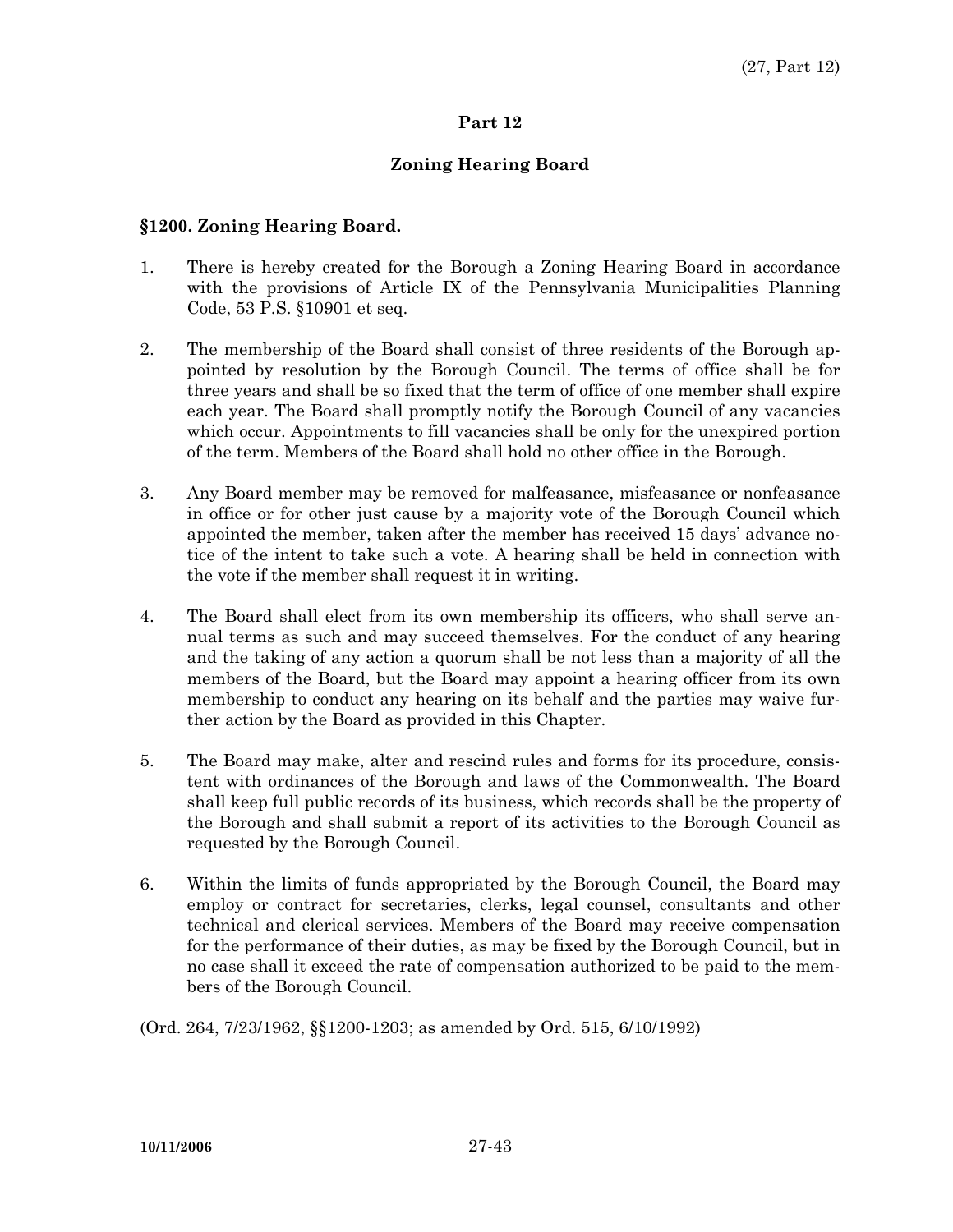## **§1201. Hearings.**

The Zoning Hearing Board shall conduct hearings and made decisions in accordance with the following requirements:

- 1. Public notice shall be given and written notice shall be given to the applicant, the Zoning Officer and to any person who has made timely request for the same. Written notices shall be given at such time and in such manner as shall be prescribed by rules of the Board. In addition to the written notice provided herein, written notice of said hearing shall be conspicuously posted on the affected tract of land at least one week prior to the hearing.
- 2. The hearing shall be held within 60 days from the date of the applicant's request, unless the applicant has agreed in writing to an extension of time.
- 3. The hearings shall be conducted by the Board or the Board may appoint any member as a hearing officer. The decision, or, where no decision is called for, the findings shall be made by the Board, however, the appellant or the applicant, as the case may be, in addition to the Borough, may, prior to the decision of the hearing, waive decision or findings by the Board and accept the decision or findings of the hearing officer as final.
- 4. The parties to the hearing shall be the Borough, any person affected by the application who has made timely appearance of record before the Board, and any other person including civic or community organizations permitted to appear by the Board. The Board shall have power to require that all persons who wish to be considered parties enter appearances in writing on forms provided by the Board for that purpose.
- 5. The chairman or acting chairman of the Board or the hearing officer presiding shall have power to administer oaths and issue subpoenas to compel the attendance of witnesses and the production of relevant documents and papers, including witnesses and documents requested by the parties.
- 6. The parties shall have the right to be represented by counsel and shall be afforded the opportunity to respond and present evidence and argument and cross-examine adverse witnesses on all relevant issues.
- 7. Formal rules of evidence shall not apply, but irrelevant, immaterial, or unduly repetitious evidence may be excluded.
- 8. The Board or the hearing officer, as the case may be, shall keep a stenographic record of the proceedings. The appearance fee for a stenographer shall be shared equally by the applicant and the Board. The cost of the original transcript shall be paid by the Board if the transcript is ordered by the Board or hearing officer or shall be paid by the person appealing from the decision of the Board if such appeal is made, and in either event the cost of additional copies shall be paid by the per-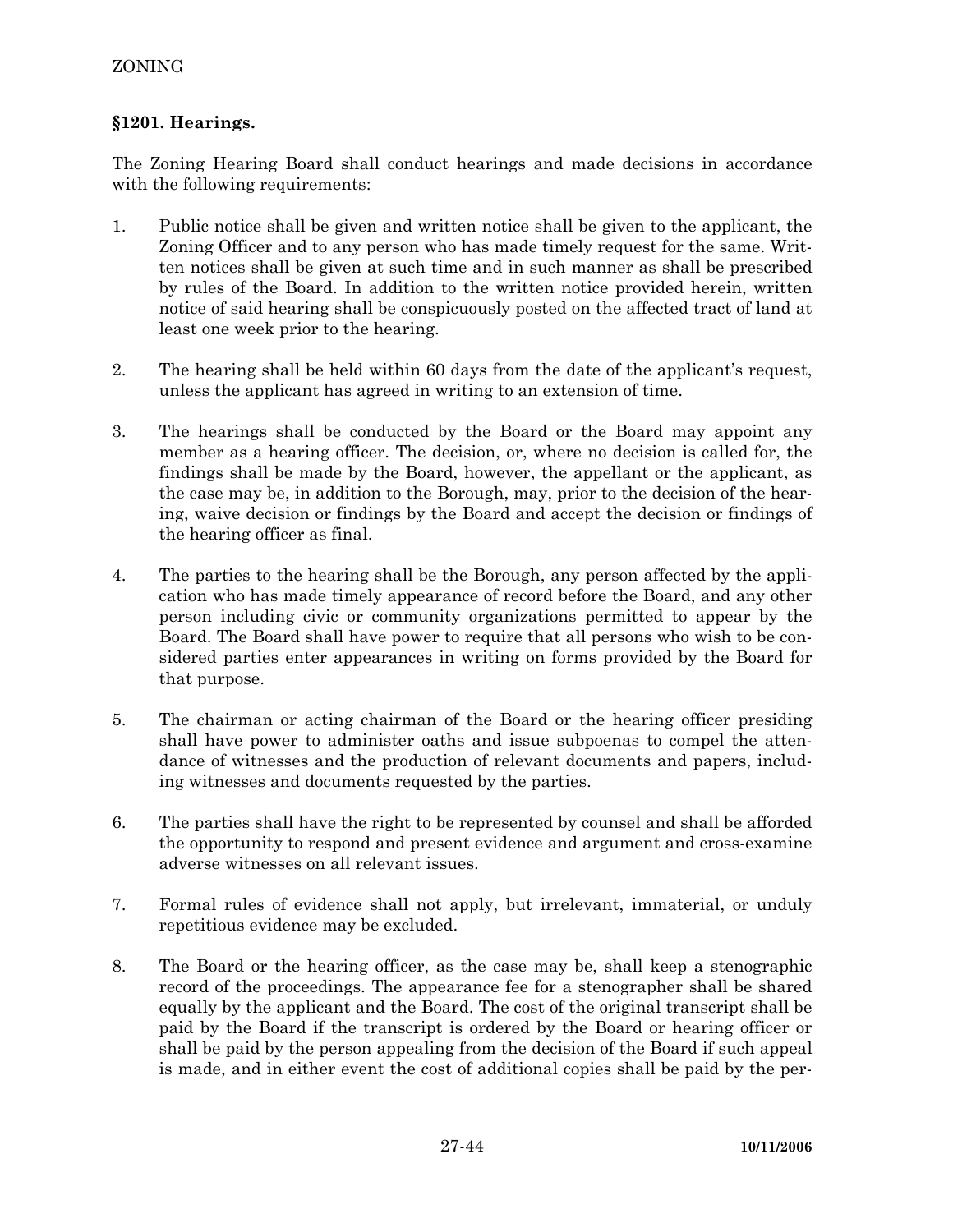son requesting such copy or copies. In other cases the party requesting the original transcript shall bear the cost thereof.

- 9. The Board or the hearing officer shall not communicate, directly or indirectly, with any party or his representatives in connection with any issue involved except upon notice and opportunity for all parties to participate, shall not take notice of any communication, reports, staff memoranda, or other materials, except advice from their solicitor, unless the parties are afforded an opportunity to contest the material so noticed and shall not inspect the site or its surroundings after the commencement of hearings with any party or his representative unless all parties are given an opportunity to be present.
- 10. The Board or the hearing officer, as the case may be, shall render a written decision or, when no decision is called for, make written findings on the application within 45 days after the last hearing before the Board or hearing officer. Where the application is contested or denied, each decision shall be accompanied by findings of fact and conclusions based thereon together with the reasons therefore. Conclusions based on any provisions of this Chapter or of any law, ordinance, rule or regulation shall contain a reference to the provision relied on and the reasons why the conclusion is deemed appropriate in the light of the facts found. If the hearing is conducted by a hearing officer, and there has been no stipulation that his decision or findings are final, the Board shall make his report and recommendations available to the parties within 45 days and the parties shall be entitled to make written representations thereon to the Board prior to final decision or entry of findings, and the Board's decision shall be entered no later than 30 days after the report of the hearing officer. Where the Board fails to render the decision within the period required by this subsection, or fails to hold the required hearing within 60 days from the date of the applicant's request for a hearing, the decision shall be deemed to have been rendered in favor of the applicant unless the applicant has agreed in writing or on the record to an extension of time. When a decision has been rendered in favor of the applicant because of the failure of the Board to meet or render a decision as hereinabove provided, the Board shall give public notice of the said decision within 10 days from the last day it could have met to render a decision in the same manner as provided in subsection (1) of this Section. If the Board shall fail to provide such notice, the applicant may do so. Nothing in this subsection shall prejudice the right of any party opposing the application to appeal the decision to a court of competent jurisdiction.
- 11. A copy of the final decision or, where no decision is called for, of the findings shall be delivered to the applicant personally or mailed to him not later than the day following its date. To all other persons who have filed their name and address with the Board not later than the last day of the hearing, the Board shall provide by mail or otherwise, brief notice of the decision or findings and a statement of the place at which the full decision or findings may be examined.
- 12. The Borough Council shall establish, by resolution, fees with respect to hearings before the Zoning Hearing Board.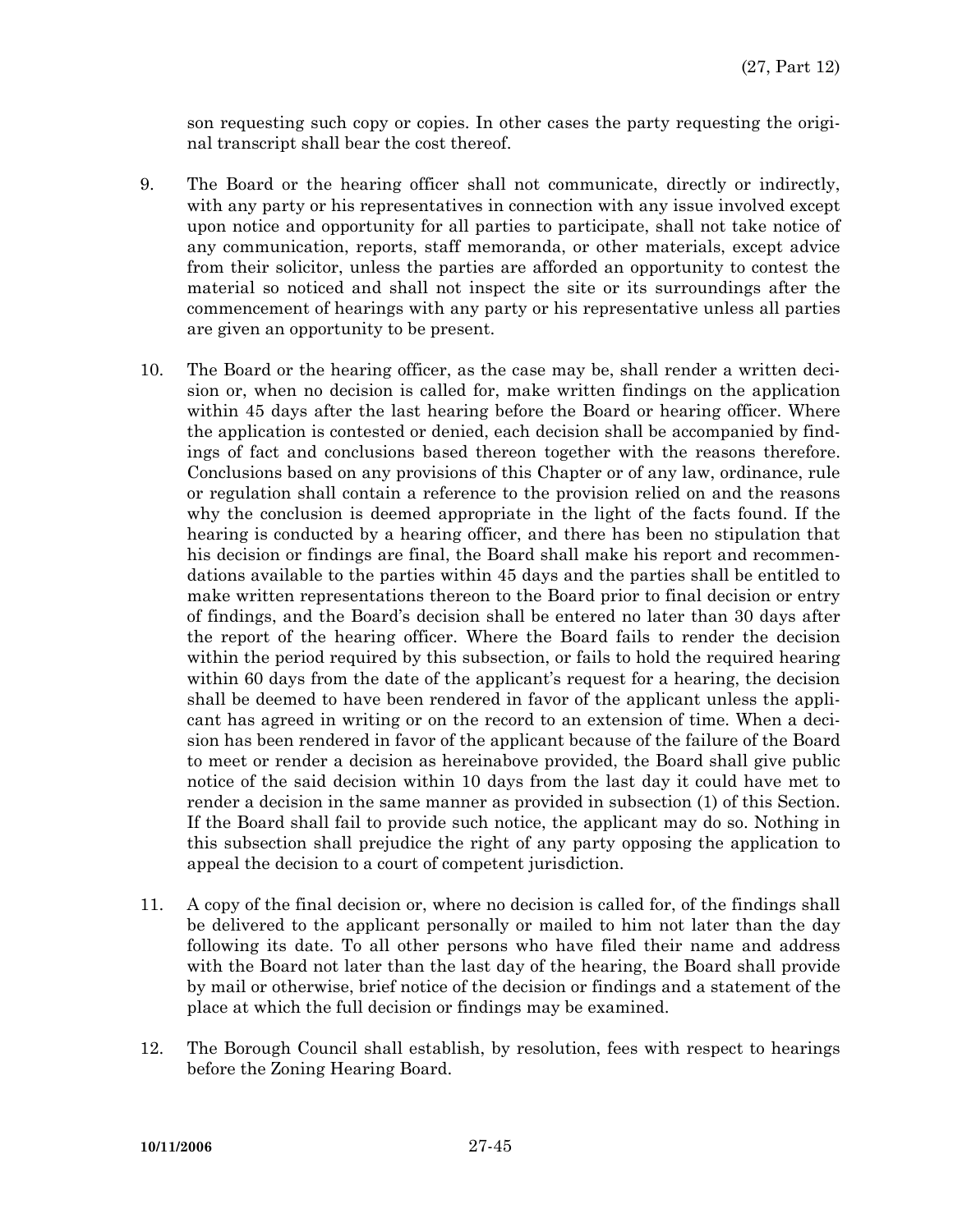## ZONING

(Ord 264, 7/23/1962, §1205; as amended by Ord. 515, 6/10/1992)

## **§1202. Jurisdiction.**

- 1. The Zoning Hearing Board shall have exclusive jurisdiction to hear and render final adjudications in the following matters:
	- A. Substantive challenges to the validity of any land use ordinance, except those brought before the Borough Council pursuant to §§609.1 and 916.1(a)(2) of the Pennsylvania Municipalities Planning Code (hereinafter "MPC"), 53 P.S. §§10609.1, 10916.1.
	- B. Challenges to the validity of a land use ordinance raising procedural questions or alleged defects in the process of enactment or adoption which challenges shall be raised by an appeal taken within 30 days after the effective date of said ordinance. Where the ordinance appealed from is the initial zoning ordinance of the Borough and a Zoning Hearing Board has not been previously established, the appeal raising procedural questions shall be taken directly to court.
	- C. Appeals from the determination of the Zoning Officer, including, but not limited to, the granting or denial of any permit, or failure to act on the application therefore, the issuance of any cease and desist order or the registration or refusal to register any nonconforming use, structure or lot.
	- D. Appeals from a determination by the Borough engineer or the Zoning Officer with reference to the administration of any floodplain or flood hazard ordinance or such provisions within a land use ordinance.
	- E. Applications for variances from the terms of this Chapter and flood hazard ordinance or such provisions within a land use ordinance, pursuant to §910.2 of the MPC, 53 P.S. §10910.2.
	- F. Applications for special exceptions under this Chapter or floodplain or flood hazard ordinance or such provisions within a land use ordinance, pursuant to §912.1 of the MPC, 53 P.S. §10912.1.
	- G. Appeals from the determination of any officer or agency charged with the administration of any transfers of development rights or performance density provisions of this Chapter.
	- H. Appeals from the Zoning Officer's determination under §916.2 of the MPC, 53 P.S. §10916.2.
	- I. Appeals from the determination of the Zoning Officer or Borough engineer in the administration of any land use ordinance or provision thereof with reference to sedimentation and erosion control and storm water manage-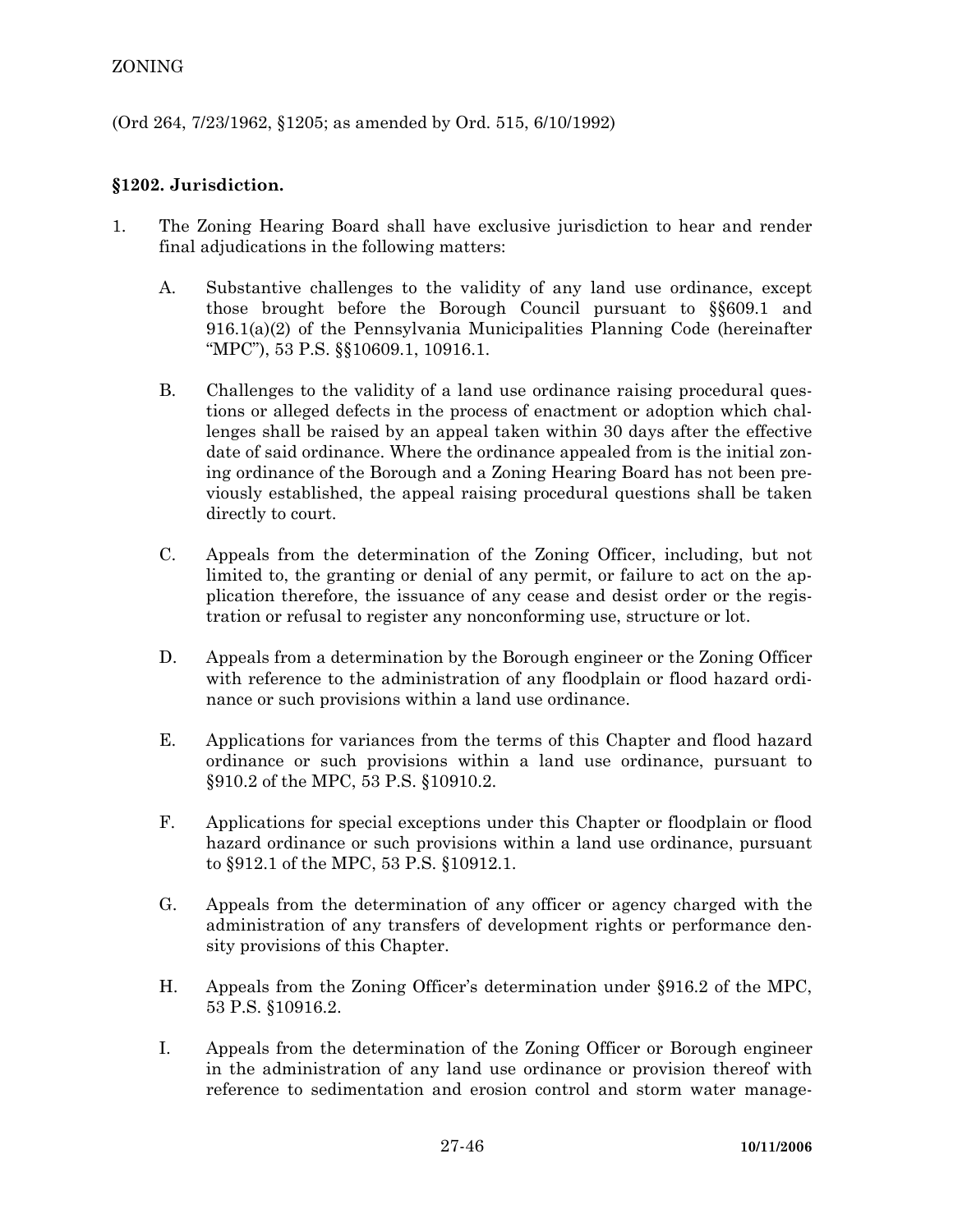ment insofar as the same relate to development not involving applications under Article V or VII of the MPC, 53 P.S. §§10501 et seq., 10701 et seq.

- 2. The Borough Council, shall have exclusive jurisdiction to hear and render final adjudications in the following matters:
	- A. All applications for approvals of planned residential developments under Article VII of the MPC pursuant to the provisions of §702 of the MPC, 53 P.S. §10702.
	- B. All applications pursuant to §508 of the MPC, 53 P.S. §10508, for approval of subdivisions or land developments under Article V of the MPC, 53 P.S. §10501 et seq.
	- C. Applications for conditional use under the express provisions of this Chapter.
	- D. Applications for curative amendment to this Chapter or pursuant to §§609.1 and 916.1(a) of the MPC, 53 P.S. §§10609.1, 10916.1(a).
	- E. All petitions for amendments to land use ordinances, pursuant to the procedures set forth in §609 of the MPC, 53 P.S. §10609.
	- F. Appeals from the determination of the Zoning Officer or the Borough engineer in the administration of any land use ordinance or provisions thereof with reference to sedimentation and erosion control and storm water management insofar as the same relate to applications for land development under Articles V and VII of the MPC, 53 P.S. §§10501 et seq., 10701 et seq. Where such determination relates only to development not involving an Article V or VII application, the appeal from such determination of the Zoning Officer or the Borough engineer shall be to the Zoning Hearing Board pursuant to this Section. Where the applicable land use ordinance vests jurisdiction for final administration of subdivision and land development applications in the Planning Commission, all appeals from determinations under this subsection shall be to the Planning Commission and all appeals from the decision of the Planning Commission shall be to court.

(Ord. 264, 7/23/1962, §1204; as amended by Ord. 515, 6/10/1992)

#### **§1203. Parties Appellant Before the Board.**

Appeals raising the substantive validity of any land use ordinance (except those to be brought before the Borough Council pursuant to the Pennsylvania Municipalities Code, procedural questions or alleged defects in the process of enactment or adoption of a land use ordinance; or from the determination of the Zoning Officer, including, but not limited to, the granting or denial of any permit, or failure to act on the application therefore, the issuance of any cease and desist order or the registration or refusal to register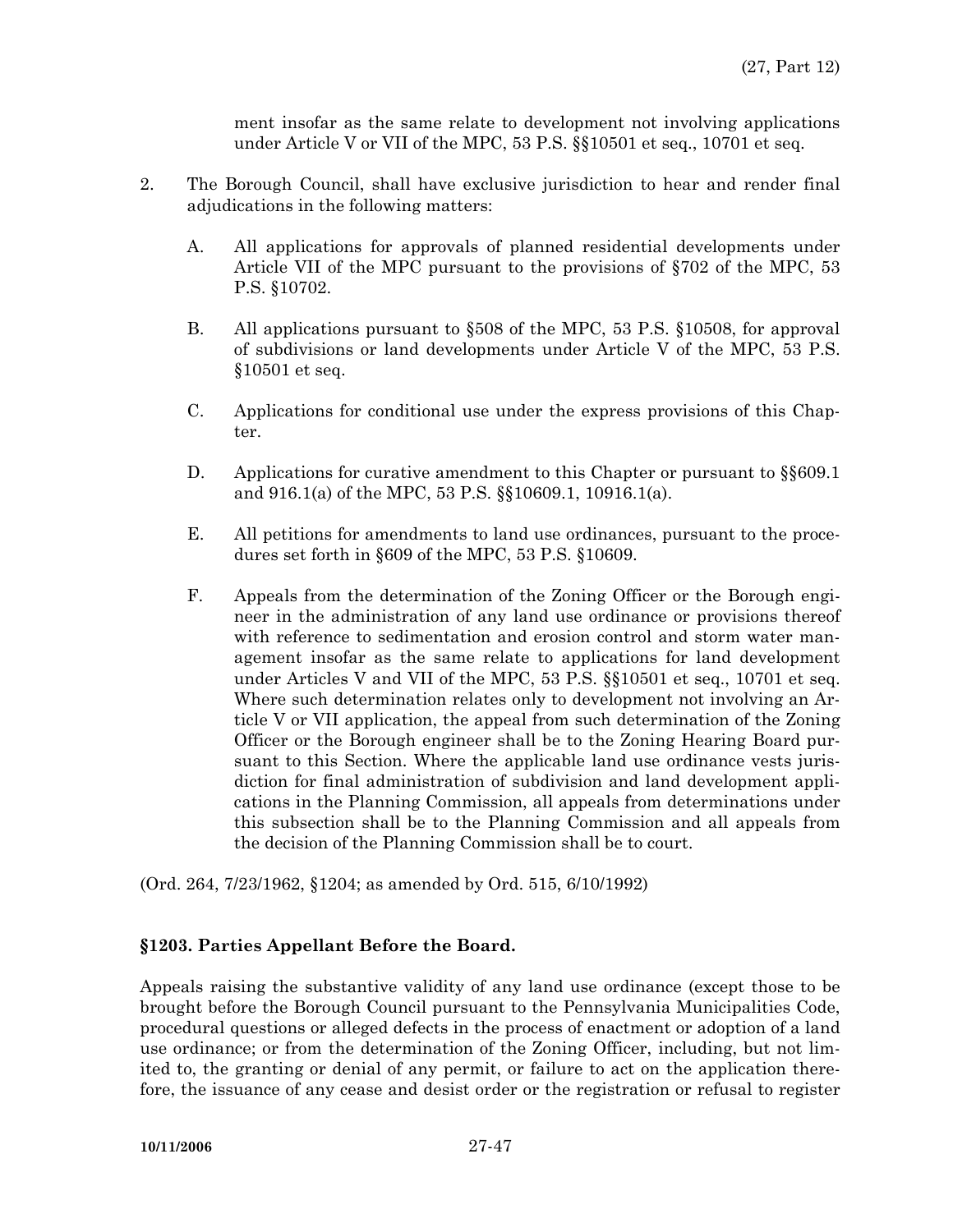any nonconforming use, structure or lot; from a determination by the Borough engineer or the Zoning Officer with reference to the administration of any floodplain or flood hazard ordinance or such provisions within a land use ordinance; from the determination of any officer or agency charged with the administration of any transfers of development rights or performance density provisions of this Chapter; from the determination of the Zoning Officer or Borough engineer in the administration of any land use ordinance or provision thereof with reference to sedimentation and erosion control and storm water management insofar as the same relate to development not involving subdivision and land development or planned residential development may be filed with the Zoning Hearing Board in writing by the landowner affected, any officer or agency of the Borough, or any person aggrieved. Requests for a variance and for special exception may be filed with the Board by any landowner or any tenant with the permission of such landowner. (Ord. 264, 7/23/1962, §1204; as amended by Ord. 515, 6/10/1992)

## **§1204. Time Limitations.**

- 1. No person shall be allowed to file any proceeding with the Zoning Hearing Board later than 30 days after an application for development, preliminary or final, has been approved by the Borough if such proceeding is designed to secure reversal or to limit the approval in any manner unless such person alleges and proves that he had no notice, knowledge or reason to believe that such approval had been given. If such person has succeeded to his interest after such approval, he shall be bound by the knowledge of his predecessor in interest. The failure of anyone other than the landowner to appeal from an adverse decision on a tentative plan or from an adverse decision by the Zoning Officer on a challenge to the validity of this Chapter or an amendment hereto or map or an amendment thereto shall preclude an appeal from a final approval except in the case where the final submission substantially deviates from the approved tentative approval.
- 2. All appeals from determinations adverse to the landowner shall be filed by the landowner within 30 days after notice of the determination is issued.

(Ord. 264, 7/23/1962; as added by Ord. 515, 6/10/1992)

## **§1205. Stay of Proceedings.**

1. Upon filing of any appeal proceeding before the Zoning Hearing Board and during its pendency before the Board, all land development pursuant to any challenged ordinance, order or approval of the Zoning Officer or of any agency or body, and all official action thereunder, shall be stayed unless the Zoning Officer or any other appropriate agency or body certifies to the Board facts indicating that such stay would cause imminent peril to life or property, in which case the development or official action shall not be stayed otherwise than by a restraining order, which may be granted by the Board or by the court having jurisdiction of zoning appeals, on petition, after notice to the Zoning Officer or other appropriate agency or body. When an application for development, preliminary or final, has been duly ap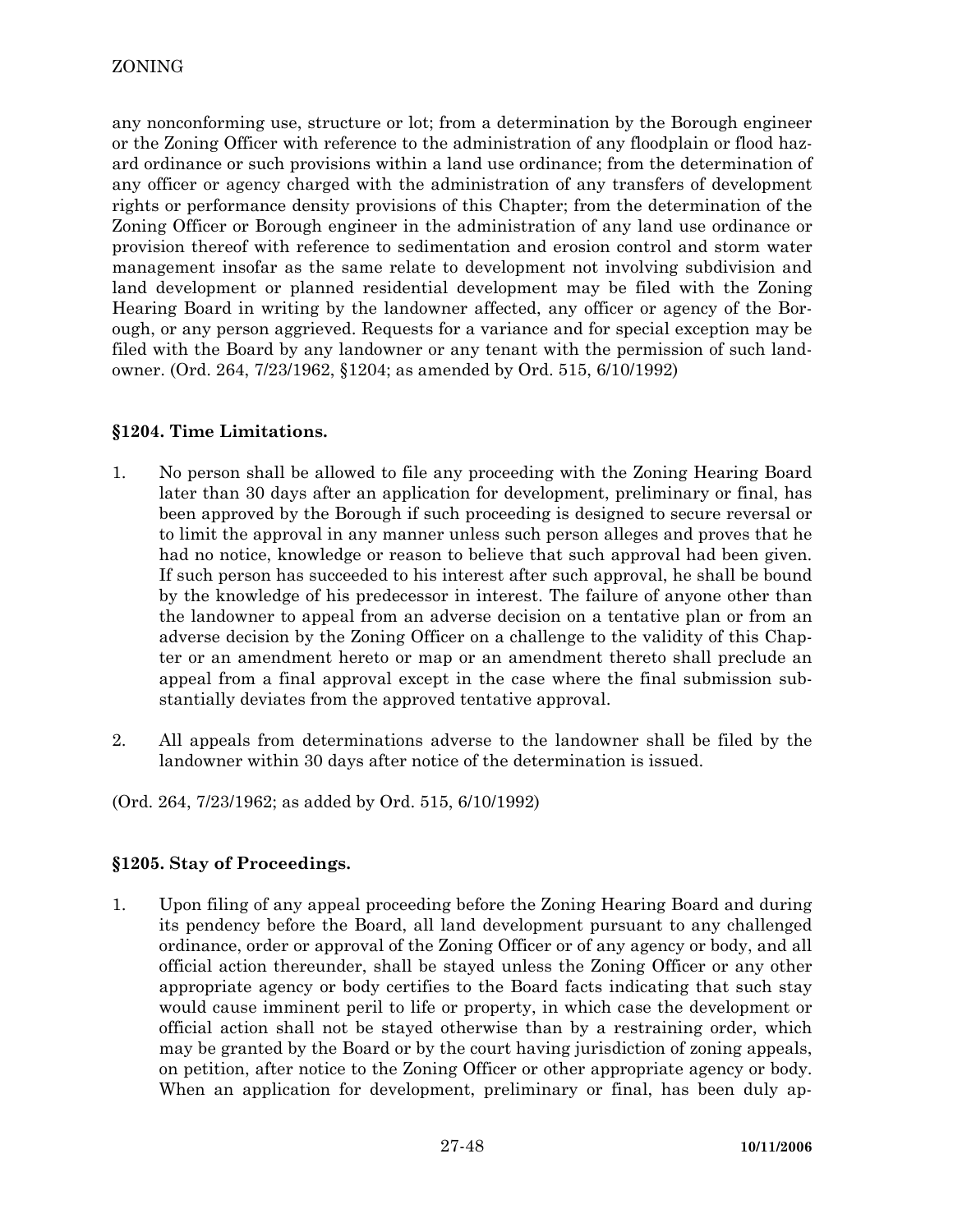proved and proceedings designed to reverse or limit the approval are filed with the Board by persons other than the applicant, the applicant may petition the court having jurisdiction of zoning appeals to order such persons to post bond as a condition to continuing the proceedings before the Board.

- 2. After the petition is presented, the court shall hold a hearing to determine if the filing of the appeal is frivolous. At the hearing, evidence may be presented on the merits of the case. It shall be the burden of the applicant for a bond to prove the appeal is frivolous. After consideration of all evidence presented, if the court determines that the appeal is frivolous, it shall grant the petition for a bond. The right to petition the court to order the appellants to post bond may be waived by the appellee, but such waiver may be revoked by him if an appeal is taken from a final decision of the court.
- 3. The question whether or not such petition should be granted and the amount of the bond shall be within the sound discretion of the court. An order denying a petition for bond shall be interlocutory. An order directing the responding party to post a bond shall be interlocutory.
- 4. If an appeal is taken by a respondent to the petition for a bond from an order of the court dismissing a zoning appeal for refusal to post a bond and the appellate court sustains the order of the court below to post a bond, the respondent to the petition for a bond, upon motion of the petitioner and after hearing in the court having jurisdiction of zoning appeals, shall be liable for all reasonable costs, expenses and attorney fees incurred by the petitioner.
- (Ord. 264, 7/23/1962; as added by Ord. 515, 6/10/1992)

## **§1206. Appeal to Court.**

Any appeal to court from a decision or determination made pursuant to this Chapter shall be made in accordance with the provisions of Article X-A of the Pennsylvania Municipalities Planning Code, 53 P.S. §11001-A et seq. (Ord. 264, 7/23/1962, §1206; as amended by Ord. 515, 6/10/1992)

## **§1207. Review of Proposed Exception or Variance.**

In any instance where the Zoning Hearing Board is required to consider an exception or variance in the Zoning Ordinance or Map in accordance with the provisions of this Chapter, the Zoning Hearing Board shall, among other things:

1. Assure itself that the proposed exception or variance is consistent with the spirit, purpose and intent of this Zoning Chapter, and is such as will promote the health, safety, morals or general welfare of the community.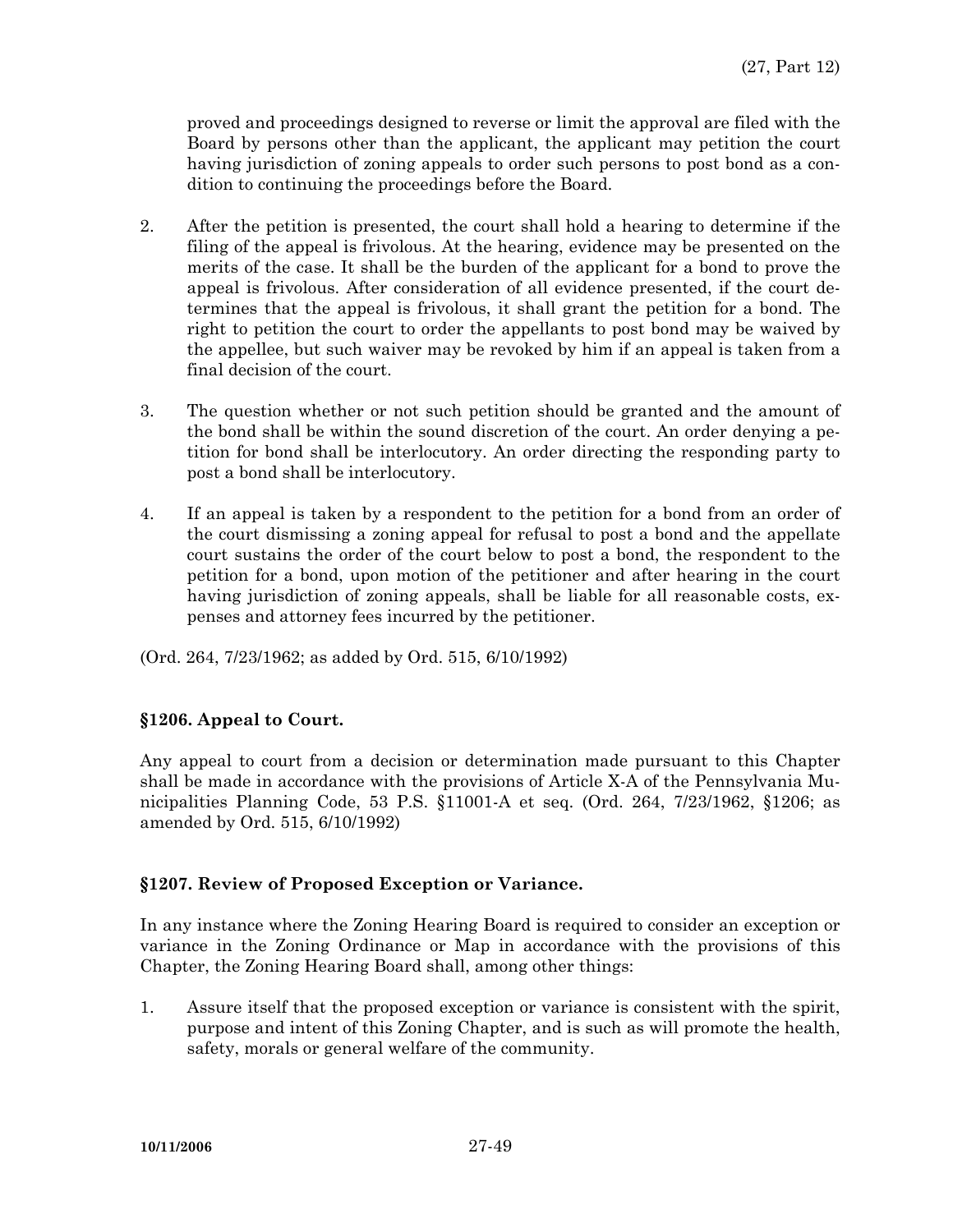- 2. Determine that the proposed change will not substantially injure or detract from the use of neighboring property or from the character of the neighborhood and that the use of the property adjacent to the area included in the proposed change or plan is adequately safeguarded.
- 3. Determine that the proposed change will serve the best interests of the Borough, the convenience of the community (where applicable), and the public welfare.
- 4. Consider the effect of the proposed change upon the logical, efficient, and economical extension of public services and facilities such as public water, sewers, police and fire protection, and public schools.
- 5. Ascertain the adequacy of sanitation and public safety provisions, where applicable, and require a certificate of adequacy of water supply and/or sewage facilities from the Board of Health or other appropriate governmental agency in any case required herein or deemed advisable.
- 6. Impose such conditions, in addition to those required, as are necessary to assure that the intent of this Zoning Chapter is complied with, which conditions may include, but are not limited to, harmonious design of buildings, planting and its maintenance as a sight or sound screen, and the minimizing of noxious, offensive or hazardous elements.

(Ord. 264, 7/23/1962, §1207)

## **§1208. Variances.**

- 1. The Zoning Hearing Board shall hear requests for variances where it is alleged that the provisions of this Chapter inflict unnecessary hardship upon the applicant. The Board may by rule prescribe the form of application and may require preliminary application to the Zoning Officer. The Board may grant a variance, provided that all of the following findings are made where relevant in a given case:
	- A. That there are unique physical circumstances or conditions, including irregularity, narrowness, or shallowness of lot size or shape, or exceptional topographical or other physical conditions peculiar to the particular property and that the unnecessary hardship is due to such conditions and not the circumstances or conditions generally created by the provisions of this Chapter in the neighborhood or district in which the property is located.
	- B. That because of such physical circumstances or conditions, there is no possibility that the property can be developed in strict conformity with the provisions of this Chapter and that the authorization of a variance is therefore necessary to enable the reasonable use of the property.
	- C. That such unnecessary hardship has not been created by the applicant.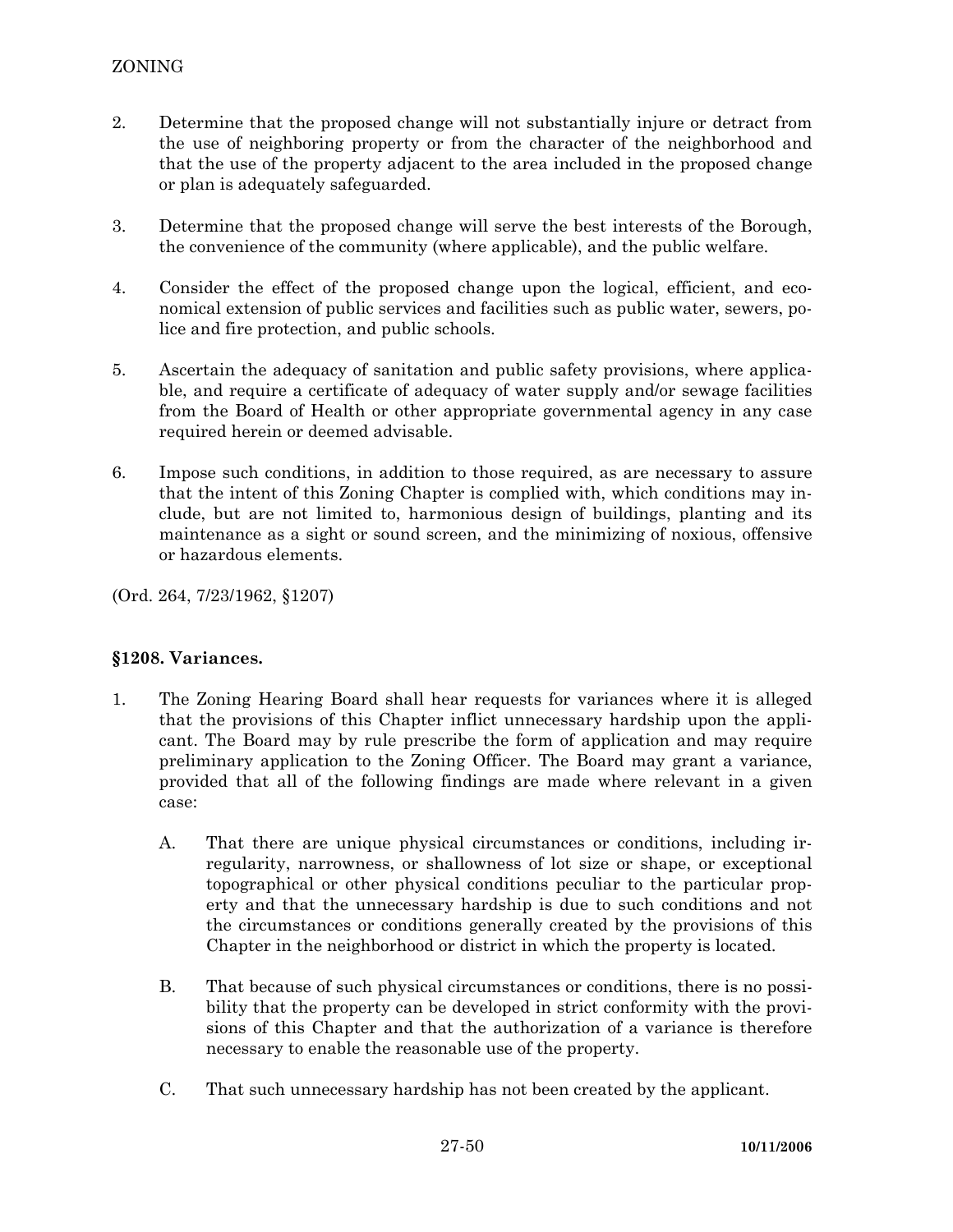- D. That the variance, if authorized, will not alter the essential character of the neighborhood or district in which the property is located, nor substantially or permanently impair the appropriate use or development of adjacent property, nor be detrimental to the public welfare.
- E. That the variance, if authorized, will represent the minimum variance that will afford relief and will represent the least modification possible of the regulation in issue.
- 2. In granting any variance, the Board may attach such reasonable conditions and safeguards as it may deem necessary to implement the purposes of this Chapter and the Pennsylvania Municipalities Planning Code, 53 P.S. §10101 et seq.

(Ord. 264, 7/23/1962; as added by Ord. 515, 6/10/1992)

### **§1209. Special Exceptions.**

Where the Borough Council, in this Chapter, has stated special exceptions to be granted or denied by the Zoning Hearing Board pursuant to express standards and criteria, the Board shall hear and decide requests for such special exceptions in accordance with such standards and criteria. In granting a special exception, the Board may attach such reasonable conditions and safeguards, in addition to those expressed in this Chapter, as it may deem necessary to implement the purposes of this Chapter and the Pennsylvania Municipalities Planning Code, 53 P.S. §10101 et seq. (Ord. 264, 7/23/1962; as added by Ord. 515, 6/10/1992)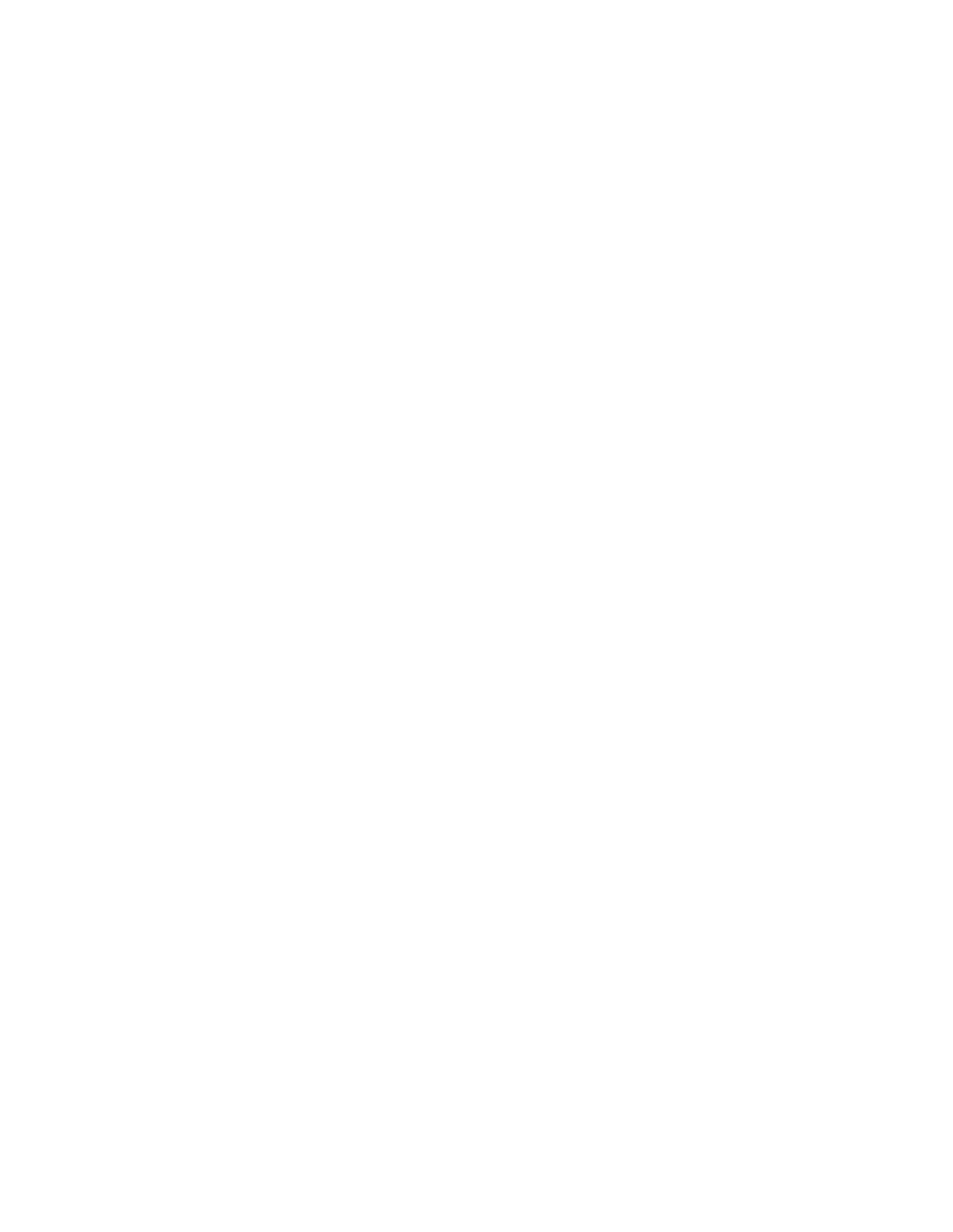#### **Part 13**

### **Definitions; Amendments; Remedies; Penalties**

#### **§1300. Definition of Terms.**

Unless otherwise expressly stated, the following words and phrases shall be construed throughout this Chapter to have the meanings herein indicated. The singular shall include the plural, and the plural shall include the singular. The word "used" shall include the words "arranged," "designed," or "intended to be used." The word "building" shall include the word "structure." The present tense shall include the future tense.

 ACCESSORY BUILDING — a building subordinate to the main building on a lot and used for purposes customarily incidental to those of the main building.

 ACCESSORY USE — a use subordinate to the main use of land or of a building on a lot and customarily incidental thereto.

 APPLICATION FOR DEVELOPMENT — every application, whether preliminary, tentative or final required to be filed and approved prior to start of construction or development including but not limited to an application for a building permit, for the approval of a subdivision plat or plan or for the approval of a development plan. [Ord. 515]

 BOARD — any body granted jurisdiction under a land use ordinance or under this Chapter to render final adjudications. [Ord. 515]

 BUILDING — a structure or appendage to a structure permanently affixed to the ground, built, erected and framed of component structural parts, designed for the housing, shelter, enclosure or support of humans, animals or property of any kind, or in the case of a mobilehome, connected in any fashion to any source of electricity, gas, heating fuel, telephone, or to a sewage disposal or water system of any type.

- A. DETACHED a building which has no party wall.
- B. SEMI-DETACHED a building which has only one party wall in common with an adjacent building.
- C. ATTACHED a building which has two party walls in common with adjacent buildings.

#### [Ord. 515]

 BUILDING AREA — the aggregate of the maximum horizontal cross-section areas, excluding cornices, eaves, and gutters, of all buildings on a lot.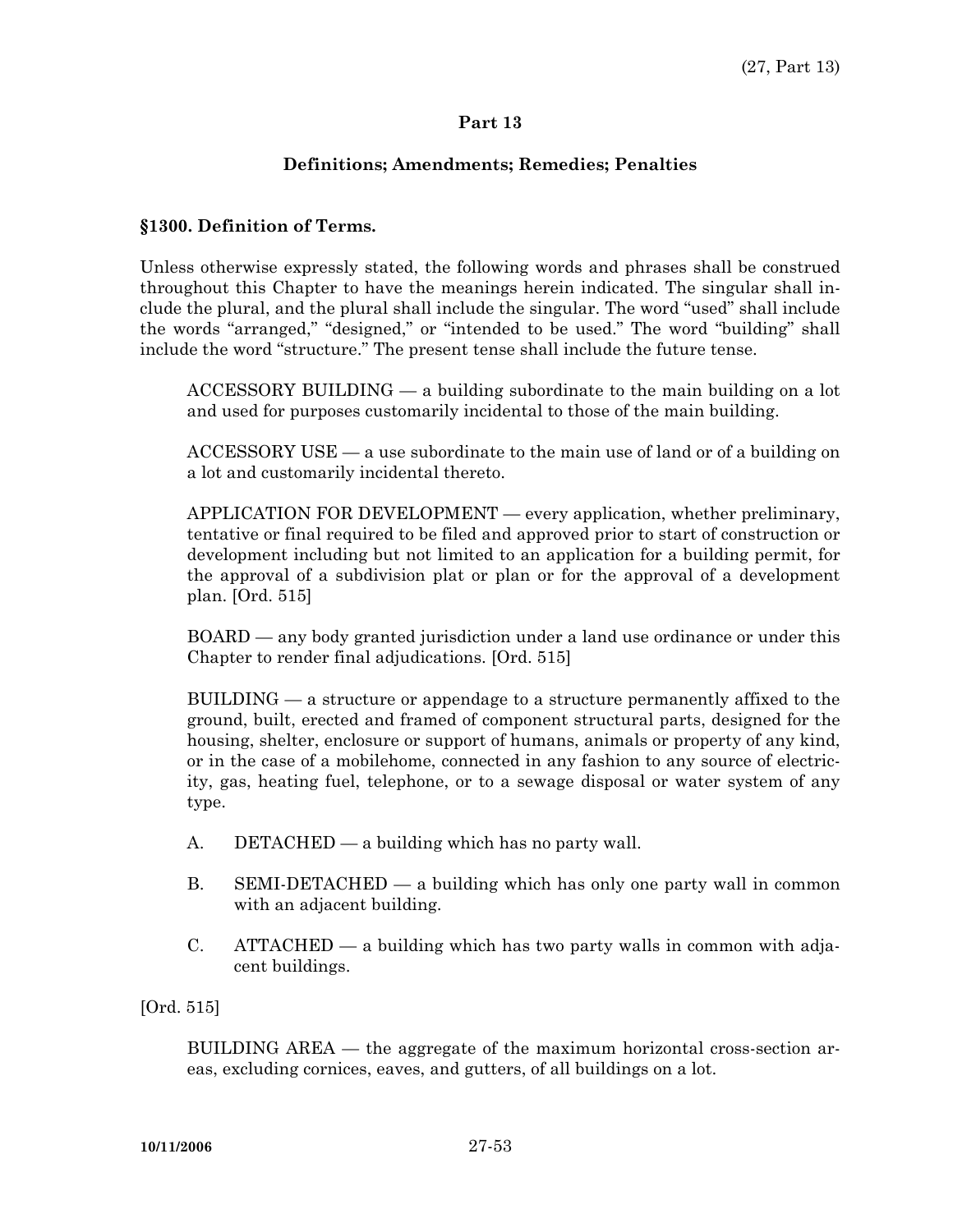BUILDING LINE — the line parallel to the street line at a distance therefrom equal to the depth of the required front yard.

 COMMON OPEN SPACE — a parcel or parcels of land or an area of water, or a combination of land and water within a development site and designed and intended for the use or enjoyment of residents of a development, not including streets, off-street parking areas, and areas set aside for public facilities. [Ord. 515]

 DECISION — final adjudication of any board or other body granted jurisdiction under any land use ordinance or this Chapter to do so, either by reason of the grant of exclusive jurisdiction or by reason of appeals from determinations. All decisions shall be appealable to the court of common pleas of the county and judicial district wherein the Borough lies. [Ord. 515]

 DEVELOPER — any landowner, agent of such landowner, or tenant with the permission of such landowner, who makes or causes to be made a subdivision of land or a land development. [Ord. 515]

 DEVELOPMENT PLAN — the provisions for development including a planned residential development, a plat of subdivision, all covenants relating to use, location and bulk of buildings and other structures, intensity of use or density of development, streets, ways and parking facilities, common open space and public facilities. The phrase "provisions of development plan" when used in this Chapter shall mean the written and graphic materials referred to in this definition. [Ord. 515]

 DETERMINATION — final action by an officer, body or agency charged with the administration of any land use ordinance or applications thereunder, except the following:

- A. The Borough Council;
- B. The Zoning Hearing Board; or
- C. The Planning Commission, only if and to the extent the Planning Commission is charged with final decision on preliminary or final plans under the subdivision and land development or planned residential development ordinances. Determinations shall be appealable only to the boards designated as having jurisdiction for such appeal.

[Ord. 515]

## DWELLING –

 A. SINGLE-FAMILY — a building, on a lot, designed and occupied exclusively as a residence for one family. Any mobile home or trailer permitted under Borough ordinance and used individually on a lot for residence purposes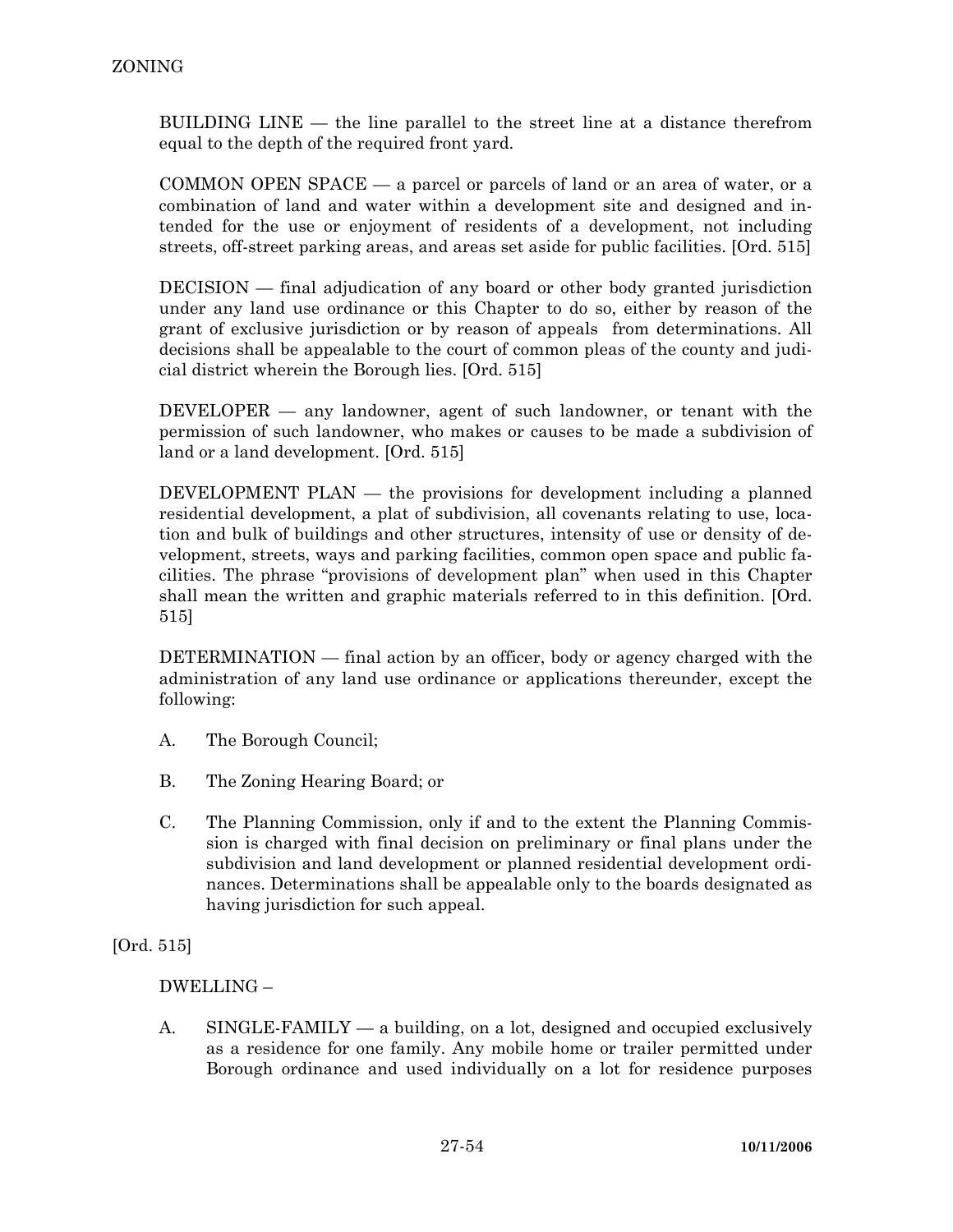shall comply with the provisions of this Chapter applicable to single-family dwellings.

- B. TWO-FAMILY a building on a lot, designed and occupied exclusively as a residence for two families.
- C. MULTIPLE OR APARTMENT a building, on a lot, designed and occupied exclusively as a residence for three or more families.

 ELECTRIC SUBSTATION — an assemblage of equipment for purposes other than generation or utilization, through which electric energy in bulk is passed for the purposes of switching or modifying its characteristics to meet the needs of the general public, provided that in residence districts an electric substation shall not include rotating equipment, except as is incidental to the operation of the substation as such, storage of materials, trucks or repair facilities, or housing of repair crews.

 FAMILY — any number of persons living and cooking together as a single housekeeping unit.

 FARM BUILDING — any building used for storing agricultural equipment or farm produce, housing livestock or poultry, and processing dairy products. The term "farm building" shall not include a dwelling.

HEIGHT OF BUILDING  $-$  a building's vertical measurement from the mean level of the ground abutting the building to a point midway between the highest and lowest points of the roof; provided that chimneys, spires, towers, elevator penthouses, tanks, and similar projections of the building, and structures supporting utility or transmission facilities, shall not be included in calculating the height.

LAND DEVELOPMENT — any of the following activities:

- A. The improvement of one lot or two or more contiguous lots, tracts or parcels of land for any purpose involving:
	- (1) A group of two or more residential or nonresidential buildings, whether proposed initially or cumulatively, or a single nonresidential building on a lot or lots regardless of the number of occupants or tenure; or,
	- (2) The division or allocation of land or space, whether initially or cumulatively, between or among two or more existing or prospective occupants by means of, or for the purpose of streets, common areas, leaseholds, condominiums, building groups or other features;
- B. A subdivision of land.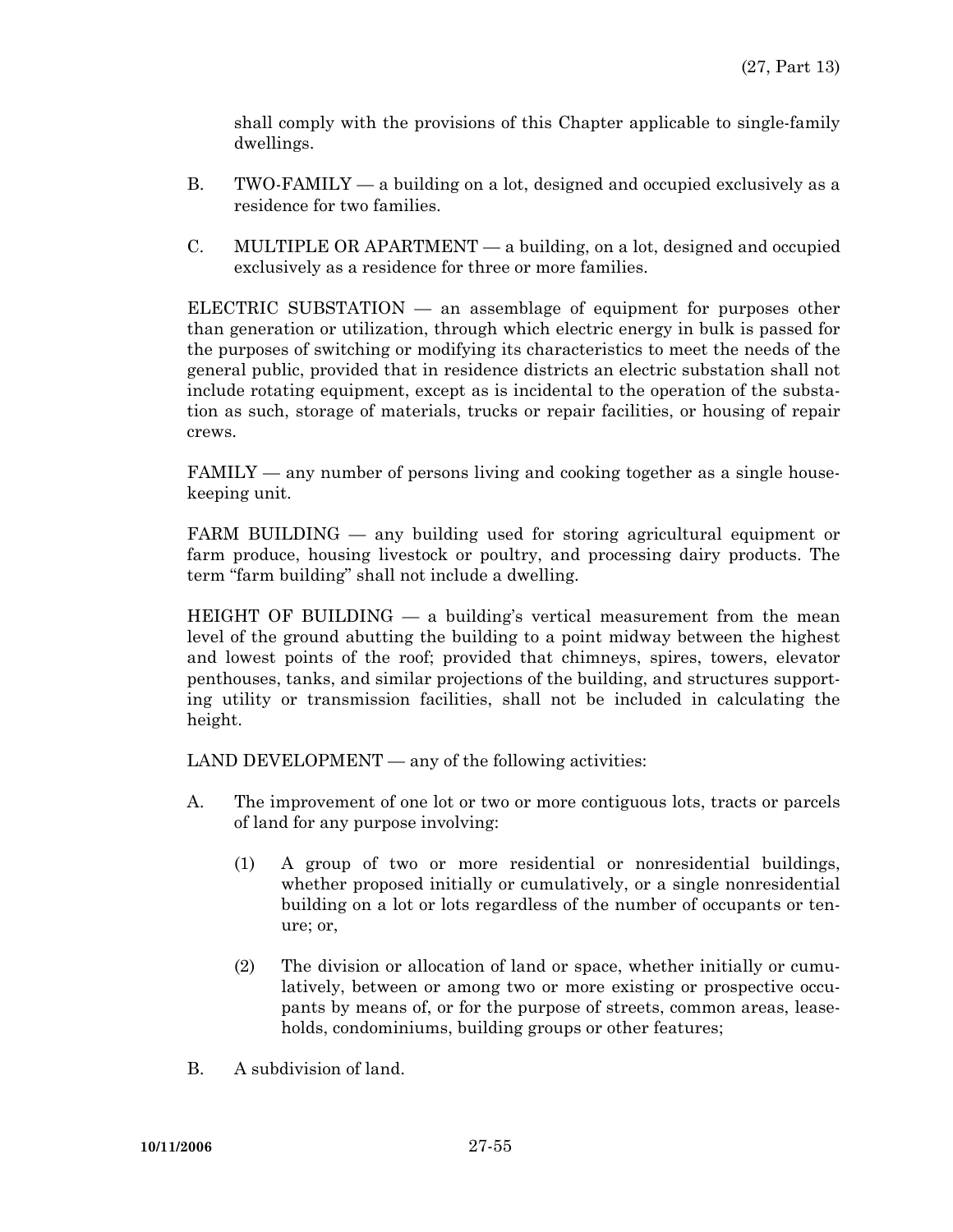- C. "Land development" does not include development which involves:
	- (1) The conversion of an existing single family detached dwelling or single family semi-detached dwelling into not more than three residential units, unless such units are intended to be a condominium;
	- (2) The addition of an accessory building, including farm building, on a lot or lots subordinate to an existing principal building; or
	- (3) The addition or conversion of buildings or rides within the confines of an enterprise which would be considered an amusement park. For the purposes of this subsection, an amusement park is defined as a tract or area used principally as a location for permanent amusement structures or rides. This exclusion shall not apply to newly acquired acreage by an amusement park until initial plans for the expanded area have been approved by the proper authorities.

[Ord. 515]

LOT — a designated parcel, tract or area of land established by a plat or otherwise as permitted by law and to be used, developed or built upon as a unit. [Ord. 515]

 MOBILEHOME — a transportable, single family dwelling intended for permanent occupancy, contained in one unit or in two or more units designed to be joined into one integral unit capable of again being separated for repeated towing, which arrives at a site complete and ready for occupancy except for minor and incidental unpacking and assembly operations, and constructed so that it may be used without a permanent foundation. [Ord. 515]

 MOBILEHOME LOT — a parcel of land in a mobilehome park, improved with the necessary utility connections and other appurtenances necessary for the erection thereon of a single mobilehome. [Ord. 515]

 MOBILEHOME PARK — a parcel or contiguous parcels of land which has been so designated and improved that it contains two or more mobilehome lots for the placement thereon of mobilehomes. [Ord. 515]

 MUNICIPAL AUTHORITY — a body politic and corporate created pursuant to the Act of May 2, 1945 (P.L. 382, No. 164), known as the "Municipalities Authority Act of 1945." [Ord. 515]

 NONCONFORMING LOT — a lot the area or dimension of which was lawful prior to the adoption or amendment of this Chapter, but which fails to conform to the requirements of the zoning district in which it is located by reason of such adoption or amendment. [Ord. 515]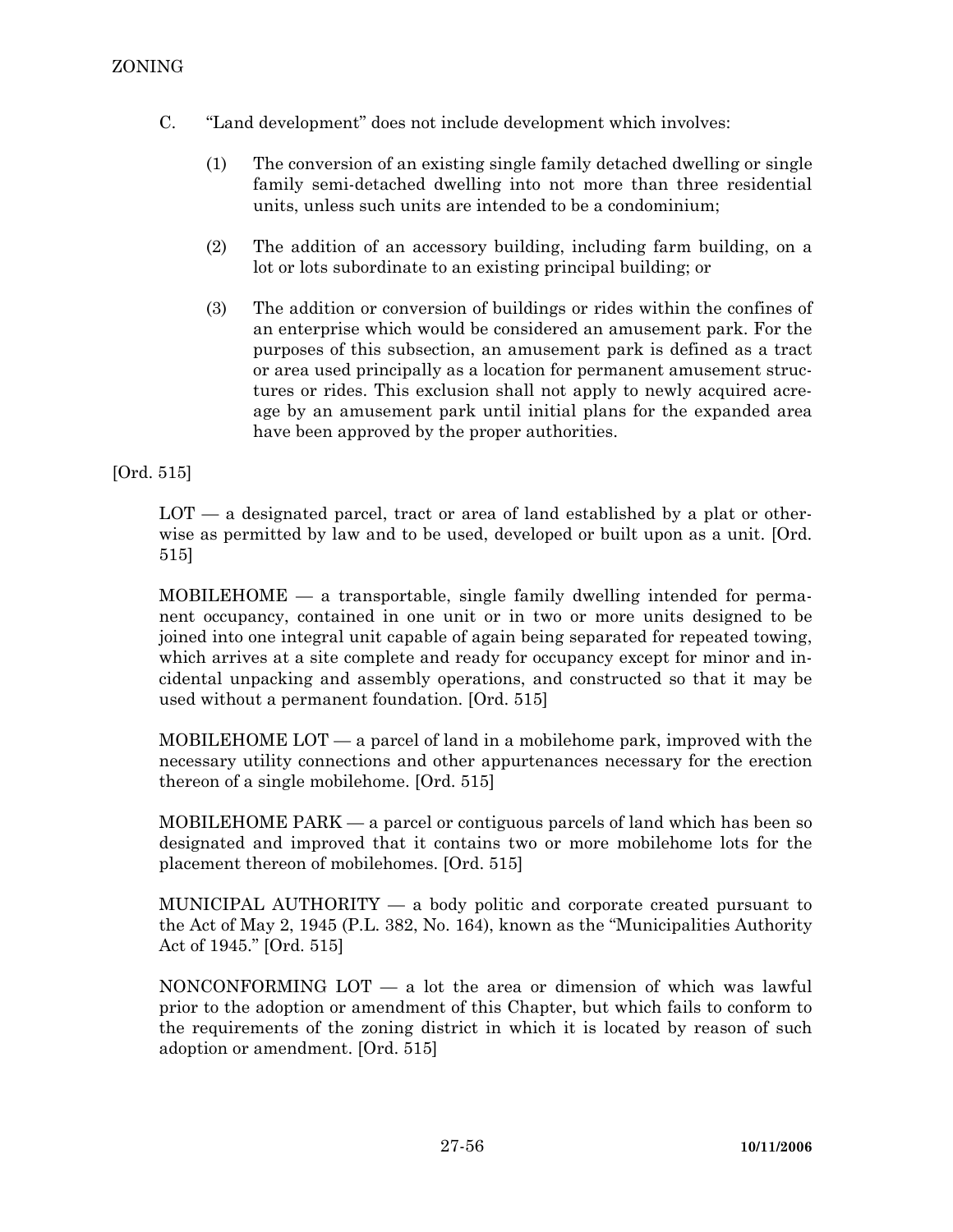NONCONFORMING STRUCTURE — a structure or part of a structure manifestly not designed to comply with the use or extent of use provisions of this Chapter or amendment heretofore or hereafter enacted, where such structure lawfully existed prior to the enactment of this Chapter or amendment or prior to the application of this Chapter or amendment to its location by reason of annexation. Such nonconforming structures include, but are not limited to, nonconforming signs. [Ord. 515]

 NONCONFORMING USE — a use, whether of land or of structure, which does not comply with the applicable use provisions in this Chapter or amendment heretofore or hereafter enacted, where such use was lawfully in existence prior to the enactment of this Chapter or amendment, or prior to the application of this Chapter or amendment to its location by reason of annexation. [Ord. 515]

 PARKING SPACE — an open space or a garage, on a lot, used for parking motor vehicles, the area of which is not less than 200 square feet and to which there is access from a street.

 PLANNED RESIDENTIAL DEVELOPMENT — an area of land, controlled by a landowner, to be developed as a single entity for a number of dwelling units, or combination of residential and nonresidential uses, the development plan for which does not correspond in lot size, bulk, type of dwelling, or use, density or intensity, lot coverage and required open space to the regulations established in any one district created, from time to time, under the provisions of this Chapter. [Ord. 515]

PRIVATE GARAGE — an accessory building used for the storage of any number of motor vehicles owned and used by the owner or tenant of the premises, and for the storage of not more than two motor vehicles owned and used by persons other than the owner or tenant of the premises. No more than one commercial vehicle may be stored in a private garage in a Residence District.

 PUBLIC GARAGE — a building, not a private garage, used primarily for the storage and/or repair of motor vehicles of any type or ownership.

PUBLIC GROUNDS — includes:

- A. Parks, playgrounds, trails, paths and other recreational areas and other public areas;
- B. Sites for schools, sewage treatment, refuse disposal and other publicly owned or operated facilities; and
- C. publicly owned or operated scenic and historic sites.

[Ord. 515]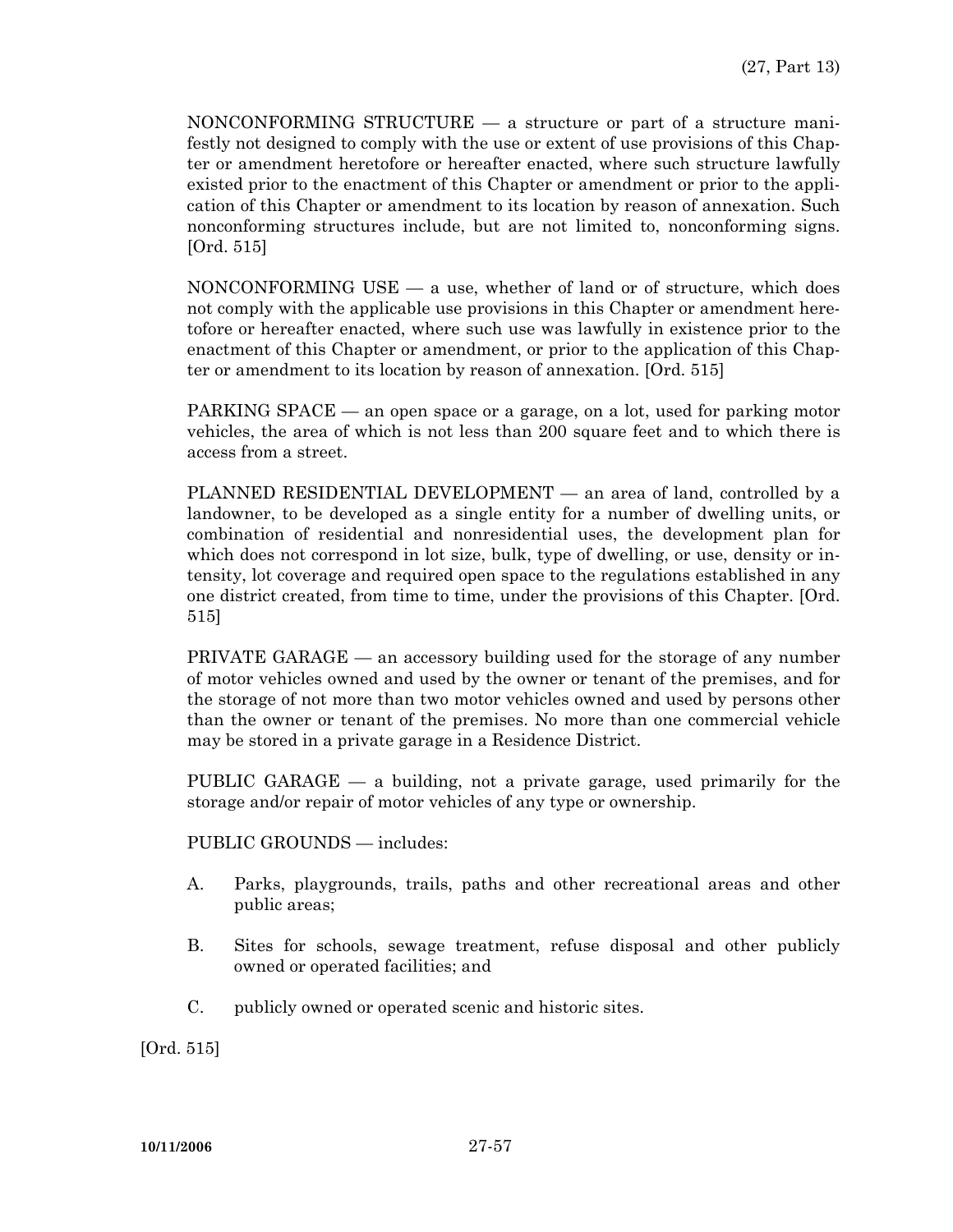PUBLIC HEARING — a formal meeting held pursuant to public notice by the Borough Council or Planning Commission, intended to inform and obtain public comment, prior to taking action in accordance with this Chapter. [Ord. 515]

 PUBLIC MEETING — a forum held pursuant to notice under the Act of July 3, 1986 (P.L. 388, No. 84), known as the "Sunshine Act," 53 P.S. §§271 et seq. [Ord. 515]

 PUBLIC NOTICE — notice published once each week for two successive weeks in a newspaper of general circulation in the Borough. Such notice shall state the time and place of the hearing and the particular nature of the matter to be considered at the hearing. The first publication shall not be more than 30 days and the second publication shall not be less than seven days from the date of the hearing. [Ord. 515]

 $REPORT$  — any letter, review, memorandum, compilation or similar writing made by any body, board, officer or consultant other than a solicitor to any other body, board, officer or consultant for the purpose of assisting the recipient of such report in the rendering of any decision or determination. All reports shall be deemed recommendatory and advisory only and shall not be binding upon the recipient, board, officer, body or agency, nor shall any appeal lie therefrom. Any report used, received or considered by the body, board, officer or agency rendering a determination or decision shall be made available for inspection to the applicant and all other parties to any proceeding upon request, and copies thereof shall be provided at cost of reproduction. [Ord. 515]

 SANITARY SEWER FACILITY — a public sanitary sewer system, or a comparable common, or package sanitary sewer facility approved by the appropriate governmental health agency.

 SHOPPING CENTER — any group of three or more stores or related commercial buildings or uses, developed in accordance with an integrated plan and served by common parking and/or service areas.

 SINGLE AND SEPARATE OWNERSHIP — the ownership of a lot by one or more persons, partnerships, or corporations, which ownership is separate and distinct from that of any adjoining lot.

SPECIAL EXCEPTION  $-$  a use permitted in a particular zoning district pursuant to the provisions of this Chapter and Articles VI and IX of the Pennsylvania Municipalities Planning Code, 53 P.S. §§10601 et seq., 10901 et seq. [Ord. 515]

 STREET — includes street, avenue, boulevard, road, highway, freeway, parkway, lane, alley, viaduct or any other ways used or intended to be used by vehicular traffic or pedestrians whether public or private. [Ord. 515]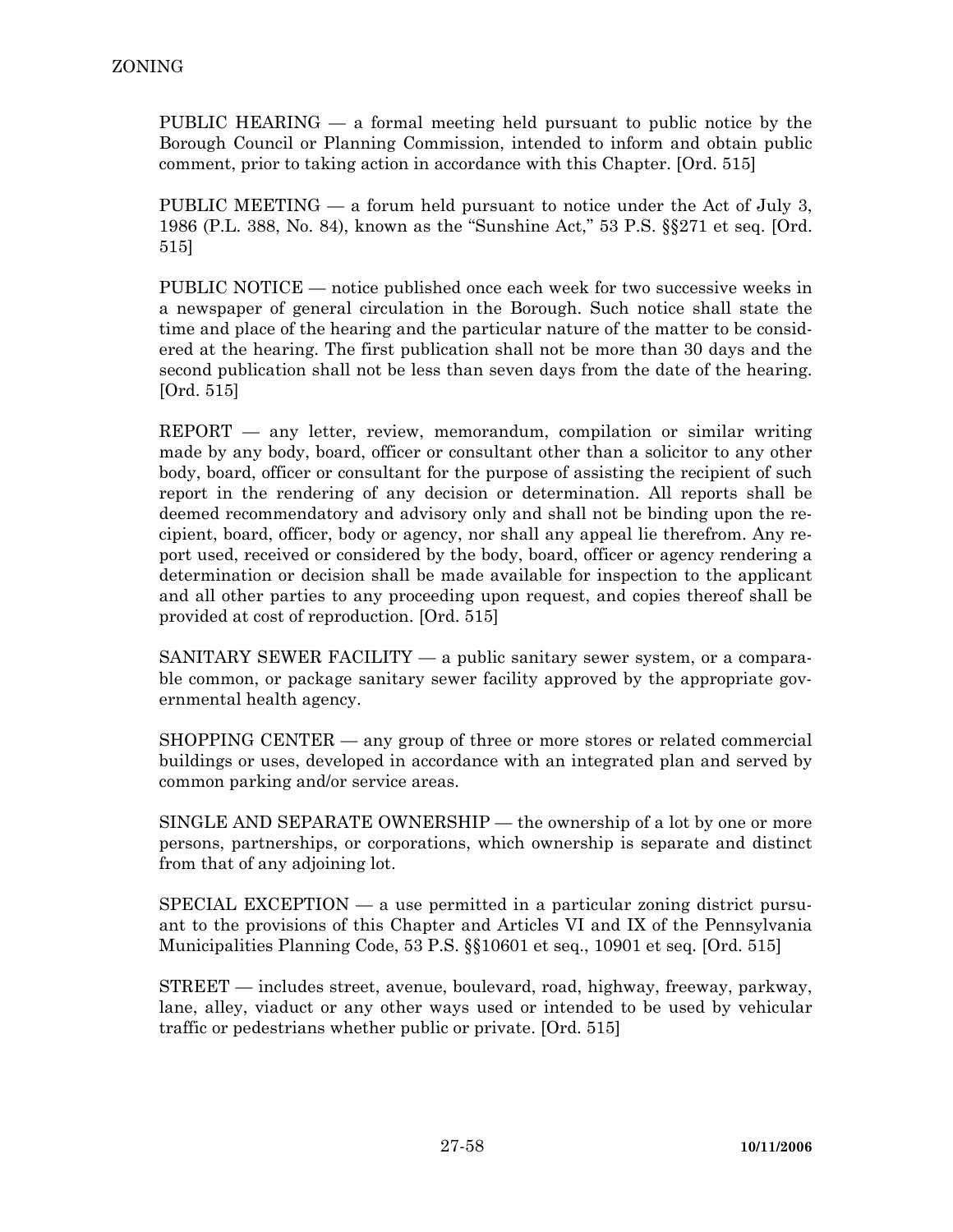STREET LINE — the dividing line between a lot and the outside boundary of the right-of-way of a street. Where a street line has not been established it shall be computed as not less than 12 1/2 feet from the center of the existing street.

 STRUCTURAL ALTERATION — any change in or addition to the supporting members of a building or structure, such as bearing wall partitions, columns, beams or girders.

 STRUCTURE — any man-made object having an ascertainable stationary location on or in land or water, whether or not affixed to the ground. Structures include, but are not limited to, buildings, factories, sheds, cabins, mobilehomes, signs, tents, tanks and towers. [Ord. 515]

 SUBDIVISION — the division or redivision of a lot, tract or parcel of land by any means into two or more lots, tracts, parcels or other divisions of land including changes in existing lot lines for the purpose, whether immediate or future, of lease, partition by the court for distribution to heirs or devisees, transfer of ownership or building or lot development: Provided, however, that the subdivision by lease of land for agricultural purposes into parcels of more than 10 acres, not involving any new street or easement of access or any residential dwelling, shall be exempted. [Ord. 515]

 SUBSTANTIALLY COMPLETED — where in the judgment of the Borough engineer, at least 90% (based on the cost of the required improvements for which financial security was posted pursuant to the requirements of this Chapter) of those improvements required as a condition for final approval have been completed in accordance with the approved plan, so that the project will be able to be used, occupied or operated for its intended use. [Ord. 515]

 TELEPHONE CENTRAL OFFICE — a building and its equipment erected and used for the purpose of facilitating transmission and exchange of telephone or radio-telephone messages between subscribers, and other business of the telephone company; but in residence districts not to include public business facilities, storage of materials, trucking or repair facilities, or housing of repair crews.

 TRAILER CAMP — a lot or premises used for occupancy by two or more trailers (mobile homes) or any other vehicles used for living or sleeping purposes.

YARDS –

- A. FRONT the required open space, extending along the street line throughout the full width of the lot, exclusive of overhanding eaves, gutters, cornices, and steps.
- B. SIDE the required open space, extending along the side line of the lot throughout the full depth of the lot, exclusive of overhanging eaves, gutters, cornices, and steps.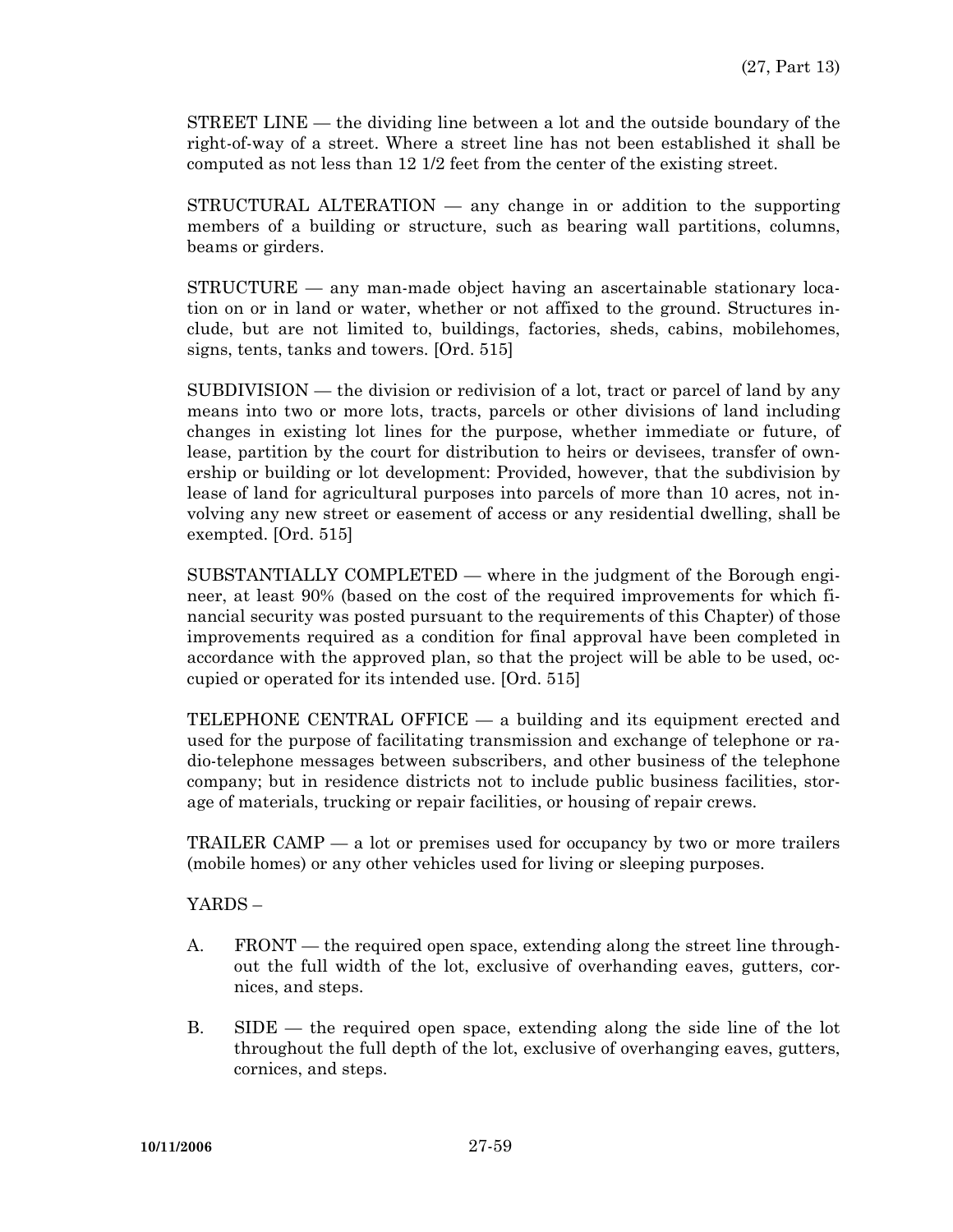C. REAR — the required open space, extending along the rear street line, or in the absence of a street line the rear property line, of the lot throughout the full width of the lot, exclusive of overhanging eaves, gutters, cornices, and steps.

 VARIANCE — relief granted pursuant to the provisions of this Chapter and Articles VI and IX of the Pennsylvania Municipalities Planning Code, 53 P.S §10101 et seq. [Ord. 515]

WATER SURVEY — an inventory of the source, quantity, yield and use of groundwater and surface-water resources within the Borough. [Ord. 515]

(Ord. 264, 7/23/1962, §1300; as amended by Ord. 515, 6/10/1992)

## **§1301. Enactment of Zoning Ordinance Amendments.**

- 1. The Borough Council may from time to time amend, supplement, or repeal any of the regulations and provisions of this Chapter. The procedure for the preparation of a proposed zoning ordinance as set forth in §607 of the Pennsylvania Municipalities Planning Code, 53 P.S. §10607, is hereby declared optional.
- 2. Before voting on the enactment of an amendment, the Borough Council shall hold a public hearing thereon, pursuant to public notice. In addition, if the proposed amendment involves a zoning map change, notice of said public hearing shall be conspicuously posted by the Borough at points deemed sufficient by the Borough along the perimeter of the tract to notify potentially interested citizens. The affected tract or area shall be posted at least one week prior to the date of the hearing.
- 3. In the case of an amendment other than that prepared by the Planning Commission the Borough Council shall submit each such amendment to the Planning Commission at least 30 days prior to the hearing on such proposed amendment to provide the Planning Commission an opportunity to submit recommendations.
- 4. If, after any public hearing held upon an amendment, the proposed amendment is changed substantially, or is revised, to include land previously not affected by it, the Borough Council shall hold another public hearing, pursuant to public notice, before proceeding to vote on the amendment.
- 5. At least 30 days prior to the public hearing on the amendment by the Borough Council, the Borough shall submit the proposed amendment to the county planning agency for recommendations.
- 6. Within 30 days after enactment, a copy of the amendment to this Chapter shall be forwarded to the county planning agency.

(Ord. 264, 7/23/1962, §1301; as amended by Ord. 515, 6/10/1992)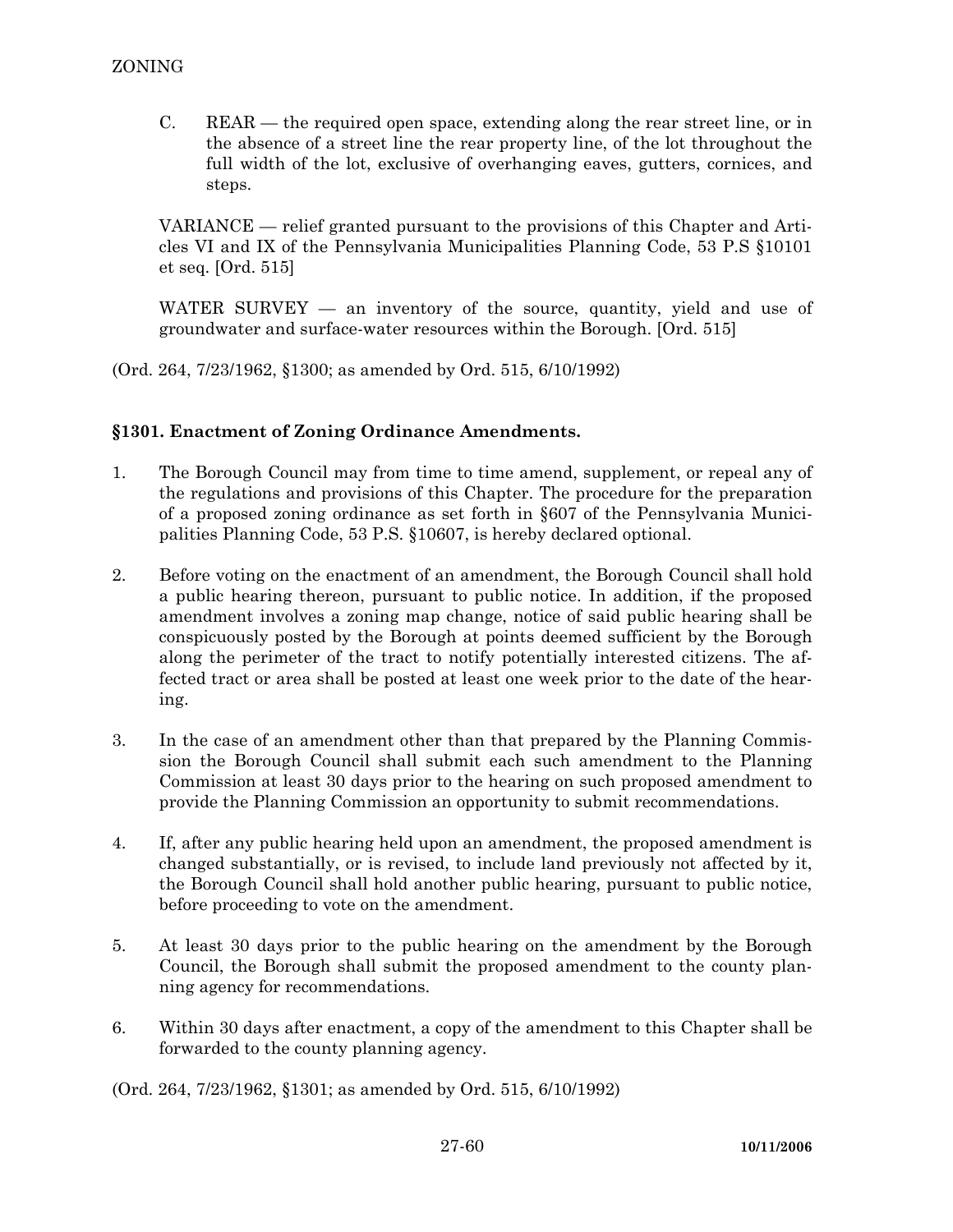### **§1302. Procedure for Landowner Curative Amendments.**

- 1. A landowner who desires to challenge on substantive grounds the validity of this Chapter or the Zoning Map or any provision thereof, which prohibits or restricts the use or development of land in which he has an interest may submit a curative amendment to the Borough Council with a written request that his challenge and proposed amendment be heard and decided as provided in §916.1 of the Pennsylvania Municipalities Planning Code (hereinafter "MPC"), 53 P.S. §10916.1. The curative amendment and challenge shall be referred to the Planning Commission and the county planning agency as provided in §609 and notice of the hearing thereon shall be given as provided in §§610 and 916.1 of the MPC, 53 P.S. §§10609, 10610, and 10916.1.
- 2. The hearing shall be conducted in accordance with §908 of the MPC, 53 P.S. §10908, and all references therein to the Zoning Hearing Board shall, for purposes of this Section be references to the Borough Council. If the Borough does not accept a landowner's curative amendment brought in accordance with this subsection and a court subsequently rules that the challenge has merit, the court's decision shall not result in a declaration of invalidity for this entire Chapter and Zoning Map, but only for those provisions which specifically relate to the landowner's curative amendment and challenge.
- 3. The Borough Council, if it determines that a validity challenge has merit, may accept a landowner's curative amendment, with or without revision, or may adopt an alternative amendment which will cure the challenged defects. The Borough Council shall consider the curative amendments, plans and explanatory material submitted by the landowner and shall also consider:
	- A. The impact of the proposal upon roads, sewer facilities, water supplies, schools and other public service facilities;
	- B. If the proposal is for a residential use, the impact of the proposal upon regional housing needs and the effectiveness of the proposal in providing housing units of a type actually available to and affordable by classes of persons otherwise unlawfully excluded by the challenged provisions of this Chapter or Zoning Map.
	- C. The suitability of the site for the intensity of use proposed by the site's soils, slopes, woodlands, wetlands, floodplains, aquifers, natural resources and other natural features;
	- D. The impact of the proposed use on the site's soils, slopes, woodlands, wetlands, flood plains, natural resources and natural features, the degree to which these are protected or destroyed, the tolerance of the resources to development and any adverse environmental impacts; and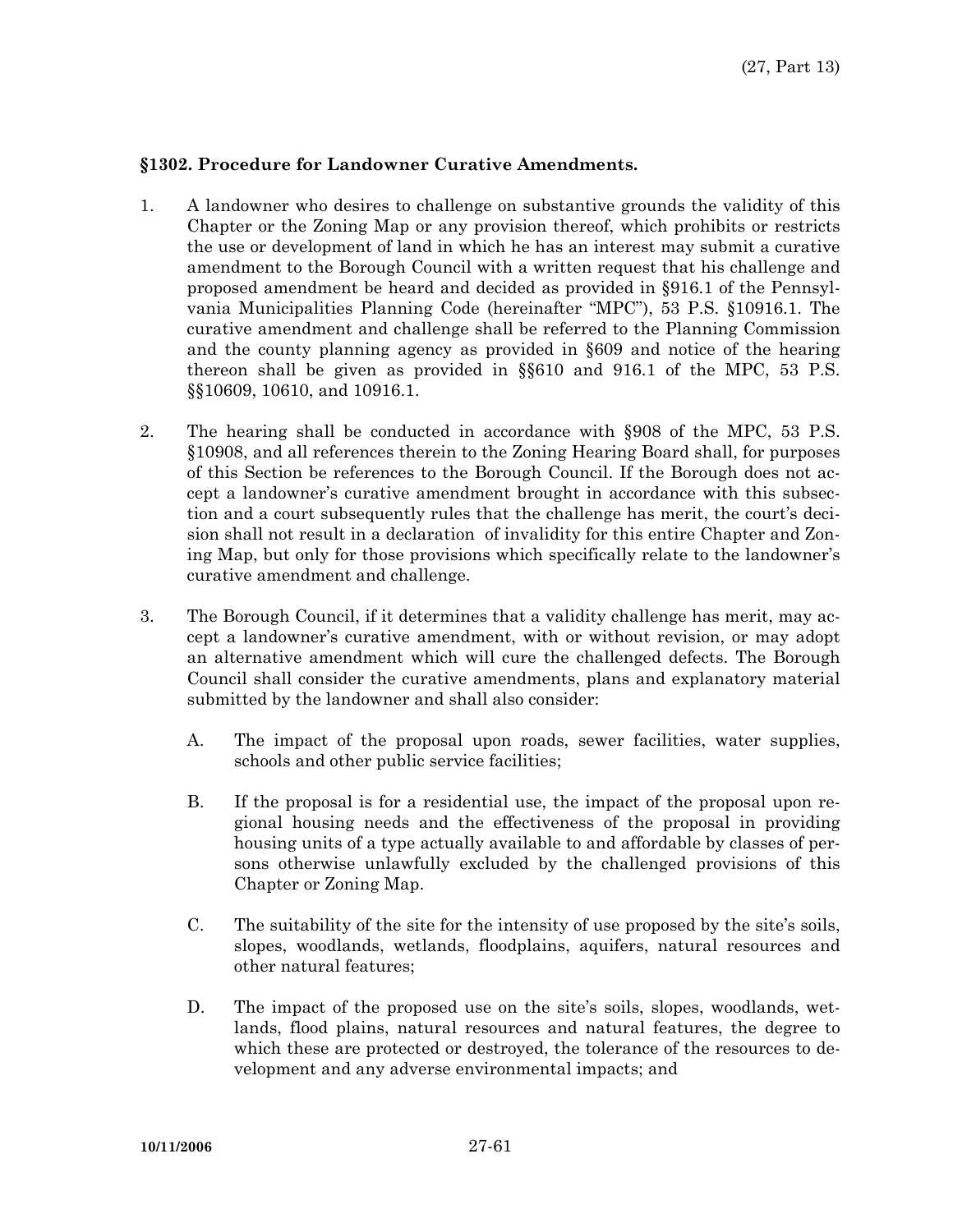E. The impact of the proposal on the preservation of agriculture and other land uses which are essential to public health and welfare.

(Ord. 264, 7/23/1301; as amended by Ord. 515, 6/10/1992)

## **§1303. Procedure for Borough Curative Amendments.**

- 1. If the Borough determines that this Chapter, or any portion hereof, is substantially invalid, it shall take the following actions:
	- A. The Borough shall declare by formal action, this Chapter or portions hereof substantially invalid and propose to prepare a curative amendment to overcome such invalidity. Within 30 days such declaration and proposal the Borough Council shall:
		- (1) By resolution make specific findings setting forth the declared invalidity of this Chapter which may include:
			- (a) References to specific uses which are either not permitted or not permitted in sufficient quantity;
			- (b) Reference to a class of use or uses which requires revision; or,
			- (c) Reference to this entire Chapter which requires revisions.
		- (2) Begin to prepare and consider a curative amendment to this Chapter to correct the declared invalidity.
- 2. Within 180 days from the date of the declaration and proposal, the Borough shall enact a curative amendment to validate, or reaffirm the validity of, this Chapter pursuant to the provisions of §609 of the Pennsylvania Municipalities Planning Code (hereinafter "MPC"), 53 P.S. §10609, in order to cure the declared invalidity of this Chapter.
- 3. Upon the initiation of the procedures as set forth in subsection (1), the Borough Council shall not be required to entertain or consider any landowner's curative amendment filed under §609.1 of the MPC, 53 P.S. §10609.1, nor shall the Zoning Hearing Board be required to give a report requested under §§909.1 or 916.1 of the MPC, 53 P.S. §§10909.1, 10916.1, subsequent to the declaration and proposal based upon the grounds identical or substantially similar to those specified by the resolution required by subsection  $(1)(A)$ . Upon completion of the procedures set forth in subsections (1) and (2), no rights to a cure pursuant to the provisions of §§609.1 and 916.1 of the MPC, 53 P.S. §§10609.1, 10916.1, shall, from the date of the declaration and proposal, accrue to any landowner on the basis of the substantive invalidity of this Chapter for which there has been a curative amendment pursuant to this Section.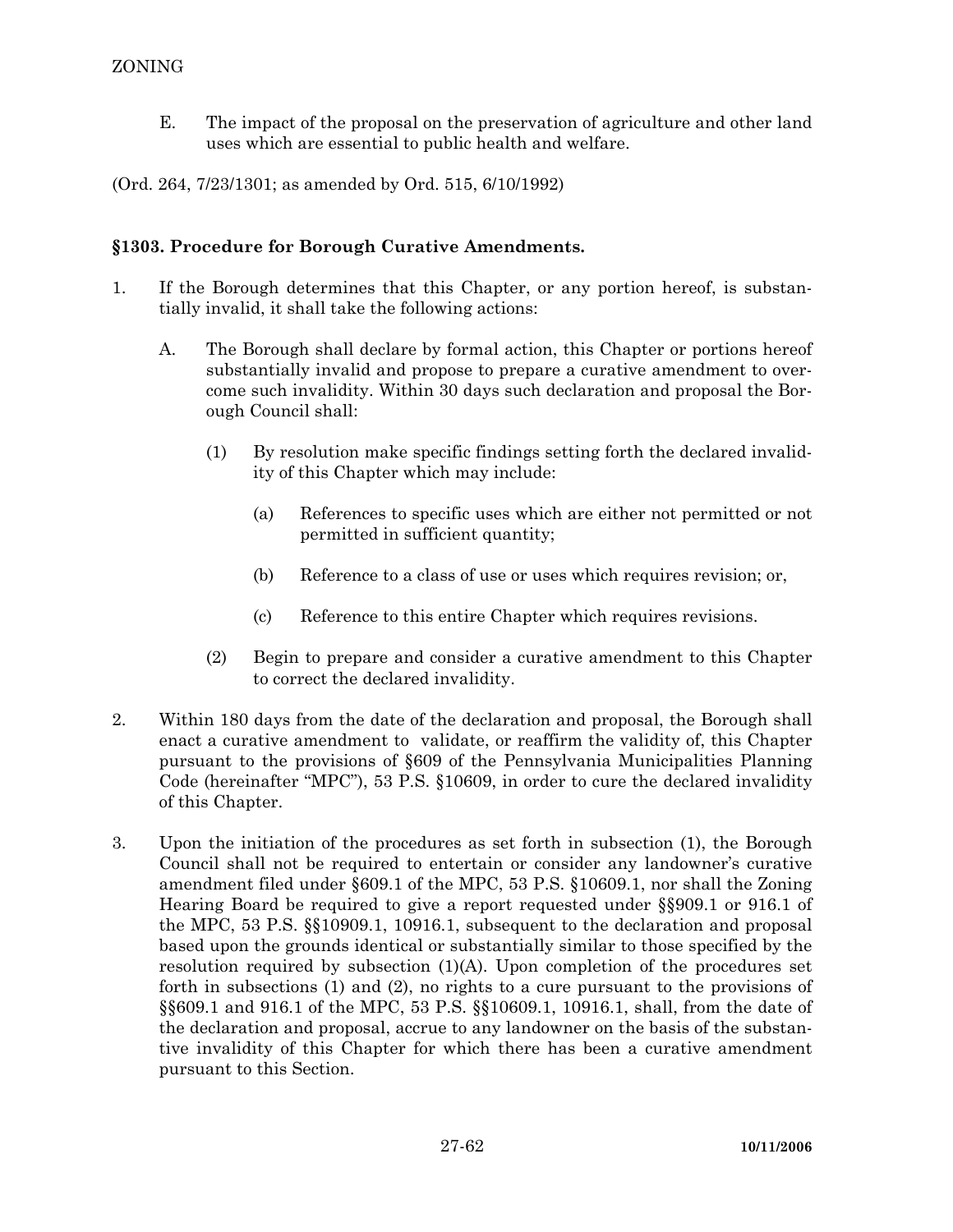4. The Borough, having utilized the procedures set forth in this Section, may not again utilize said procedure for a period of 36 months following the date of enactment of a curative amendment, or reaffirmation of the validity of this Chapter; Provided, however, if after the date of declaration and proposal there is a substantially new duty imposed upon the Borough by virtue of a change in statute or by virtue of a Pennsylvania Appellate Court decision, the Borough may utilize the provisions of this Section to propose a curative amendment to this Chapter to fulfill said duty or obligation.

(Ord. 264, 7/23/1962, §1301; as amended by Ord. 515, 6/10/1992)

## **§1304. Enforcement Notice.**

- 1. If it appears to the Borough that a violation of this Chapter has occurred, the Borough shall initiate enforcement proceedings by sending an enforcement notice as provided in this Section.
- 2. The enforcement notice shall be sent to the owner of record of the parcel on which the violation has occurred, to any person who has filed a written request to receive enforcement notices regarding that parcel, and to any other person requested in writing by the owner of record.
- 3. An enforcement notice shall state at least the following:
	- A. The name of the owner of record and any other person against whom the Borough intends to take action.
	- B. The location of the property in violation.
	- C. The specific violation with a description of the requirements which have not been met, citing in each instance the applicable provisions of this Chapter.
	- D. The date before which the steps for compliance must be commenced and the date before which the steps must be completed.
	- E. That the recipient of the notice has the right to appeal to the Zoning Hearing Board within a period of 10 days.
	- F. That failure to comply with the notice within the time specified, unless extended by appeal to the Zoning Hearing Board, constitutes a violation, with possible sanctions clearly described.

(Ord. 264, 7/23/1962; as added by Ord. 515, 6/10/1992)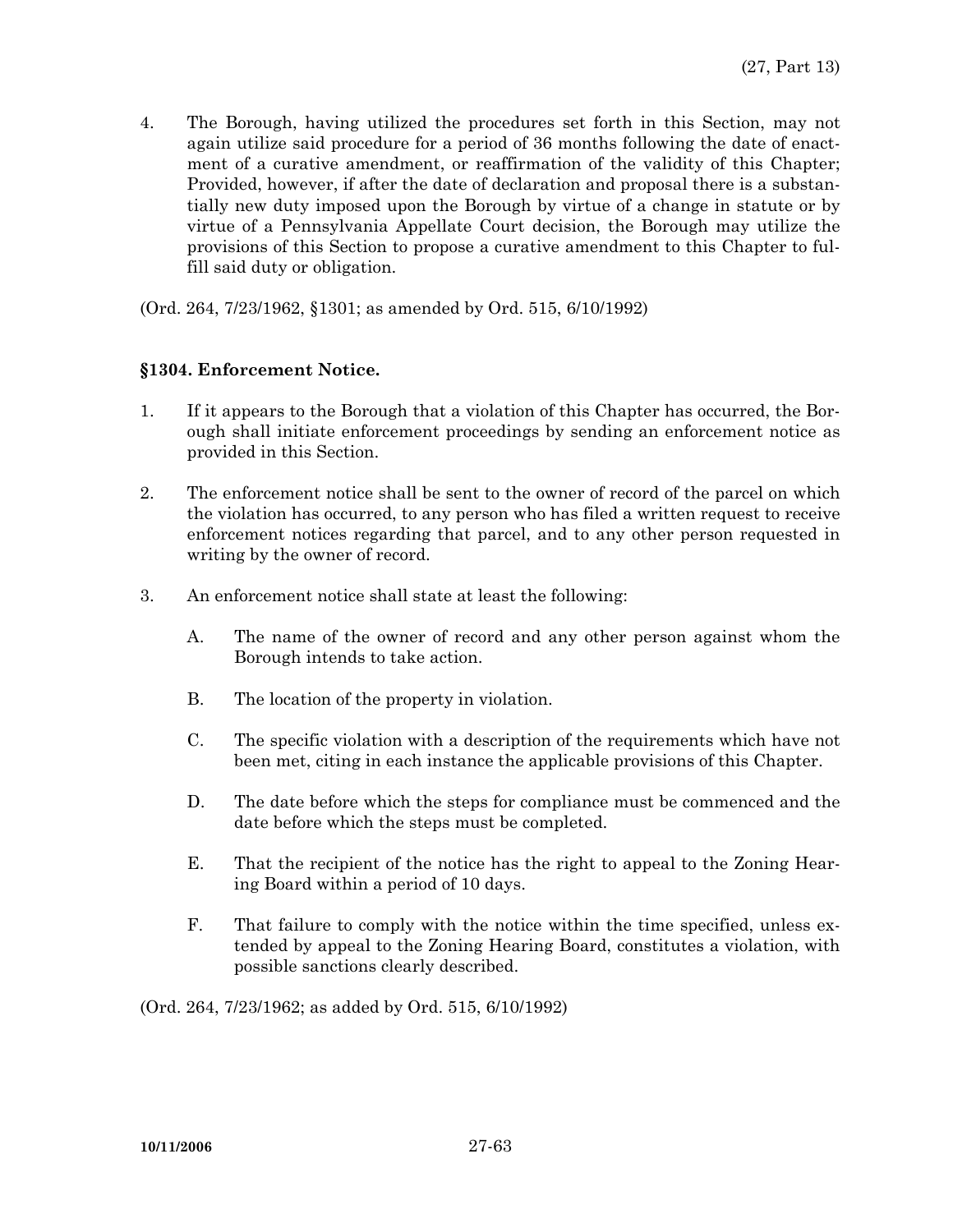## **§1305. Causes of Action.**

In case any building, structure, land-scaping or land is, or is proposed to be, erected, constructed, reconstructed, altered, converted, maintained or used in violation of this Chapter, the Borough Council or, with the approval of the Borough Council, an officer of the Borough, or any aggrieved owner or tenant of real property who shows that his property or person will be substantially affected by the alleged violation, in addition to other remedies, may institute any appropriate action or proceeding to prevent, restrain, correct or abate such building, structure, landscaping or land, or to prevent, in or about such premises, any act, conduct, business or use constituting a violation. When any such action is instituted by a landowner or tenant, notice of that action shall be served upon the Borough at least 30 days prior to the time the action is begun by serving a copy of the complaint on the Borough Council. No such action may be maintained until such notice has been given. (Ord. 264, 7/23/1962, §1302; as amended by Ord. 515, 6/10/1992)

## **§1306. Enforcement Remedies.**

- 1. Any person, partnership or corporation who or which has violated or permitted the violation of the provisions of this Chapter shall, upon being found liable therefore in a civil enforcement proceeding commenced by the Borough, pay a judgment of not more than \$500 plus all court costs, including reasonable attorney fees incurred by the Borough as a result thereof. No judgment shall commence or be imposed, levied or payable until the date of the determination of a violation by the district justice. If the defendant neither pays nor timely appeals the judgment, the Borough may enforce the judgment pursuant to the applicable rules of civil procedure. Each day that a violation continues shall constitute a separate violation, unless the district justice determining that there has been a violation further determines that there was a good faith basis for the person, partnership or corporation violating this Chapter to have believed that there was no such violation, in which event there shall be deemed to have been only one such violation until the fifth-day following the date of the determination of a violation by the district justice and thereafter each day that a violation continues shall constitute a separate violation.
- 2. The court of common pleas, upon petition, may grant an order of stay, upon cause shown, tolling the per diem fine pending a final adjudication of the violation and judgment.
- 3. Nothing contained in this Section shall be construed or interpreted to grant to any person or entity other than the Borough the right to commence any action for enforcement pursuant to this Section.
- 4. District justices shall have initial jurisdiction over proceedings brought under this Section.

(Ord. 264, 7/23/1962, §1303; as amended by Ord. 515, 6/10/1992)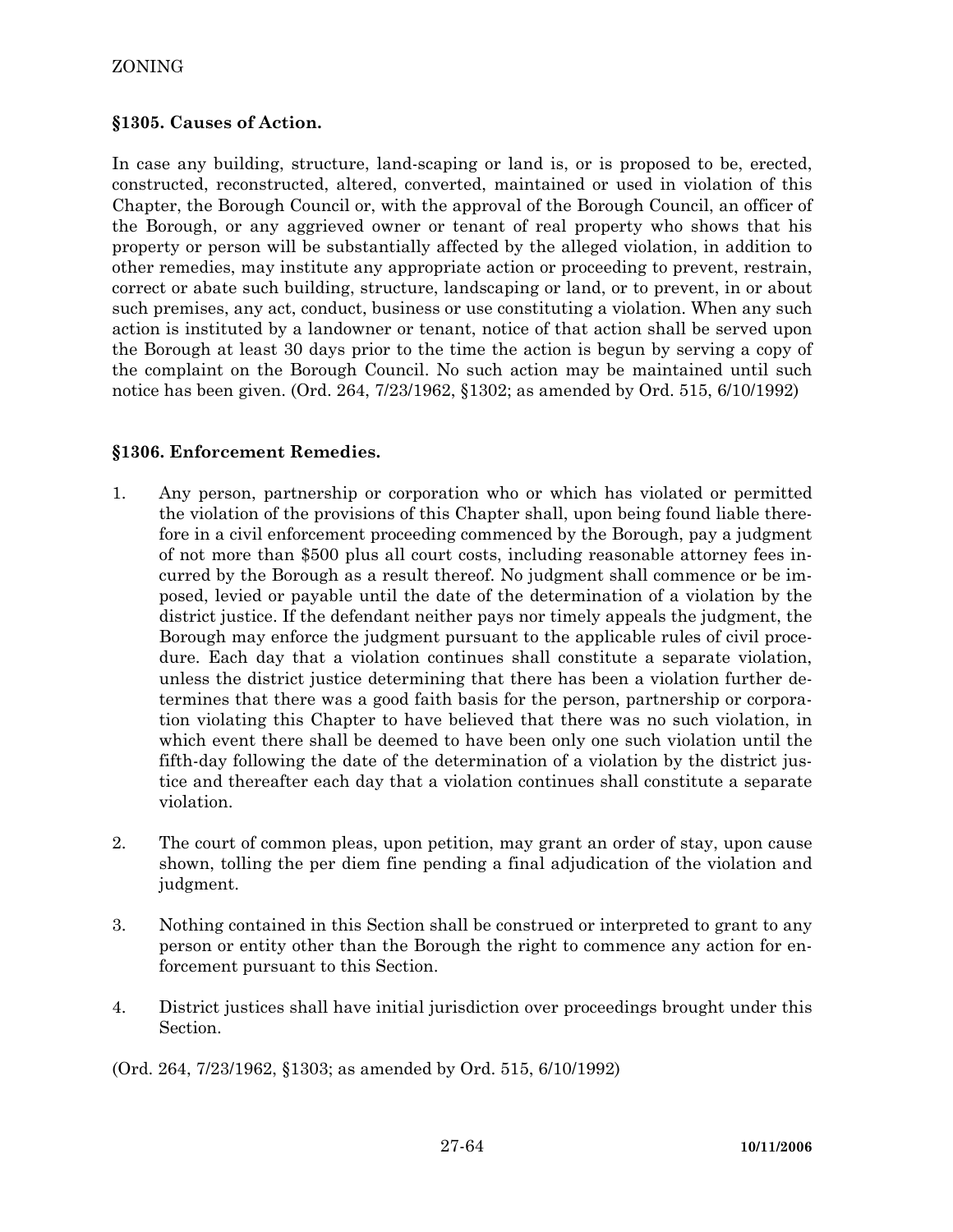## **Part 14**

# **Amendments to Zoning Map**

| Ord./Res. | Date      | Subject                                                                                                                                                                                                                                                                              |
|-----------|-----------|--------------------------------------------------------------------------------------------------------------------------------------------------------------------------------------------------------------------------------------------------------------------------------------|
| 302       | 7/15/1968 | Rezoning as an R-2 Residence District the section known as<br>Mohnton Lawn bordered by East Madison Street, Reading<br>Avenue, Mohnton Boulevard, Evergreen Terrace, Grove<br>Avenue, and Chestnut Avenue. Also the triangle between<br>West Madison Street and north Church Street. |
| 313       | 3/15/1971 | Rezoning from R-A and R-1 to R-2 an area of 6.299 acres be-<br>ing the premises of Kaufman and Zellers.                                                                                                                                                                              |
| 331       | 3/14/1973 | Rezoning from C-1 Commercial District to M-Manufacturing<br>District the area between Wyomissing Avenue and Mohnton<br>Boulevard from the point where the two roads intersect<br>southwardly to McKinley Street extended and west-wardly<br>to Centre Avenue extended.               |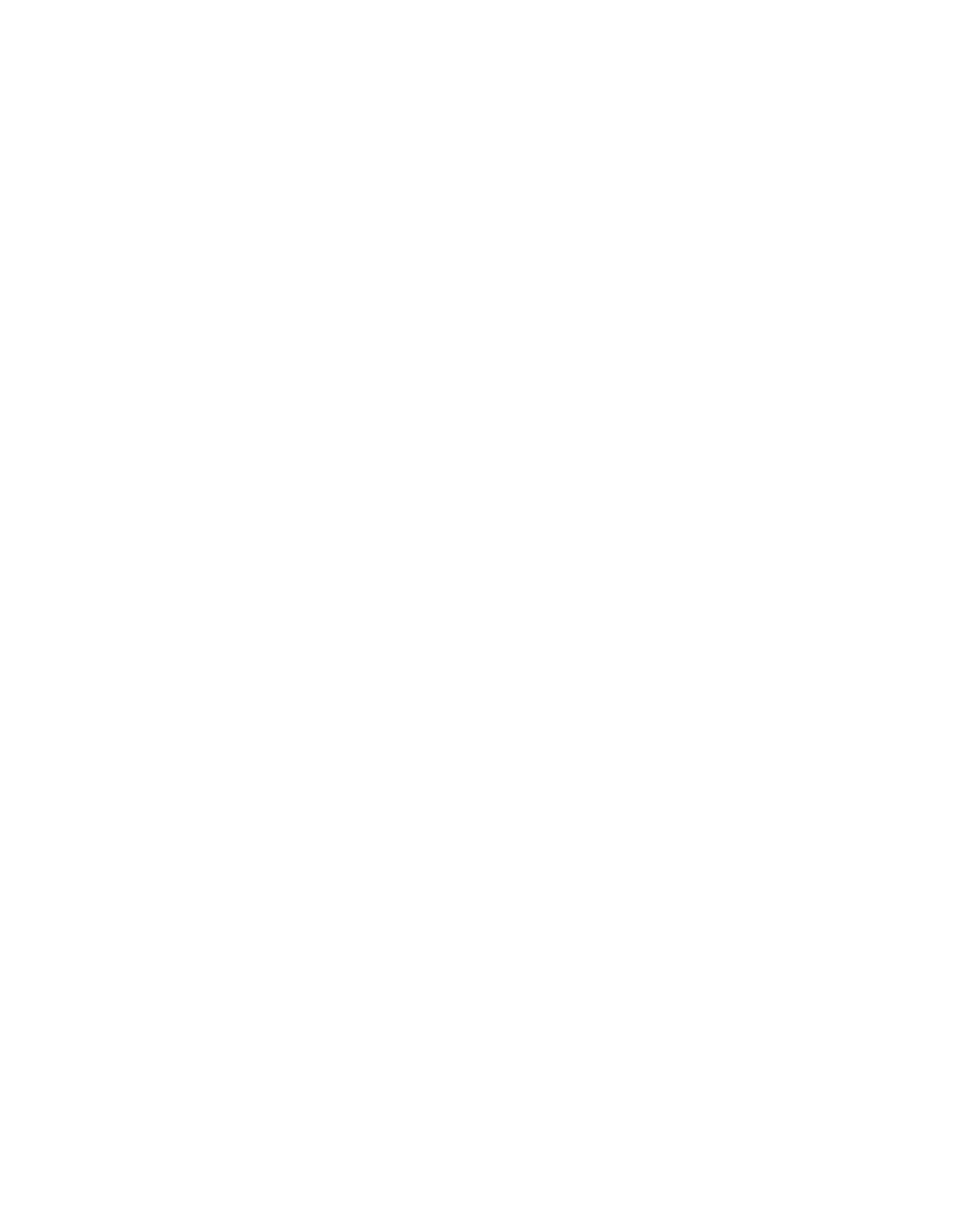#### **Part 15**

## **Reading Municipal Airport Zoning Regulations**

#### **§1500. Short Title.**

This Part 15 shall be known and may be cited as the "Reading Municipal Airport Zoning Ordinance." (Ord. 416, 6/10/1981, §1)

### **§1501. Definitions.**

As used in this Part 15, unless the context otherwise requires:

 AIRPORT — Reading Municipal Airport, located in Bern Township, Berks County, Pennsylvania.

AIRPORT ELEVATION — three hundred forty-four feet above mean sea level.

 APPROACH SURFACE — a surface longitudinally centered on the extended runway centerline, extending outward and upward from the end of the primary surface and at the same slope as the approach zone height limitation slope set forth in §203 of this Part 15. In plan, the perimeter of the approach surface coincides with the perimeter of the approach zone.

 APPROACH, TRANSITIONAL, HORIZONTAL, AND CONICAL ZONES — these zones are set forth in §1502 of this Part 15.

CONICAL SURFACE  $-$  a surface extending outward and upward from the periphery of the horizontal surface at a slope of 20 to one for a horizontal distance of 4,000 feet.

 HAZARD TO AIR NAVIGATION — an obstruction determined to have a substantial adverse effect on the safe and efficient utilization of the navigable airspace.

 HEIGHT — for the purpose of determining the height limits in all zones set forth in this Part 15 and shown on the Zoning map, the datum shall be mean sea level elevation unless otherwise specified.

 HORIZONTAL SURFACE — a horizontal plane 150 feet above the established airport elevation, the perimeter of which in plan coincides with the perimeter of the horizontal zone.

LARGER THAN UTILITY RUNWAY  $-$  a runway that is constructed for and intended to be used by propeller-driven aircraft of greater than 12,500 pounds maximum gross weight and jet-powered aircraft.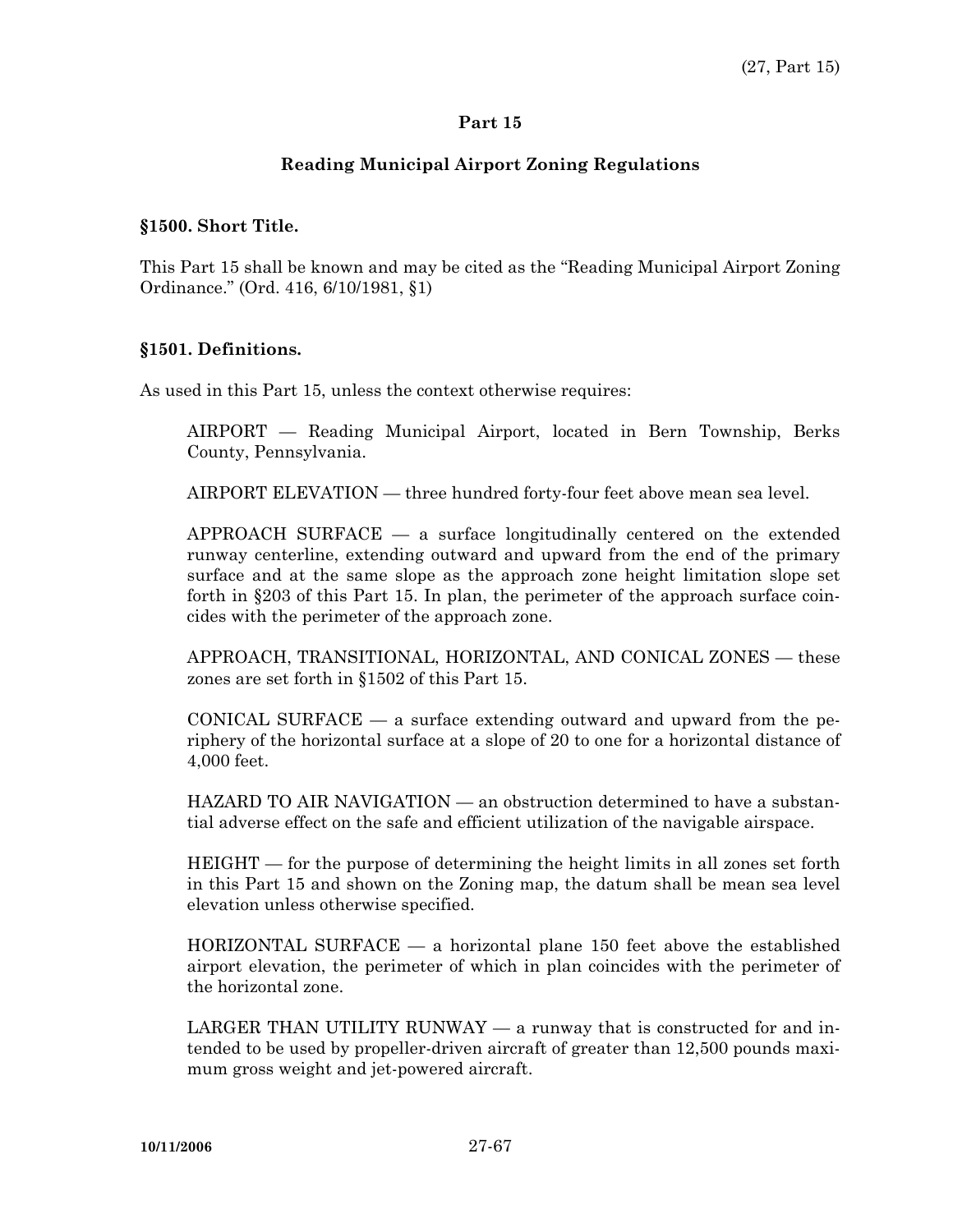NONCONFORMING USE — any structure, object of natural growth, or use of land which is inconsistent with the provisions of this Part 15 or an amendment thereto and which is in existence as of the effective date of this Part 15 or of such amendment hereto, as the case may be.

MUNICIPALITY — the Borough of Mohnton, Berks County, Pennsylvania.

 NONPRECISION INSTRUMENT RUNWAY — a runway having an existing instrument approach procedure utilizing air navigation facilities with only horizontal guidance, or area-type navigation equipment, for which a straight-in nonprecision instrument approach procedure has been approved or planned.

 OBSTRUCTION — any structure, growth, or other object, including a mobile object, which exceeds a limiting height set forth in §1503 of this Part 15.

 PERSON — an individual, firm, partnership, corporation, company, association, joint stock association or government entity; includes a trustee, a receiver, an assignee, or a similar representative of any of them.

 PRECISION INSTRUMENT RUNWAY — a runway having an existing instrument approach procedure utilizing an Instrument Landing System (ILS) or a Precision Approach Radar (PAR). It also means a runway for which a precision approach system is planned and is so indicated on an approved airport layout plan or any other planning document.

 PRIMARY SURFACE — a surface longitudinally centered on a runway. When the runway has a specially prepared hard surface, the primary surface extends 200 feet beyond each end of that runway. The width of the primary surface is set forth in §1502 of this Part 15. The elevation of any point on the primary surface is the same as the elevation of the nearest point on the runway centerline.

 RUNWAY — a defined area on an airport prepared for landing and takeoff of aircraft along its length.

 STRUCTURE — an object, including a mobile object, constructed or installed by man, including but without limitation, buildings, towers, cranes, smokestacks, earth formation, and overhead transmission lines.

 TRANSITIONAL SURFACES — these surfaces extend outward at 90° angles to the runway centerline and the runway centerline extended at a slope of seven feet horizontally for each foot vertically from the sides of the primary and approach surfaces to where they intersect the horizontal and conical surfaces. Transitional surfaces for those portions of the precision approach surfaces, which project through and beyond the limits of the conical surface, extend a distance of 5,000 feet measured horizontally from the edge of the approach surface and at 90° angles to the extended runway centerline.

TREE — any object of natural growth.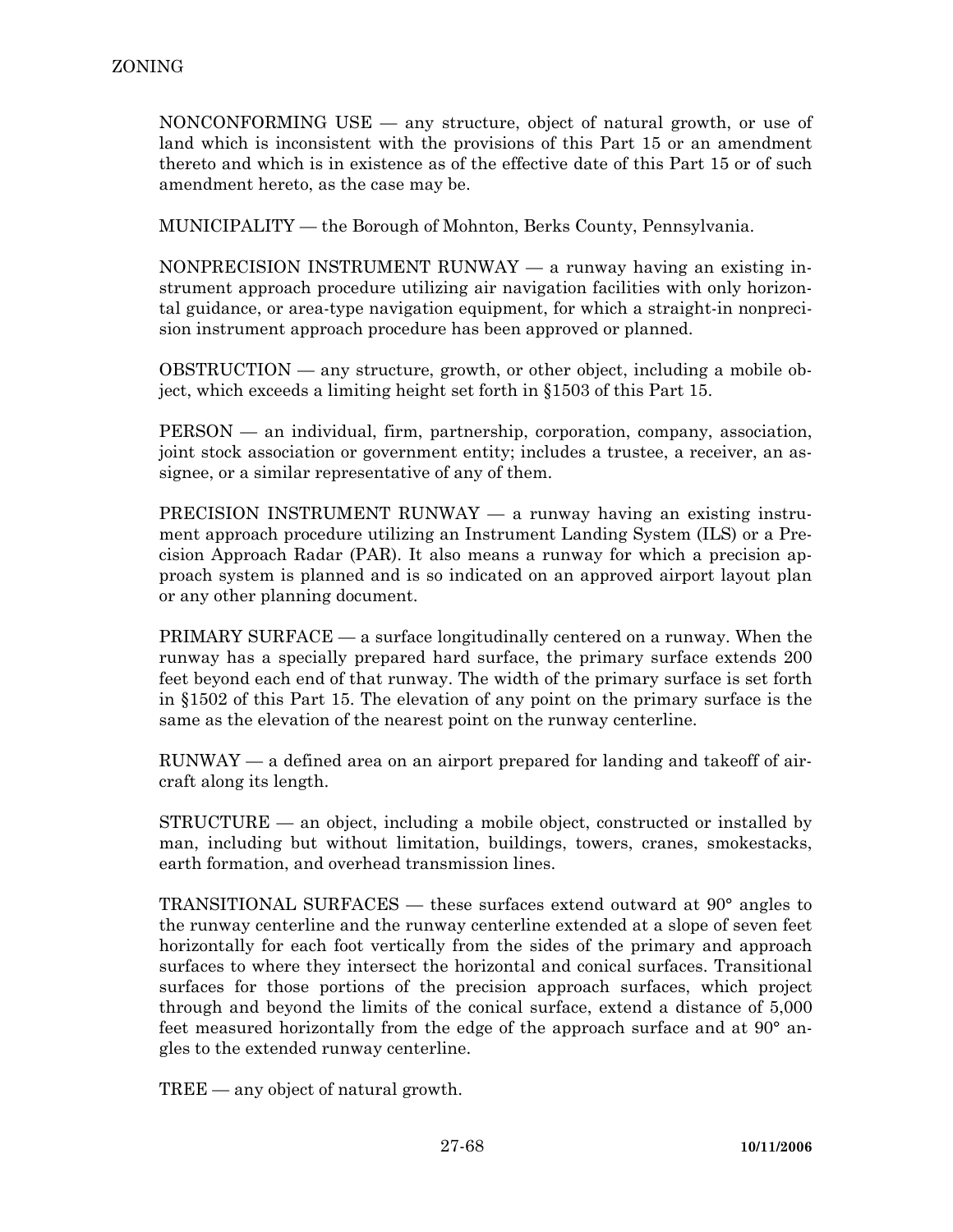UTILITY RUNWAY — a runway that is constructed for and intended to be used by propeller-driven aircraft of 12,500 pounds maximum gross weight and less.

 VISUAL RUNWAY — a runway intended solely for the operation of aircraft using visual-approach procedures.

 ZONING HEARING BOARD — The Zoning Hearing Board created under §1508 hereof.

 ZONING OFFICER — that person appointed by the Borough to issue Zoning Permits who shall be charged with the duty of administering and enforcing this Part 15.

(Ord. 416, 6/10/1981, §2)

### **§1502. Airport Zones.**

In order to carry out the provisions of this Part 2, there are hereby created and established certain zones which include all of the land lying beneath the approach surfaces, transitional surfaces, horizontal surfaces, and conical surfaces as they apply to Reading Municipal Airport. Such zones are shown on the Airport Zoning Map consisting of one sheet, prepared by G. Edwin Pidcock Co., Consulting Engineers, Allentown, Pa., date March 1981, which is a part of this Part 15 and on record in the Borough Office. An area located in more than one of the following zones is considered to be only in the zone with the more restrictive height limitation. The various zones are hereby established and defined as follows:

- 1. Utility Runway Visual Approach Zone. The inner edge of this approach zone coincides with the width of the primary surface and is 250 feet wide. The approach zone expands outward uniformly to a width of 1,250 feet at a horizontal distance 5,000 feet from the primary surface. Its centerline is the continuation of the centerline of the runway.
- 2. Runway Larger than Utility Visual Approach Zone. The inner edge of this approach zone coincides with the width of the primary surface and is 500 feet wide. The approach zone expands outward uniformly to a width of 1,500 feet at a horizontal distance of 5,000 feet from the primary surface. Its centerline is the continuation of the centerline of the runway.
- 3. Runway Larger than Utility with a Visibility Minimum Greater than 3/4 Mile Nonprecision Instrument Approach Zone. The inner edge of this approach zone coincides with the width of the primary surface and is 500 feet wide. The widths of the inner edge of the approach zone and the primary surface, however, will be for the most precise approach existing or planned for either end of the runway. The approach zone expands outward uniformly to a width of 3,500 feet at a horizontal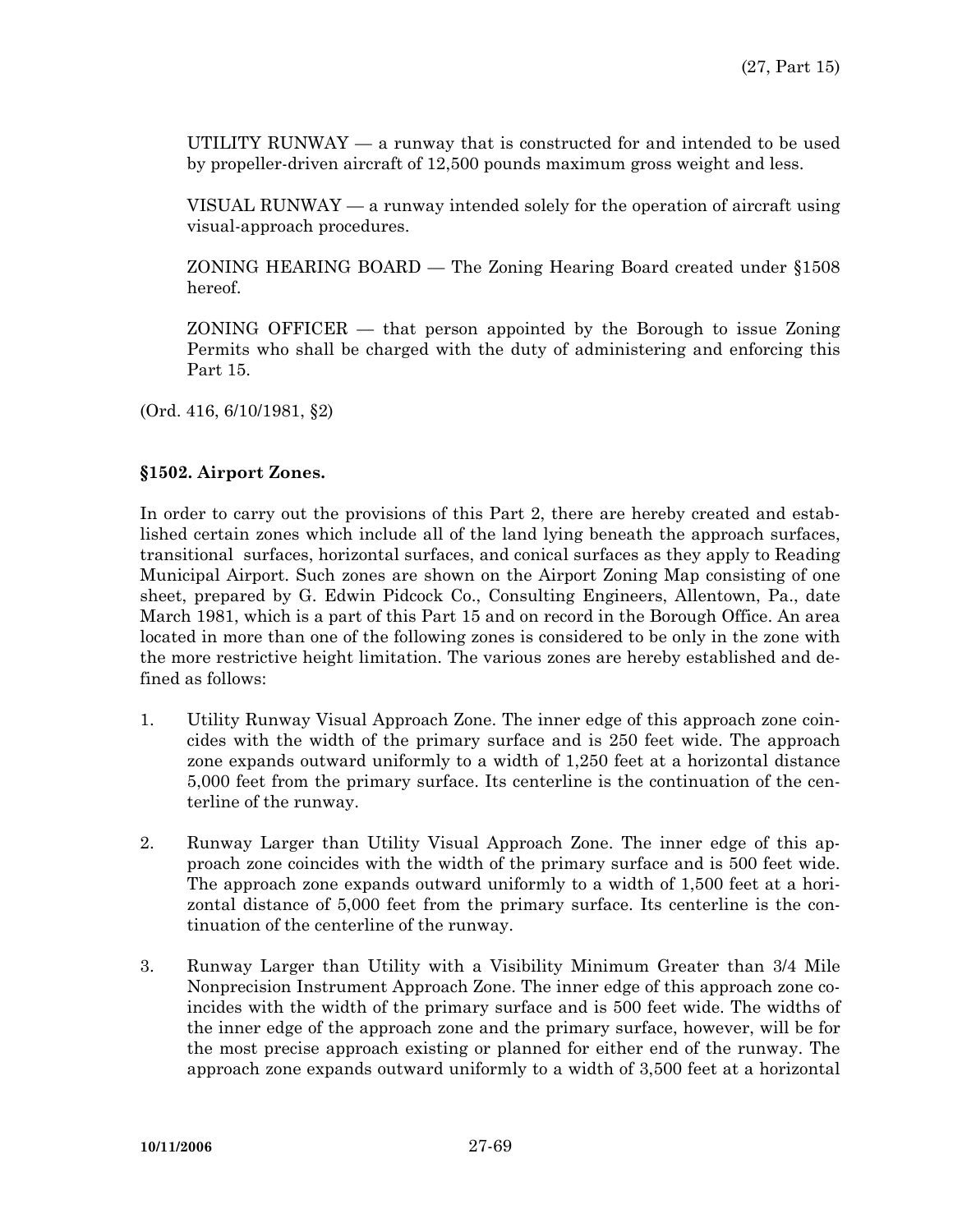distance of 10,000 feet from the primary surface. Its centerline is the continuation of the centerline of the runway.

- 4. Precision Instrument Runway Approach Zone. The inner edge of this approach zone coincides with the width of the primary surface and is 1,000 feet wide. The approach zone expands outward uniformly to a width of 16,000 feet at a horizontal distance of 50,000 feet from the primary surface. Its centerline is the continuation of the centerline of the runway.
- 5. Transitional Zones. The transitional zones are the areas beneath the transitional surfaces.
- 6. Horizontal Zone. The horizontal zone is established by swinging arcs of 5,000 feet radii for all runways designated utility or visual and 10,000 feet for all others from the center of each end of the primary surface of each runway and connecting the adjacent arcs by drawing lines tanget to those arcs. The horizontal zone does not include the approach and transitional zones.
- 7. Conical Zone. The conical zone is established as the area that commences at the periphery of the horizontal zone and extends outward therefrom a horizontal distance of 4,000 feet.

(Ord. 416, 6/10/1981, §3)

## **§1503. Airport Zone Height Limitations.**

Except as otherwise provided in this Part 15, no structure shall be erected, altered, or maintained, and no tree shall be allowed to grow in any zone created by this Part to a height in excess of the applicable height herein established for such zone. Such applicable height limitations are hereby established from each of the zones in question as follows:

- 1. Utility Runway Visual Approach Zone. Slopes 20 feet outward for each foot upward beginning at the end of and at the same elevation as the primary surface and extending to a horizontal distance of 5,000 feet along the extended runway centerline.
- 2. Runway Larger than Utility Visual Approach Zone. Slopes 20 feet outward for each foot upward beginning at the end of and at the same elevation as the primary surface and extending to a horizontal distance of 5,000 feet along the extended runway centerline.
- 3. Runway Larger than Utility with a Visibility Minimum Greater than 3/4 Mile Nonprecision Instrument Approach Zone. Slopes 34 feet outward for each foot upward beginning at the end of and at the same elevation as the primary surface and extending to a horizontal distance of 10,000 feet along the extended runway centerline.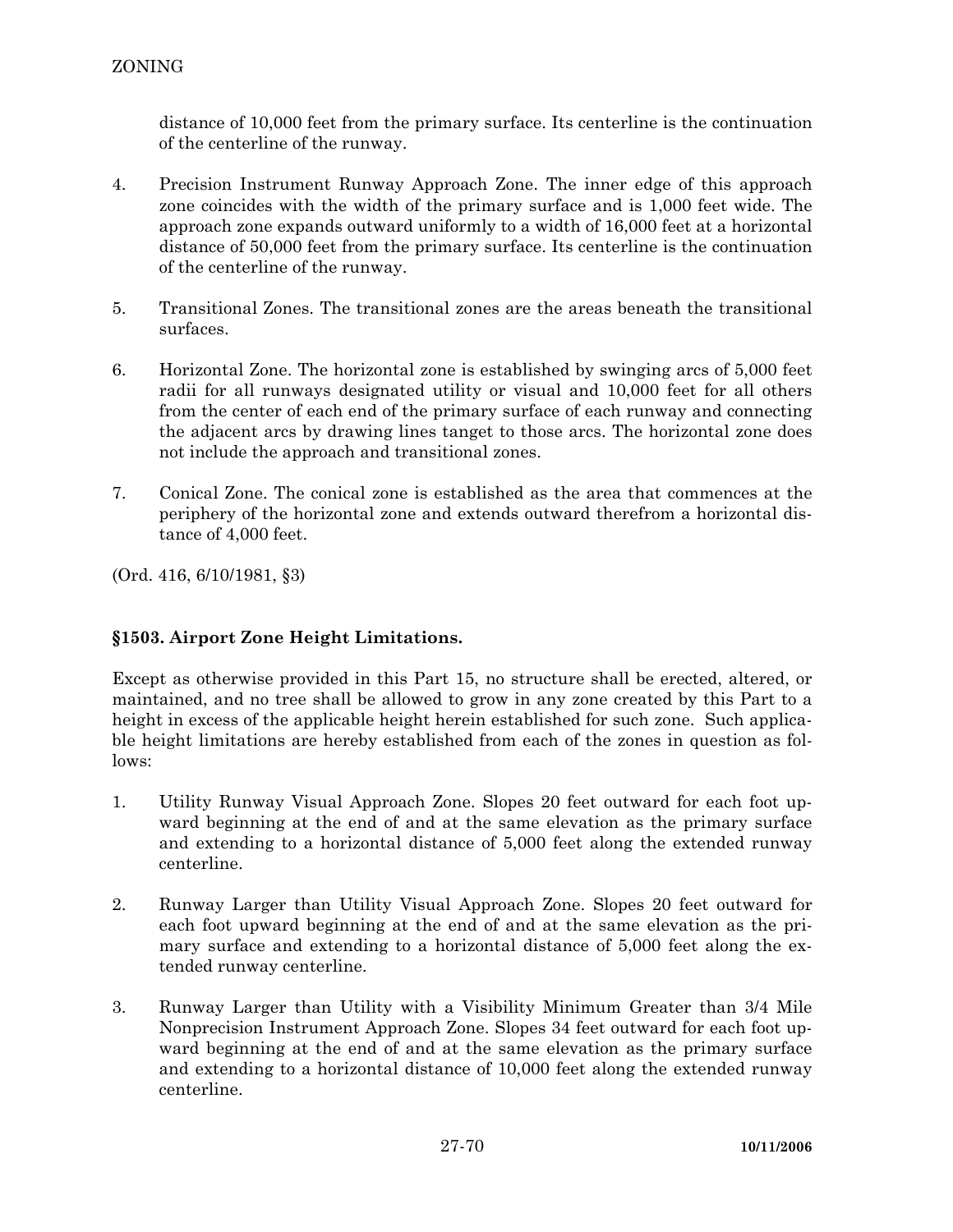- 4. Precision Instrument Runway Approach Zone. Slopes 50 feet outward for each foot upward beginning at the end of and at the same elevation as the primary surface and extending to a horizontal distance of 10,000 feet along the extended runway centerline; thence slopes upward 40 feet horizontally for each foot vertically to an additional horizontal distance of 40,000 feet along the extended runway centerline.
- 5. Transitional Zones. Slopes seven feet outward for each foot upward beginning at the sides of and at the same elevation as the primary surface and the approach surface, and extending to a height of 150 feet above the airport elevation which is 344 feet above mean sea level. In addition to the foregoing, there are established height limits sloping seven feet outward for each foot upward beginning at the sides of and the same elevation as the approach surface, and extending to where they intersect the conical surface. Where the precision instrument runway approach zone projects beyond the conical zone, there are established height limits sloping seven feet outward for each foot upward beginning at the sides of and the same elevation as the approach surface, and extending a horizontal distance of 5,000 feet measured at 90 ° angles to the extended runway centerline.
- 6. Horizontal Zone. Established at 150 feet above the airport elevation or at a height of 494 feet above mean sea level.
- 7. Conical Zone. Slopes 20 feet outward for each foot upward beginning at the periphery of the horizontal zone and at 150 feet above the airport elevation and extending to a height of 350 feet above the airport elevation.
- 8. Excepted Height Limitations. Nothing in this Part 15 shall be construed as prohibiting the construction or maintenance of any structure, or growth of any tree to a height up to 35 feet above the surface of the land.

(Ord. 416, 6/10/1981, §4)

## **§1504. Use Restriction.**

Notwithstanding any other provision of this Part 15, no use may be made of land or water within any zone established by this Part 15 in such a manner as to create electrical interference with navigational signals or radio communication between the airport and aircraft, make it difficult for pilots to distinguish between airport lights and others, result in glare in the eyes of pilots using the airport, impair visibility in the vicinity of the airport, create bird strike hazards, or otherwise in any way endanger or interfere with the landing, takeoff, or maneuvering of aircraft intending to use the airport. (Ord. 416, 6/10/1981, §5)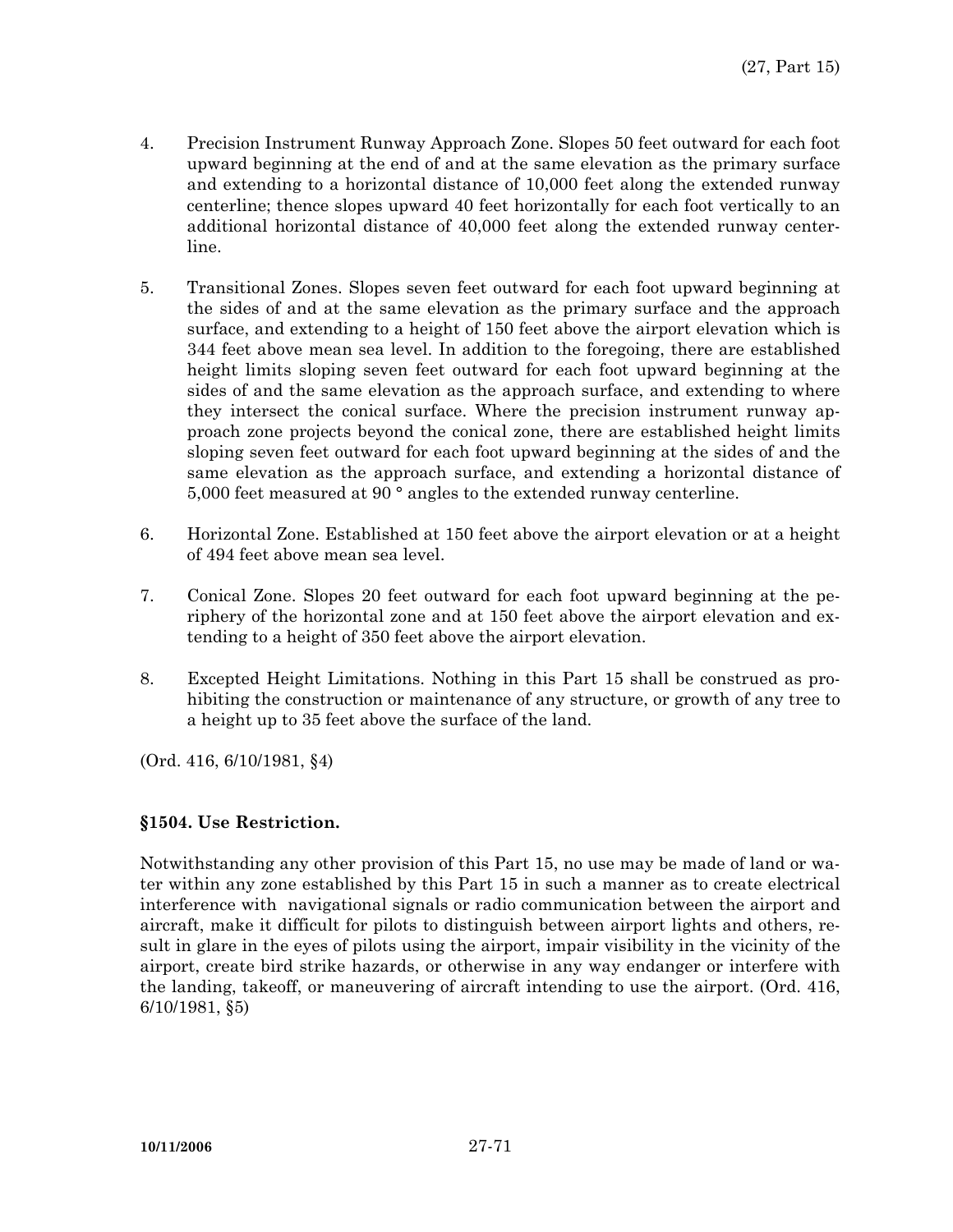## **§1505. Nonconforming Uses.**

- 1. Regulations not Retroactive. The regulations prescribed in this Part 15 shall not be construed to require the removal, lowering, or other change or alteration of any structure or tree not conforming to the regulations at the effective date of this Part 15, or otherwise interfere with the continuance of a nonconforming use. Nothing contained herein shall require any change in the construction, alteration, or intended use of any structure, the construction or alteration of which was begun prior to the effective date of this Part 15, and is diligently prosecuted.
- 2. Marking and Lighting. Notwithstanding the preceding provision of this §1505, the owner of any existing nonconforming structure or tree is hereby required to permit the installation, operation, and maintenance thereon of such markers and lights as shall be deemed necessary by the airport to indicate to the operators of aircraft in the vicinity of the airport the presence of such airport obstruction. Such markers and lights shall be installed, operated, and maintained at the expense of the owner.

(Ord. 416, 6/10/1981, §6)

## **§1506. Permits.**

- 1. Future Uses. Except as specifically provided in Subsections (A), (B), and (C) of this §1506, no material change shall be made in the use of land; no structure shall be erected or otherwise established; and no tree shall be planted in any zone hereby created unless a permit therefore shall have been applied for and granted. Each application for a permit shall indicate the purpose for which the permit is desired, with sufficient particularity to permit it to be determined whether the resulting use, structure, or tree would conform to the regulations herein prescribed. If such determination is in the affirmative, the permit shall be granted. No permit for a use inconsistent with the provisions of this Part 15 shall be granted unless a variance has been approved in accordance with this §1406(4).
	- A. In the area lying within the limits of the horizontal zone and conical zone, no permit shall be required for any tree or structure less than 75 feet of vertical height above the ground, except when, because of terrain, land contour, or topographic features, such tree or structure would extend above the height limits prescribed for such zones.
	- B. In areas lying within the limits of the approach zones but at a horizontal distance of not less than 4,200 feet from each end of the runway, no permit shall be required for any tree or structure less than 75 feet of vertical height above the ground, except when such tree or structure would extend above the height limit prescribed for such approach zones.
	- C. In the areas lying within the limits of the transition zones beyond the perimeter of the horizontal zone, no permit shall be required for any tree or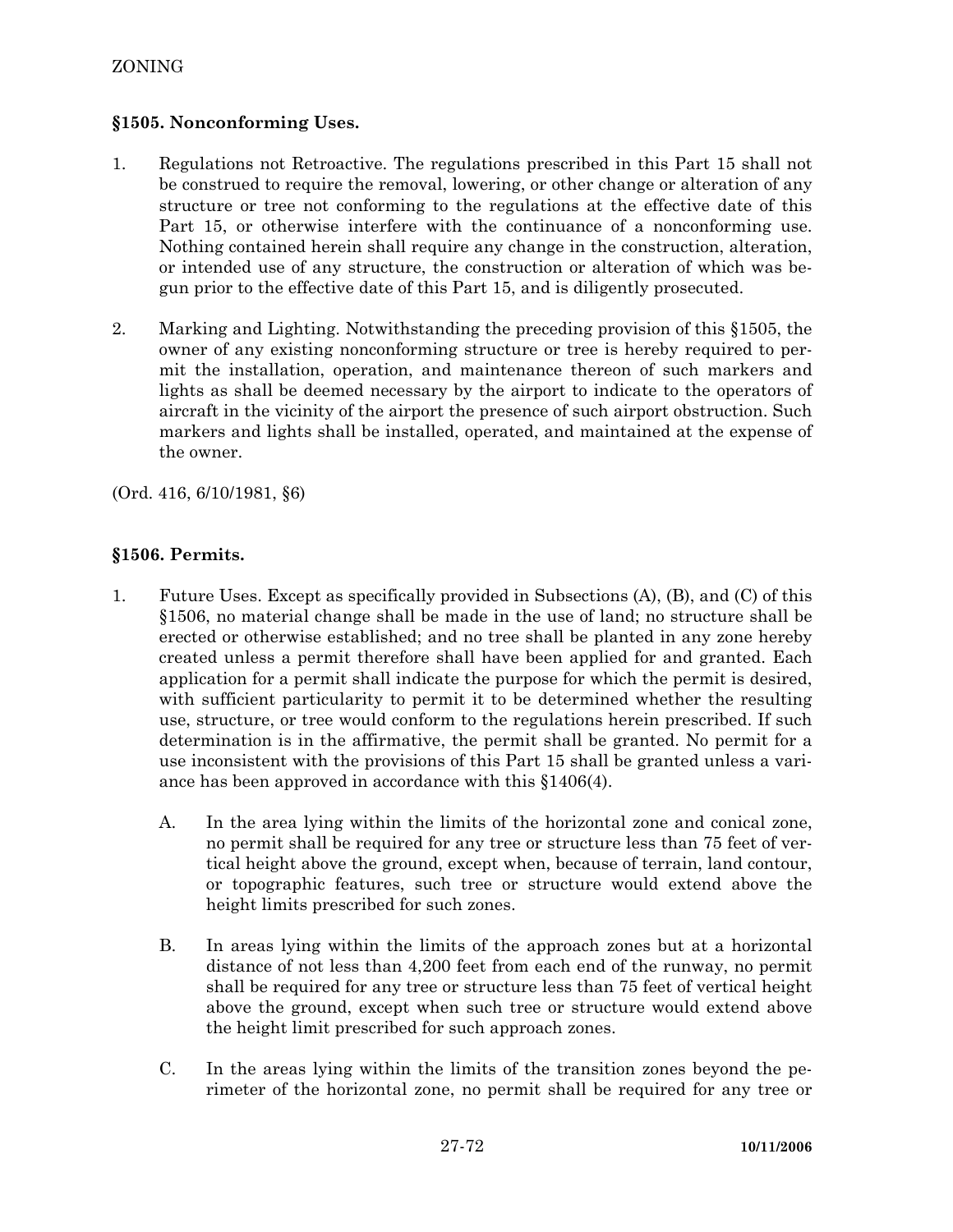structure less than 75 feet of vertical height above the ground, except when such tree or structure, because of terrain, land contour, or topographic features, would extend above the height limit prescribed for such transition zones.

Nothing contained in any of the foregoing exceptions shall be construed as permitting or intending to permit any construction, or alteration of any structure, or growth of any tree in excess of any of the height limits established by this Part 15 except as set forth in §1503(8).

- 2. Existing Uses. No permit shall be granted that would allow the establishment or creation of an obstruction or permit a nonconforming use, structure, or tree to become a greater hazard to air navigation, than it was on the effective date of this Part 2 or any amendments thereto or than it is when the application for a permit is made. Except as indicated, all applications for such a permit shall be granted.
- 3. Nonconforming Uses Abandoned or Destroyed. Whenever the Zoning Officer determines that a nonconforming tree or structure has been abandoned or more than 80% torn down, physically deteriorated, or decayed, no permit shall be granted that would allow such structure or tree to exceed the applicable height limit or otherwise deviate from the zoning regulations.
- 4. Variances. Any person desiring to erect or increase the height of any structure, or permit the growth of any tree, or use property, not in accordance with the regulations prescribed in this Part 15, may apply to the Zoning Hearing Board for a variance from such regulations. The application for variance shall be accompanied by a determination from the Federal Aviation Administration as to the effect of the proposal on the operation of air navigation facilities and the safe, efficient use of navigable airspace. Such variances shall be allowed where it is duly found that a literal application or enforcement of the regulations will result in impractical difficulty, unnecessary hardship, and relief granted will not be contrary to the public interest, will not create a hazard to air navigation, will do substantial justice, and will be in accordance with the spirit of this Part 15. Additionally, no application for variance to the requirements of this Part 15 may be considered by the Zoning Hearing Board unless a copy of the application has been furnished to the Airport Manager for advice as to the aeronautical effects of the variance. If the Airport Manager does not respond to the application within 15 days after receipt, the Zoning Hearing Board may act on its own to grant or deny said application. Any variance granted may be made subject to any reasonable conditions that the Board may deem necessary to effectuate the purposes of this Part 15.
- 5. Obstruction Marking and Lighting. Any permit or variance granted may, if such action is deemed advisable to effectuate the purpose of this Part 15 and be reasonable in the circumstances, be so conditioned as to require the owner of the structure or tree in question to install, operate, and maintain, at the owner's expense, such markings and lights as may be necessary.

(Ord. 416, 6/10/1981, §7)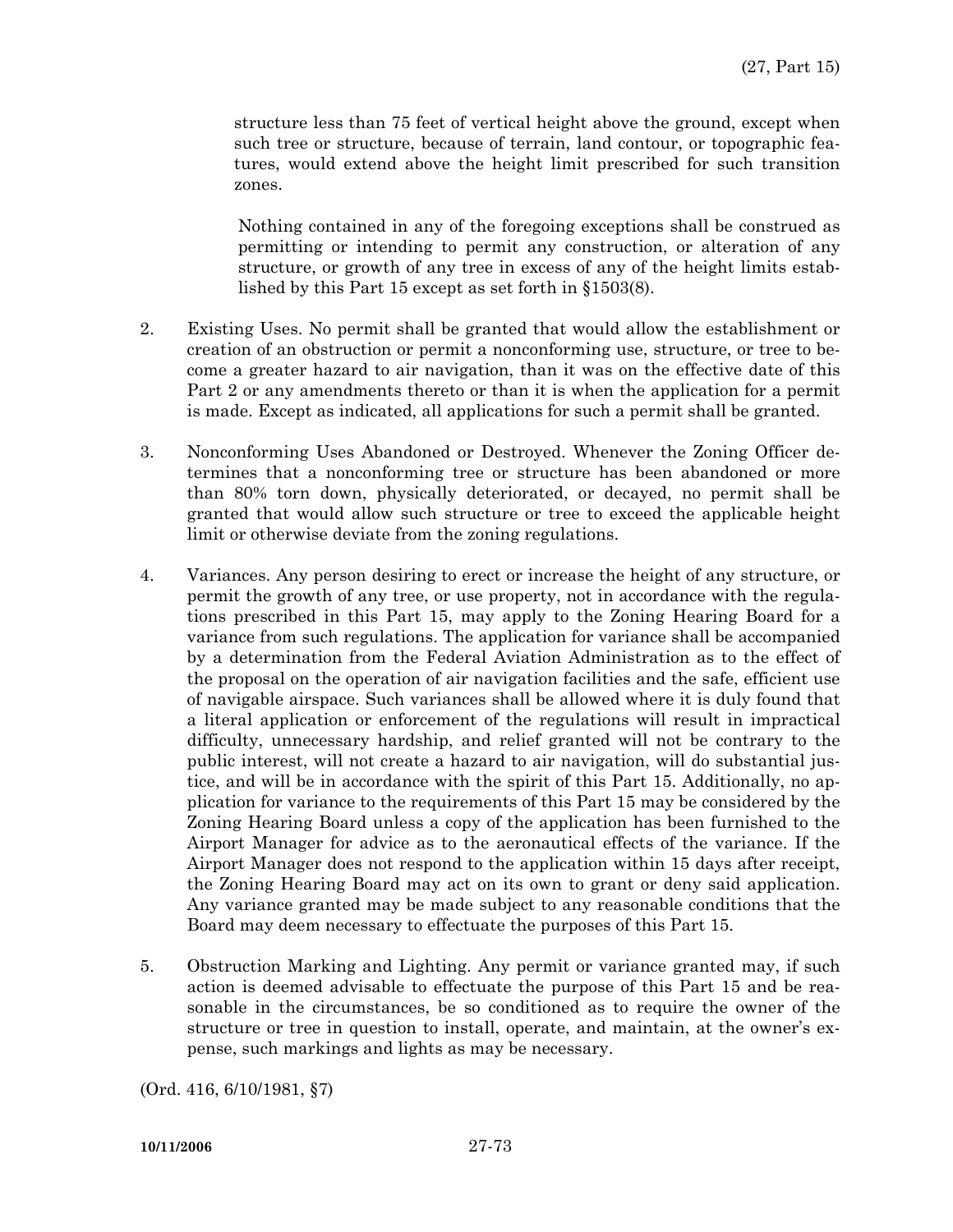## **§1507. Enforcement.**

- 1. It shall be the duty of the Zoning Officer to administer and enforce the regulations prescribed herein. Applications for permits and variances shall be made to the Zoning Officer upon a form published for that purpose, applications required by this Part 15 to be submitted to the Zoning Officer shall be promptly considered and granted or denied. Application for action by the Zoning Hearing Board shall be forthwith transmitted by the Zoning Officer.
- 2. In addition to other available remedies, the Borough may institute in any court of competent jurisdiction an action to prevent, restrain, correct or abate any violation of this Part 15, or of any order or ruling made in connection with its administration or enforcement.

(Ord. 416, 6/10/1981, §8)

# **§1508. Zoning Hearing Board.**

- 1. There is hereby created a Zoning Hearing Board of the Borough which shall have and exercise the following powers:
	- A. To hear and decide appeals from any order, requirement, decision, or determination made by the Zoning Officer in the enforcement of this Part 15.
	- B. To hear and decide special exceptions to the terms of this Part 15 upon which such Zoning Hearing Board under such regulations may be required to pass; and
	- C. To hear and decide applications for variances.
- 2. The Zoning Hearing Board shall adopt rules for its governance and in harmony with the provisions of this Part 15. Meetings of the Zoning Hearing Board shall be held at the call of the Chairperson. The Chairperson or, in the absence of the Chairperson, the Acting Chairperson may administer oaths and compel the attendance of witnesses. All hearings of the Zoning Hearing Board shall be public. The Zoning Hearing Board shall keep minutes of its proceedings showing the vote of each member upon each question; or if absent or failing to vote, indicating such fact, and shall keep records of its examinations and other official actions, all of which shall immediately be filed in the Office of the Zoning Hearing Board and shall be a public record.
- 3. The Zoning Hearing Board shall make written findings of facts and conclusions of law giving the facts upon which it acted and its legal conclusions from such facts in reversing, affirming, or modifying any order, requirement, decision, or determination which comes before it under the provisions of this Part 15.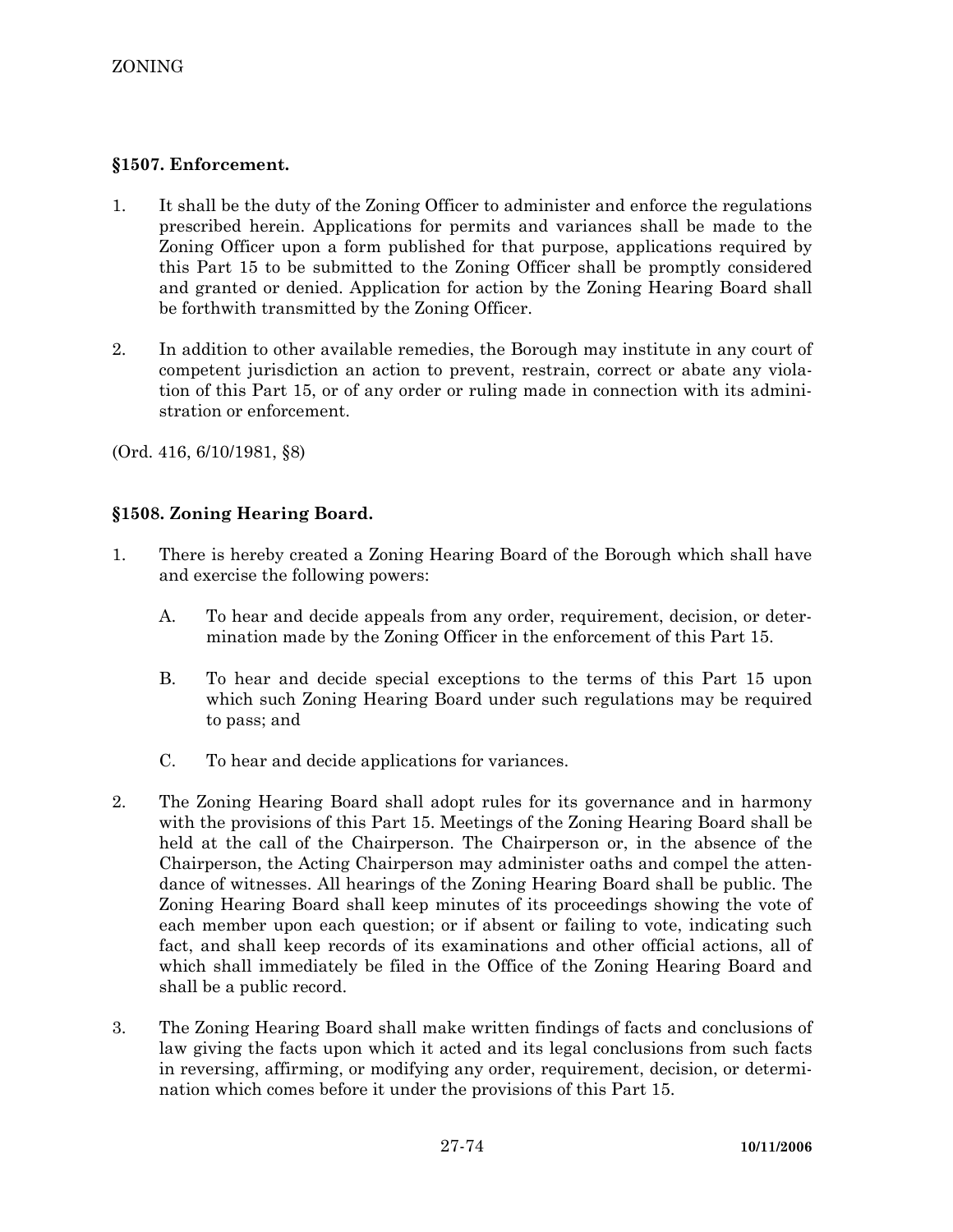4. The concurring vote of a majority of the members of the Zoning Hearing Board shall be sufficient to reverse any order, requirement, decision, or determination of the Zoning Officer, or decide in favor of the applicant on any matter upon which it is required to pass under this Part 15, or the effect variation to this Part 15.

(Ord. 416, 6/10/1981, §9)

## **§1509. Appeals.**

- 1. Any person aggrieved, or any taxpayer affected, by any decision of the Zoning Officer, made in the administration of this Part 15, may appeal to the Zoning Hearing Board.
- 2. All appeals hereunder must be taken within a reasonable time as provided by the rules of the Zoning Hearing Board, by filing with the Zoning officer and with the Board a notice of appeal specifying the grounds thereof. The Zoning Officer shall forthwith transmit to the Zoning Hearing Board all the papers constituting the record from which the action appealed was taken.
- 3. An appeal shall stay all proceedings in furtherance of the action appealed from unless the Zoning Officer certifies to the Zoning Hearing Board, after the notice of appeal has been filed with it, that by reason of the facts stated in the certificate a stay would, in the opinion of the Zoning Officer, cause imminent peril to life or property. In such case, proceedings shall not be stayed except by the order of the Zoning Hearing Board or notice to the Zoning Officer and on due cause shown.
- 4. The Zoning Hearing Board shall fix a reasonable time for hearing appeals, give public notice and due notice to the parties in interest, and decide the same within a reasonable time. Upon the hearing, any party may appear in person or by attorney. The Board shall schedule, advertise and conduct the hearing in the manner and procedure as outlined in this Zoning Chapter for the conducting of other similar hearings before the Board, which procedure is herein incorporated by reference to the extent that it does not conflict with the provisions of this Part 15.
- 5. The Zoning Hearing Board may, in conformity with the provisions of this Part 15, reverse, or affirm, in whole or in part, or modify the order, requirement, decision, or determination appealed from and may make such order, requirement, decision, or determination as may be appropriate under the circumstances.

(Ord. 416, 6/10/1981, §10)

## **§1510. Judicial Review.**

Any person aggrieved, or any taxpayer affected, by any decision of the Zoning Hearing Board, may appeal within 30 days after the decision is filed in the Office of the Board, to